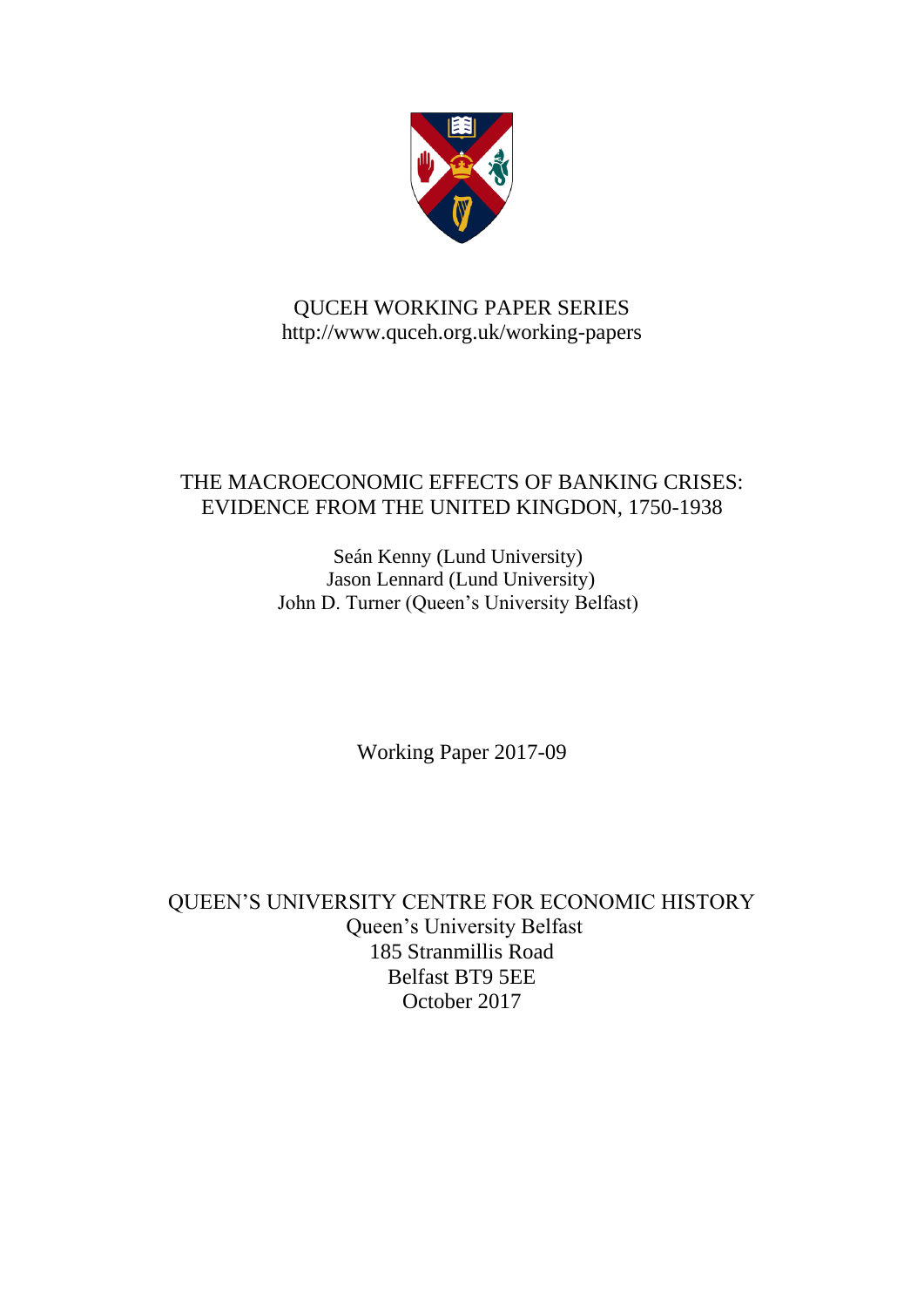# *The Macroeconomic Effects of Banking Crises: Evidence from the United Kingdom, 1750-1938\**

Seán Kenny (Lund University)

Jason Lennard (Lund University & National Institute of Economic and Social Research) John D. Turner (Queen's University Belfast)

## **Abstract**

This paper investigates the macroeconomic effects of UK banking crises over the period 1750 to 1938. We construct a new annual banking crisis series using bank failure rate data, which suggests that the incidence of banking crises was every 32 years. Using our new series and a narrative approach to identify exogenous banking crises, we find that industrial production contracts by 8.2 per cent in the year following a crisis. This finding is robust to a battery of checks, including different VAR specifications, different thresholds for the crisis indicator, and the use of a capital-weighted bank failure rate.

**JEL**: E32, E44, G21, N13, N14, N23, N24.

**Keywords**: Banking crisis, bank failures, narrative approach, macroeconomy, United Kingdom

**.** 

<sup>\*</sup> For help and comments, we thank Marco Molteni and Robin Adams.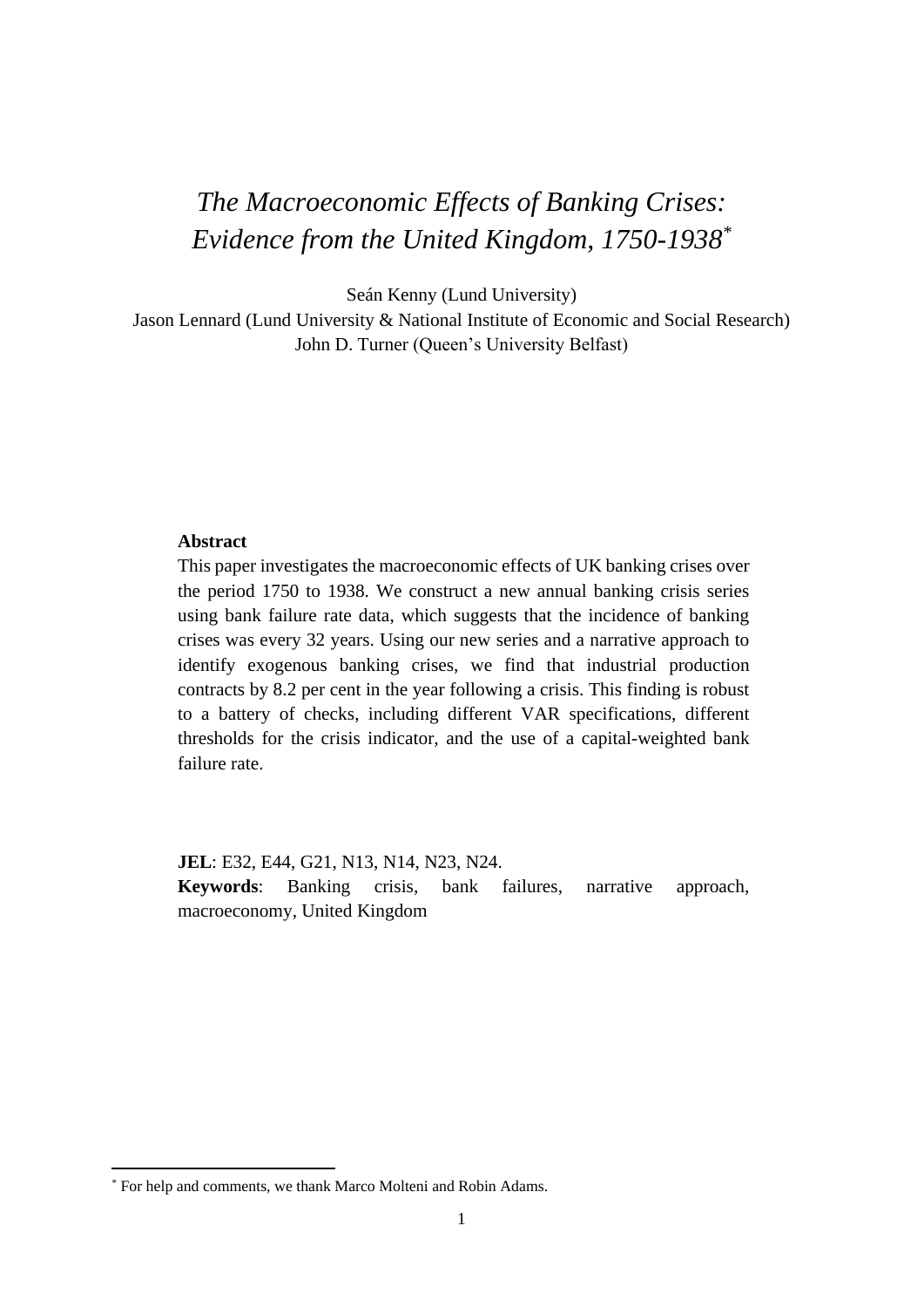## **1. Introduction**

The distant memory of banking crises and the Great Moderation meant that from the 1980s the economics profession became less concerned about banking crises and economic downturns. This temporary amnesia dissipated when the 2008 Global Financial Crisis reignited the interest of the profession in the banking crises of the past and their economic consequences. This paper attempts to further this interest by assessing the macroeconomic effects of banking crises in the UK over the period 1750 to 1938.

However, there are at least two difficulties researchers face if they want to investigate the effects of past banking crises on the economy (Jalil, 2015). First, banking crises are very difficult events to define, identify and measure. As a result, there is little correspondence between existing indices of banking crises for the UK. As an illustrative example, over the period 1870 to 1914, Schularick and Taylor (2012) identify a banking crisis in 1873 and 1890, Reinhart and Rogoff (2009) classify crises in 1878, 1890 and 1914, Turner (2014) identifies a nonmajor crisis in 1878, and Grossman (2010) identifies crises in 1878, 1890 and 1914. According to Bordo and Meissner (2016), this "classification uncertainty" results in a potentially wide range of estimates of output losses. Thus, this classification uncertainty not only influences our understanding of the incidence of banking crises, but it introduces measurement error into estimates of the effect of banking crises on the macroeconomy. A major motivation of this paper, therefore, is to chronicle carefully the incidence of British banking crises using a new quantitative approach which uses bank failure data.

The second difficulty which researchers must overcome is to disentangle the causal effect to determine whether banking crises affect the macroeconomy or vice versa. We utilize a narrative methodology to distinguish between banking crises which contemporaries attributed to output shocks and those which were identified as being caused by other factors. This narrative approach has been used by Jalil (2015) in the case of US banking panics and by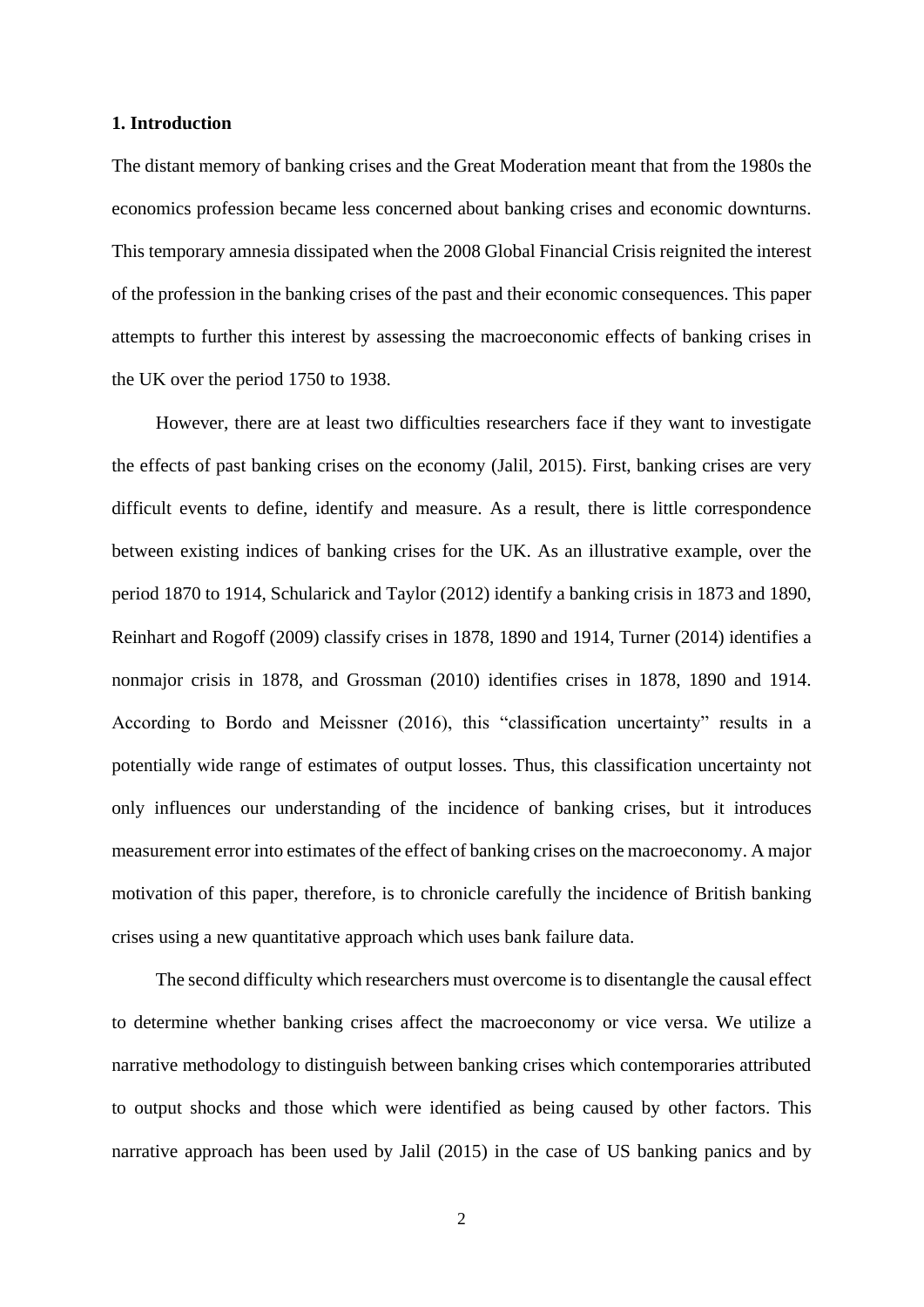Cloyne (2013), Ramey (2011), Ramey and Zubairy (2017), and Romer and Romer (2004, 2010) in studies of fiscal and monetary policy.

A study of the macroeconomic effects of UK banking crises is interesting for several reasons. Firstly, unlike the US banking system with its episodic panics, the UK system is renowned for its stability. Secondly, unlike the United States, the UK has had a central bank which acted as a lender of resort for a large part of its banking history (Capie, 2014). It will therefore be interesting to see if the effect of banking crises on the macroeconomy is moderated by this institutional difference. Thirdly, during the period we study, the UK banking system changed from one dominated by small unit banks to one dominated by large branch banks (Turner, 2014). Again, it will be interesting to observe the effect of this structural change upon the frequency of banking crises.

The first thing we do is construct, for each year from 1750 to 1938, the population of banks in the UK and ascertain which banks exited the bank population because of liquidation, suspension, or failure. We then define a banking crisis as the failure of 3 per cent of the banking population. Using this definition gives us banking crises in 1772, 1815-6, 1825-6, 1841, 1866, and 1929-30. We then take this new banking crisis series for the UK and use a VAR methodology to see if banking crises led to declines in industrial production.

In our baseline model, we find that industrial production declines by 8.1 per cent in the year following a banking crisis, but there is no effect beyond a year. We also find that banking crises have a lesser effect on the service sector, but little effect on the agricultural sector. In sum, our baseline model reveals that in the year after a banking crisis, real GDP contracts by 3.3 per cent.

The next step we take in the paper is to use a narrative approach to identify exogenous and endogenous banking crises. We use newspapers to help us understand the perceptions of contemporaries as regards the nature of each of the six crises. Our evidence suggests that the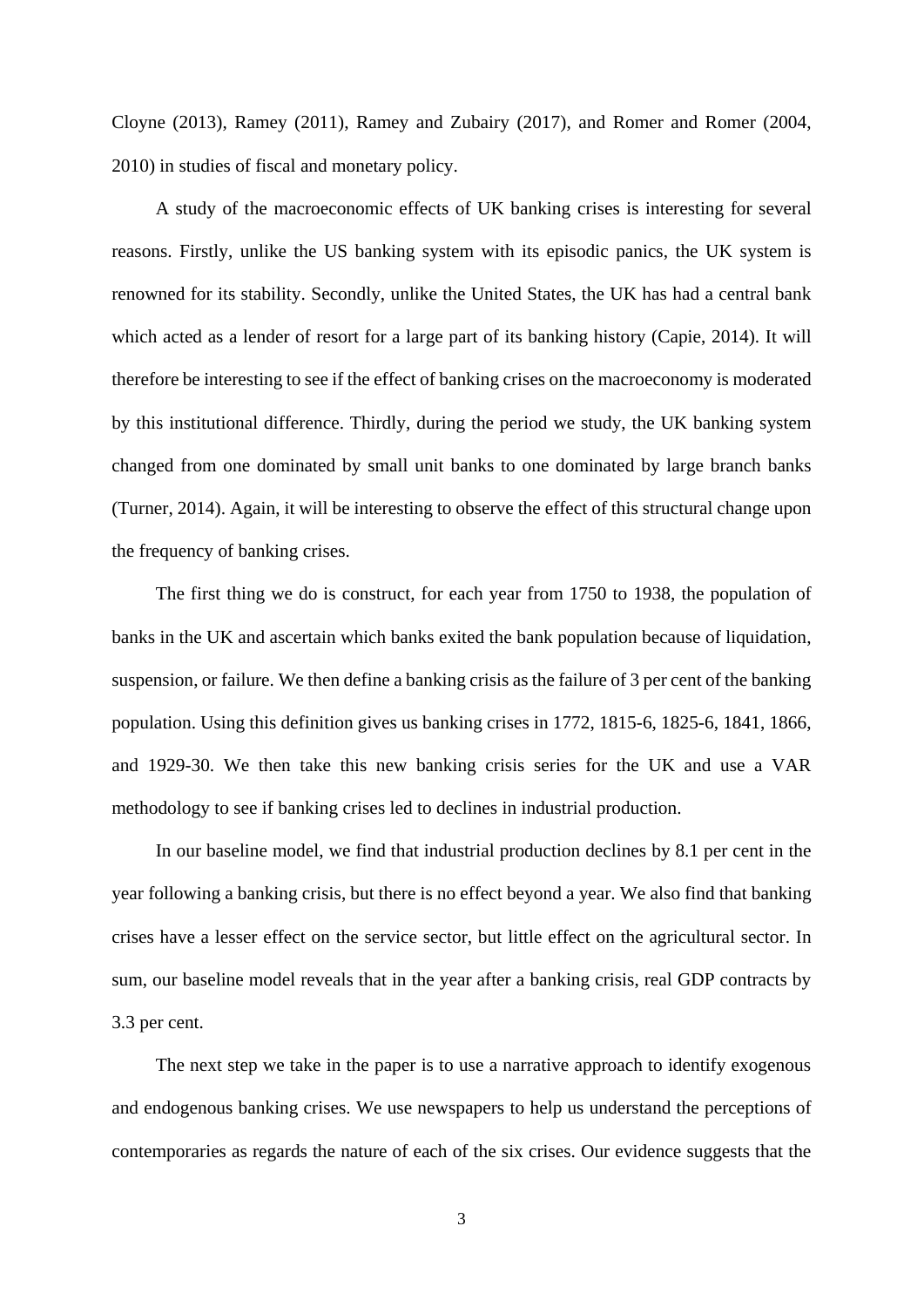crises of 1772, 1825-6 and 1866 were exogenous, whilst those of 1815-6, 1841 and 1929-30 were endogenous. Using this identification strategy, we find that the causal effect of banking crises upon industrial production is -8.2 per cent, which is similar to our baseline estimate.

The final step we take in the paper is to subject our findings to a battery of robustness checks. To begin with, we ensure that our results are not being driven by how we define and construct our new indicator of banking crises. First, we test if our results are robust to using a lower (2 per cent) and higher (4 per cent) threshold of bank failures to define a crisis. The response of industrial output to banking crises is reduced (increased) when the lower (higher) threshold is used. Second, we exclude London-based banks which operated in the UK's colonies. This results in 1866 dropping out of our banking crisis series. As a result, the effect of banking crises on industrial output is slightly higher than our baseline estimate. Third, because bank size differed so much across British banks, we construct a capital-weighted indicator. This sees 1772, 1841 and 1929-30 drop out of the crisis series, but the results from our baseline model are unaffected. We also ensure that our results are robust to different VAR specifications and the inclusion of control variables.

This paper augments the extant literature on the frequency and measurement of financial crises (Bordo et al., 2001, 2003; Campbell et al., 2016; Reinhart and Rogoff, 2009; Schularick and Taylor, 2012; Taylor, 2012; Turner, 2014). It does so by developing a new indicator of banking crises based on bank failure rates for the UK. Our findings suggest that the extant literature overestimates the incidence of UK financial crises, but appears to overlook some important episodes, such as 1841.

We also augment the literature on the effects of banking crises on the real economy (Bernanke, 1983; da Rocha and Solomou, 2015; Dell'Ariccia et al., 2008; Demirgüç-Kunt et al., 2006; Friedman and Schwartz, 1963; Hoggarth et al., 2002; Jalil, 2015; Laeven, 2011; Laeven and Valencia, 2010). Our contribution is to go back much further than any previous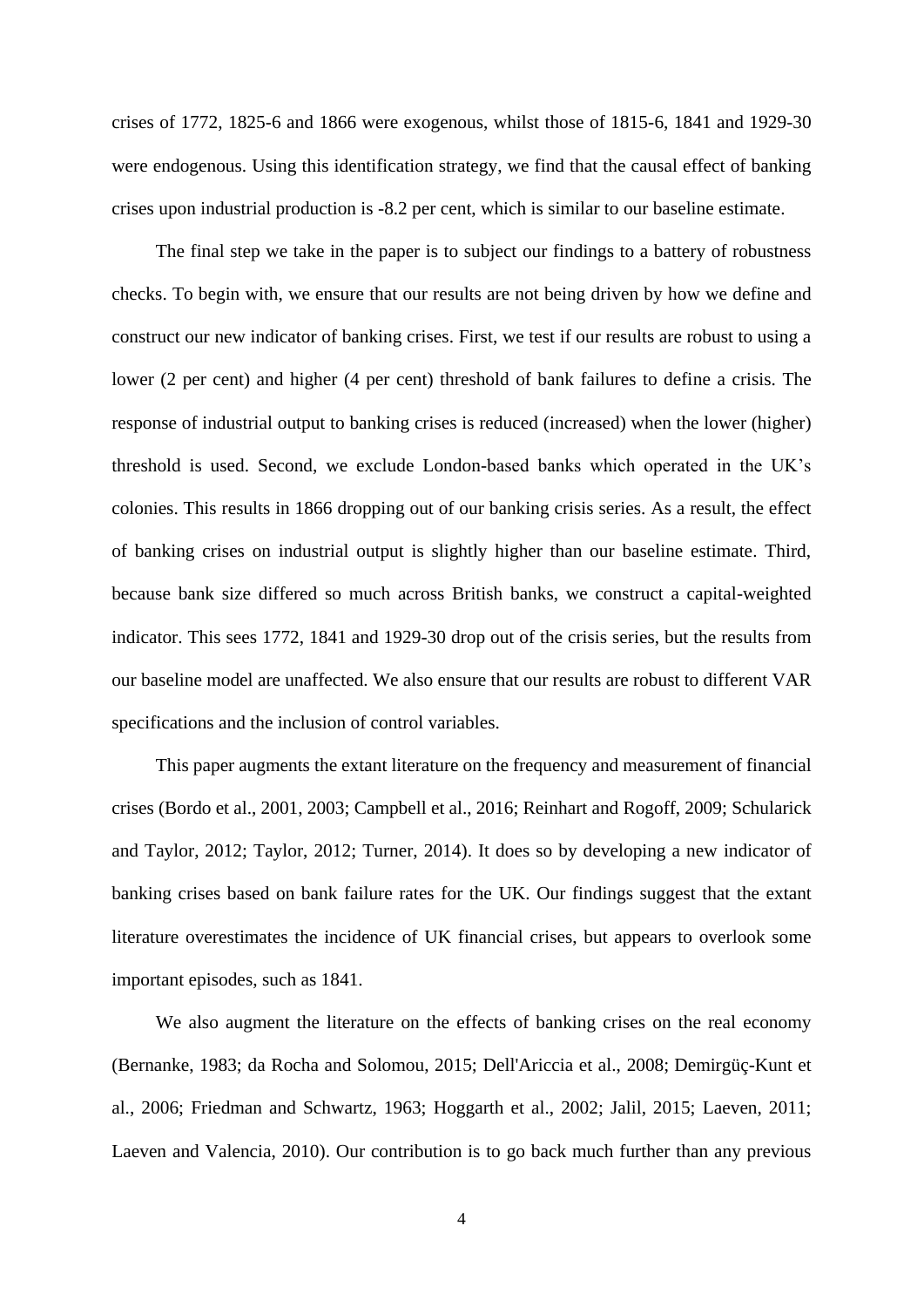study to examine the effect of banking crises on the real economy. In addition, as well as analyzing the effects on industrial output, we explore the effects of crises on the agricultural and service sectors. The study which our paper is most closely related to is Jalil's (2015) study of the United States. Although our study extends over a longer period of time, we find a much lower incidence of banking crises. However, the effect of UK crises on industrial output is surprisingly similar to what Jalil (2015) finds for the United States.

Our paper is structured as follows. Section 2 develops and discusses our new UK banking crisis series. Section 3 takes this new series and examines the effect of UK banking crises on the real economy. Section 4 subjects our baseline results to a battery of robustness checks. Section 5 contains a brief conclusion.

## **2. The New UK Banking Crisis Series**

## *A. Definition*

Defining banking crises is problematic. The standard way in the literature of assessing whether a banking crisis has occurred is to use a qualitative approach and read the secondary literature relating to the historical development of the banking system concerned. Scholars have a definition in mind when they read the secondary literature looking for crises. For example, Reinhart and Rogoff (2009, p.10) define a banking crisis as being made manifest by one of two events: (1) banks runs that lead to closure, merging or government takeover of one or more financial institutions or (2) the closure, merging, takeover, or government assistance of an important financial institution or group of institutions.

This approach is problematic because the definition used by Reinhart and Rogoff (2009) has two flaws. First, their definition implies that a bank failure in and of itself constitutes a banking crisis. However, the failure of one bank or a small number of banks may not have been perceived as a crisis by contemporaries and may actually make the banking system more stable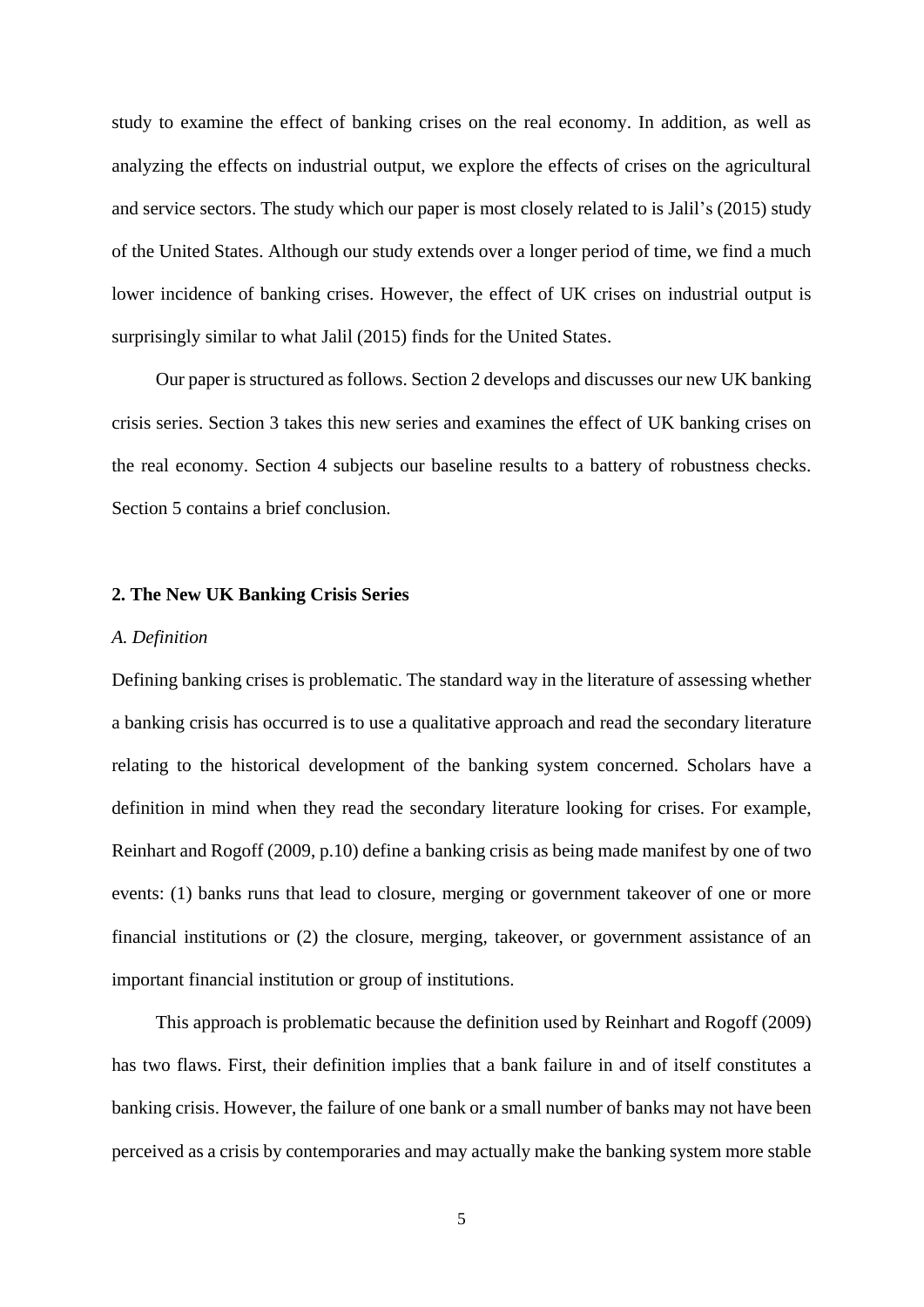by removing imprudent banks (Calomiris and Kahn, 1991). Indeed, such may have been the case in the UK system in the nineteenth century (Baker and Collins, 1999). In addition, including institutions which are not commercial banks (e.g., investment banks) in the definition of banking crises is unhelpful in an historical context, because they were not involved in either the money supply (via deposits) or credit intermediation (Turner, 2014). Different scholars use different definitions depending on the focus of their study and can therefore end up with different chronologies depending on their definitions.

The qualitative approach can also be problematic if the breadth of the secondary literature is not carefully read and processed. Schularick and Taylor (2012), for example, is based, among others, on Reinhart and Rogoff (2009), which itself is based on Conant (1915). Written over a century ago, this book is a broad history of banks of issue, spanning thousands of years in time and dozens of countries in space, from Babylon to Britain. In light of this, there is much scope to revisit the history of British banking crises.

One example of a new approach to identifying banking crises is that of Turner (2014), who uses bank share prices as an indicator of UK banking crises. Although this overcomes the drawbacks with the qualitative approach to defining banking crises, it is only of use after 1826, when there are banks listed on stock exchanges. In addition, this indicator ignores non-listed partnership banks, who were in the majority until the 1850s and who were still playing an important role until the early twentieth century.

Another example of a new approach in identifying banking crises is Jalil (2015), which defines a banking crisis as a cluster of 3 bank runs and suspensions. Similar to Jalil (2015), we focus on banks and ignore stock market and currency crises. However, we focus solely on bank failures and suspensions. We do so because with bank failures and suspensions there is a disruption of the payments system and a reduction in production because viable projects are liquidated (Diamond and Dybvig, 1983). In addition, bank failures will increase the asymmetry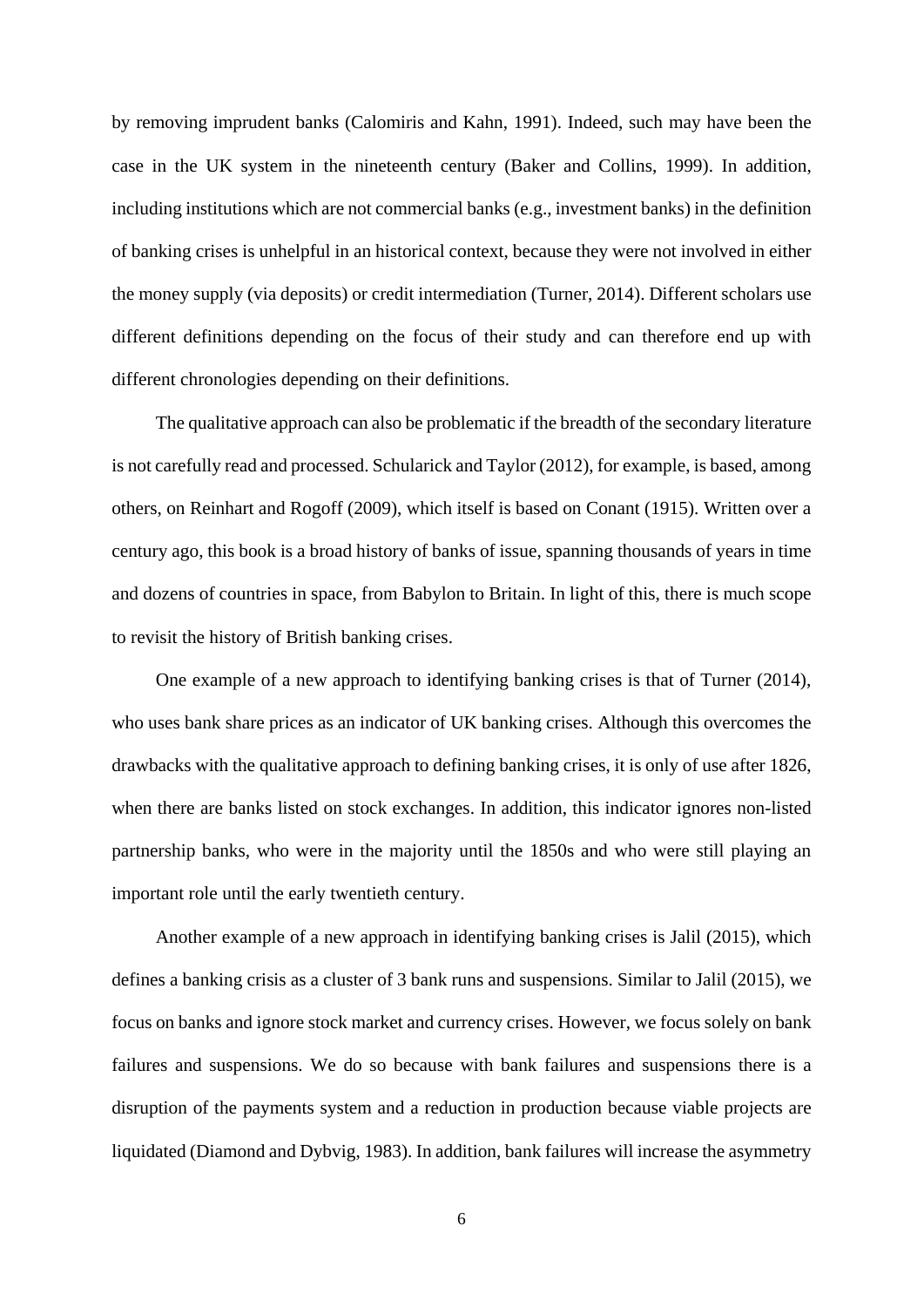of information faced by banks, with the result that the cost of credit will increase and credit rationing occurs (Bernanke, 1983; Mishkin, 1991). We define a banking crisis as a cluster of bank failures and suspensions representing 3 *per cent of the population*. Normalizing by the population is important as the number of banks in the UK fluctuated widely during the two centuries in our sample (Bond, 2016). 3 per cent corresponds to 1.65 standard deviations above the mean failure rate (rounded to the nearest per cent), which is the 5 per cent one-tailed significance level. In section 4, where we conduct a battery of robustness checks, we show that our results are robust to increasing or decreasing this threshold level.

## *B. Construction*

The two primary data objectives were (1) to determine the total population of banks that existed in the UK each year over the period 1750 to 1938 and (2) to identify those exits from the population which were the direct result of failure or suspension.

A number of sources were drawn upon to construct the new series. Following the work of Bond (2016), whose study focused on the British banking population between 1790 and 1982, the *Banking Almanac* was the principal reference which formed the basis of our series. The *Banking Almanac*, first published in 1845, was described in its first edition as a "Digest of Banking and Commercial Law." Released as an annual volume, it provided contemporary bankers with relevant articles on finance, while also including extensive information on bank developments across the United Kingdom. In a format that varied from year to year, the *Banking Directory* section listed all joint-stock banks and private banks resident in the UK, including an alphabetical list of every location in the UK where there was a bank operating.

This data was later collated in *Almanac Registers*, which included them amongst all registered international banks, ordering them alphabetically. It was therefore first necessary to separate all individual UK banks from the global list provided in the *Almanac Register* (2009).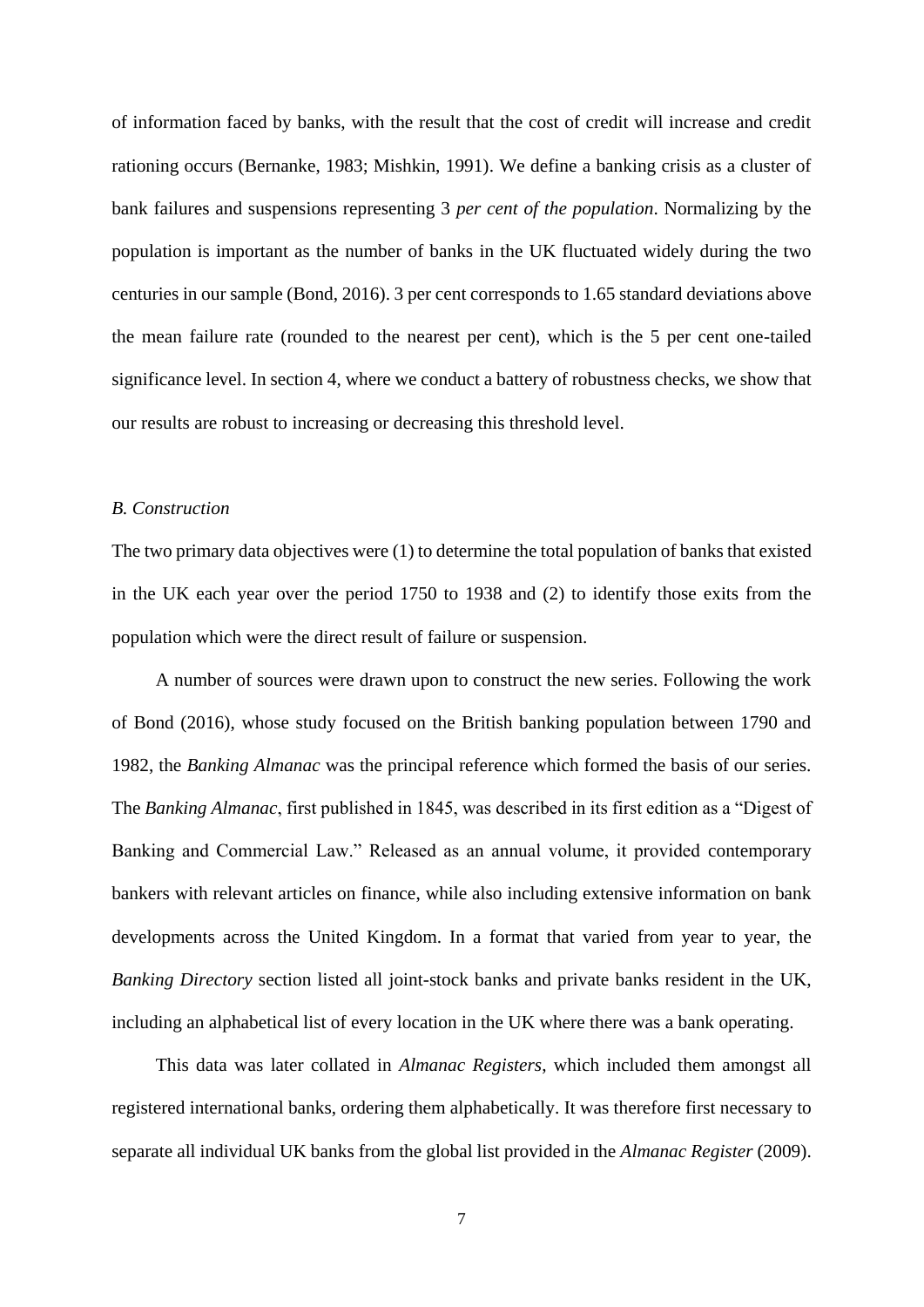This source was examined for all banks which were listed as having resided in the "UK," "Ireland" and "Northern Ireland" over the entire period. Though listings were also reported for both the Channel Islands and the Isle of Man, they are excluded on the grounds that they are crown dependencies and never formed part of the United Kingdom. Every bank which existed in Ireland during the period 1800-1921 is included in the population, while the Northern Irish banks remain in the sample from 1922.

Most importantly for this work, the *Almanac Register* (2009) provides the name of each bank, its date of establishment and closure, as well as the type of closure. In theory, such a source alone should prove sufficient to construct the required population and failure series, provided a reliable closing stock existed which would represent those banks that did not experience an event (and therefore would never appear in the source). However, it became apparent that the source needed to be complemented with additional information to construct a complete series.<sup>1</sup>

One shortcoming of the *Almanac Register* was that a number of listings contained no entries for start or end dates. We overcome these omissions by employing additional sources to fill in the blanks. For the case of England and Wales, these supplementary sources were Dawes and Ward-Perkins (2001), Gilbart (1860) and Price (1890). In the case of Ireland, Barrow (1975), Hall (1949) and O'Kelly (1959) were used and for Scotland, we used Checkland (1975) and Gilbart (1860). Not only were these additional sources used to correct for omissions, they were also employed to crosscheck all existing entries from the *Almanac Register*.

The crosschecking process was crucial in eliminating another recurring problem with the principal source; namely that of significant duplication. The issue manifested itself in the *Almanac Register* primarily through the erroneous recording as separate banks of (1) the same

**.** 

<sup>&</sup>lt;sup>1</sup> In our treatment of the data, we closely mirror the methods employed by Bond (2016).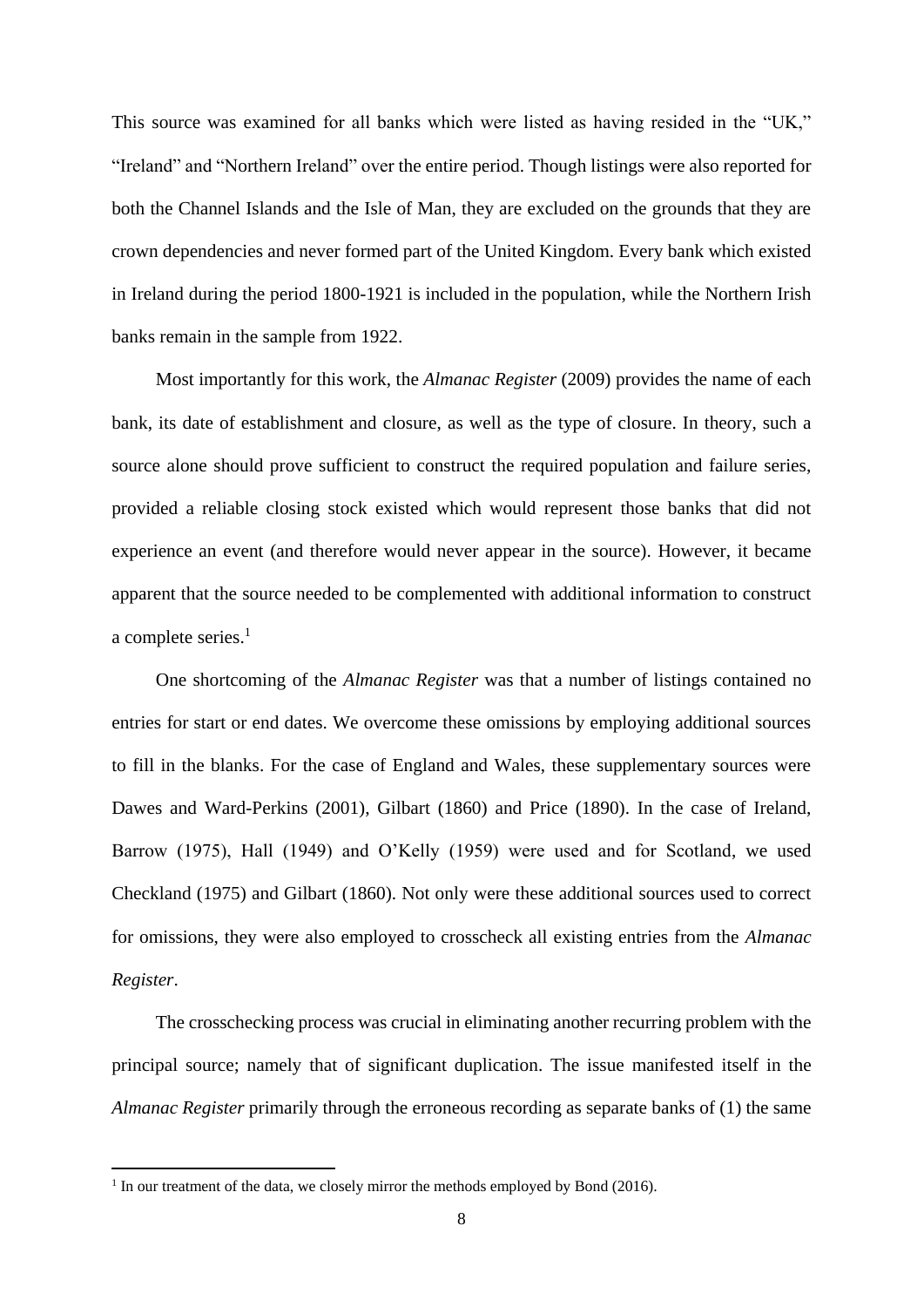bank with multiple variations on the name and (2) partnership changes where new names appeared on the same banking business. However, perhaps the most common form of duplication represented those entries where banks that had changed the name of partnership on more than one occasion maintained the original date of the first partnership as their date of establishment. In such an instance, every new name change would erroneously represent a newly-added bank with a date of establishment recorded at the earliest point in time of the original partnership's existence. These forms of duplication were eliminated through an additional process of reconciliation and crosschecking, using the above supplementary sources.

After the data was treated in the manner described, the next step was to identify failures from the new population. The Almanac Register provides an array of events from "failed", "suspended payment" and "bankrupt" to "name changed", "acquired" and "merged". In order to separate failures from other types of event, we classify a failure as an event that reduces banking capacity. While other events, such as mergers, reduce the number of banks, the capacity of the banking system is unchanged. Where evidence exists in the supplementary sources that a difficulty had preceded a takeover or merger, a failure is deemed to have occurred.

The closing stock of our bank population in 1938 is taken from the *Banking Almanac* volume of 1939. This was a necessary crosscheck as those banks in existence which had not experienced an event would otherwise not appear in the bank population.

The new series which results from all of the above procedures are based upon the collection of the lifespans of almost 2,500 banks which existed in the UK between 1750 and 1938.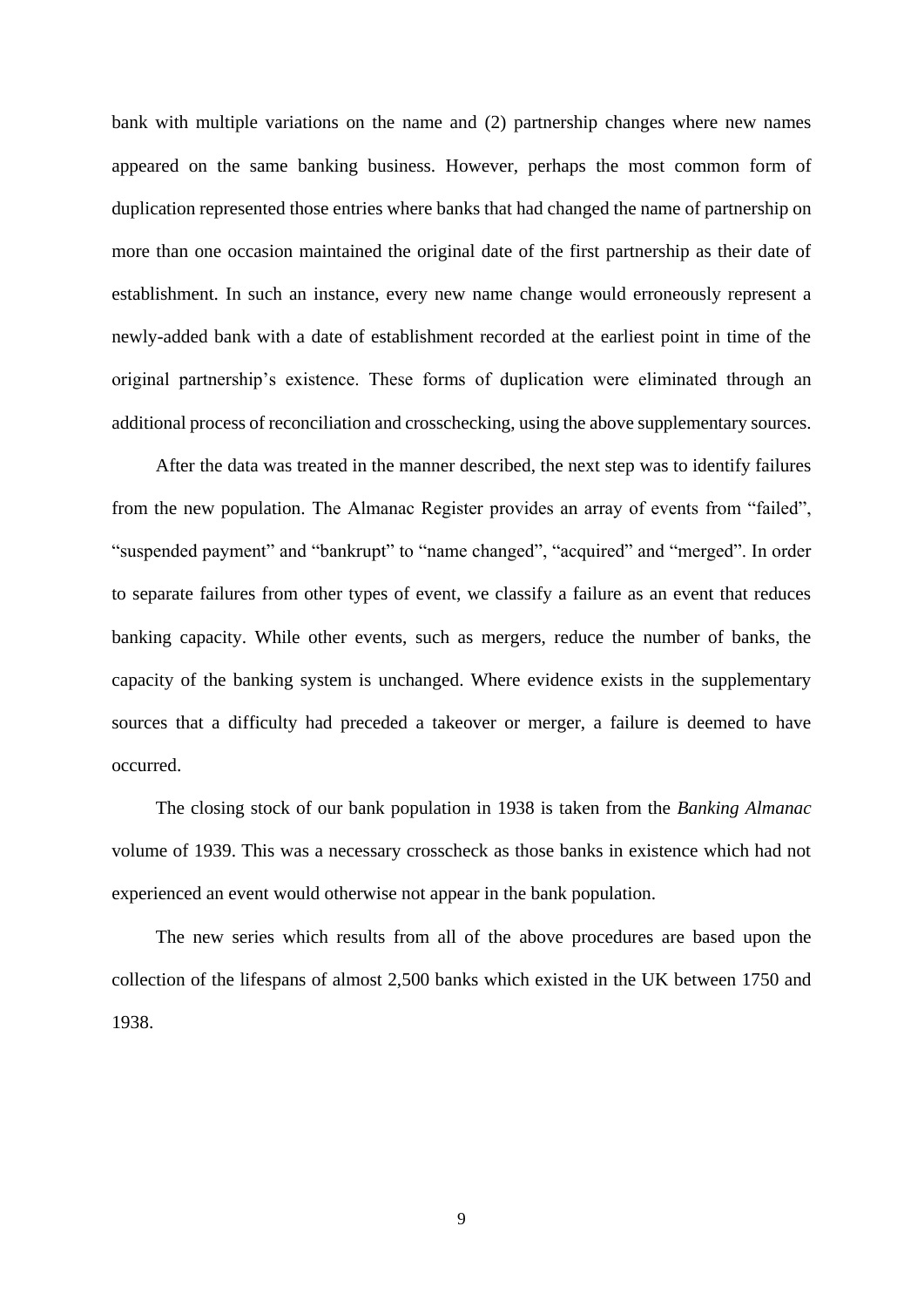#### *C. The New Series*

The new chronology of banking crises is shown in Table 1 and Figure 1. Between 1750 and 1938, there were six periods which meet our banking crisis criteria: 1772, 1815-6, 1825-6, 1841, 1866 and 1929-30. Appendix 1 provides a detailed description of each of these crises. Table 1 also lists the dates from the leading chronologies of Reinhart and Rogoff (2009), Schularick and Taylor (2012) and Turner (2014). It shows that while some of the crises identified in the new series are well-established, such as those that began in 1815, 1825 and 1866, there also some surprises that offer fresh insights into the history of banking crises in the United Kingdom.

## <<INSERT TABLE 1 AND FIGURE 1 HERE>>

Firstly, there has been debate as to whether there was a banking crisis in the UK during the Great Depression, with the majority opinion being that one did not occur (Billings and Capie, 2011; Grossman, 1994). Neither Reinhart and Rogoff (2009), Schularick and Taylor (2012), nor Turner (2014) identify a crisis in this period. Bernanke and James (1991), in their study of international crises in the interwar period, classify the UK as having a banking crisis in 1931. Our new series, however, suggests that there was a banking crisis in the interwar period, but that it occurred in 1929 and 1930. The reason why most previous scholars have overlooked this is that the "Big 5" major commercial banks were largely unaffected by the stresses of the Great Depression era. Our series, however, suggests that more than 3 per cent of the population of banks failed in both 1929 and 1930. Secondly, our series highlights 1841 as having a banking crisis. Although previous studies have not identified 1841 as having a banking crisis, they have highlighted the difficulties experienced by the banking system in 1837-9 (Reinhart and Rogoff, 2009; Turner, 2014). Notably, Bordo et al. (2003) in their index of UK financial conditions classify 1841 as having severe distress.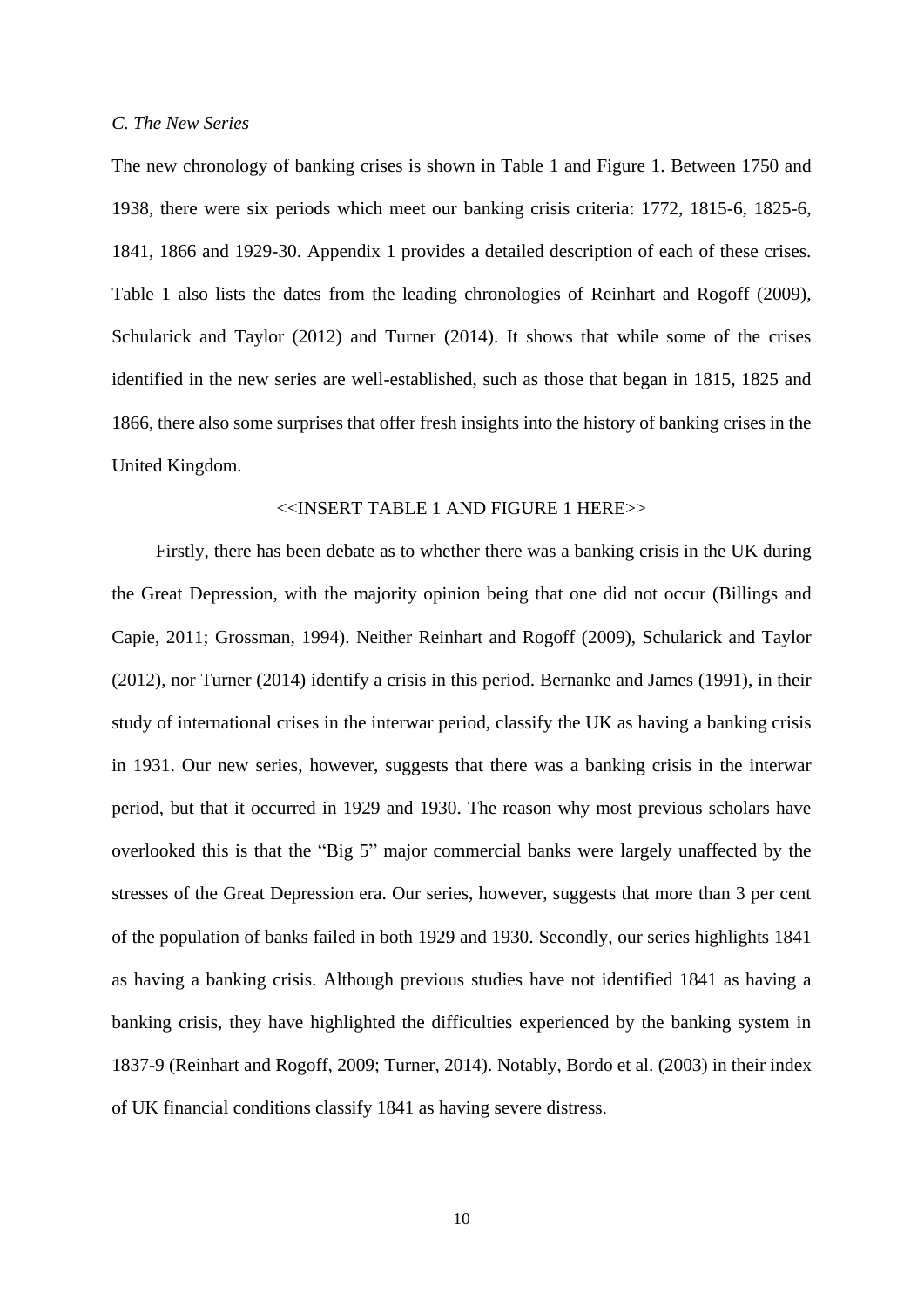Thirdly, there are a number of episodes that have been extensively covered in the extant literature, but were not associated with a critical mass of bank failures, e.g., 1810, 1837, 1847, 1857, 1873, 1878, 1890, and 1914. On average, only 1 per cent of banks failed in these crises. Notably, Turner (2014) does not classify two of these as crises (1810 and 1890) and the other four he classifies as nonmajor crises. In the next section, we show that resolving these inconsistencies is crucial to measuring the macroeconomic effects of banking crises.

Fourthly, the new series suggests that crises occurred less often than has been previously understood. Between 1750 and 1938, banking crises occurred at a rate of 1 every 32 years. It is possible to analyze the frequency by sub-sample so that it is comparable to existing chronologies. For the period 1800 to 1938, the frequency was 28 years, which is about half as frequent as the corresponding figure from Reinhart and Rogoff (2009) of 14 years and is slightly higher than Turner's (2014) figure of 23 years. Notably, for the period 1825 to 1914, the frequency was 30 years, which is much less frequent than the corresponding figure for the United States of 13 years (Jalil, 2015). Thus, crises in Britain were more sporadic relative to both the existing literature and to the United States prior to the founding of the Federal Reserve. By the time Walter Bagehot had published *Lombard Street* in 1873, it was commonly accepted that the Bank of England would act as a lender of last resort during a crisis. In addition, by this date, the structure of the UK banking system had moved from one dominated by small unit banks to one increasingly dominated by large branched banks (Capie, 2014; Capie and Rodrik-Bali, 1982; Goodhart, 1988; Turner, 2014). It is therefore noteworthy that the incidence of crises is much greater in the period 1750-1866 than afterwards.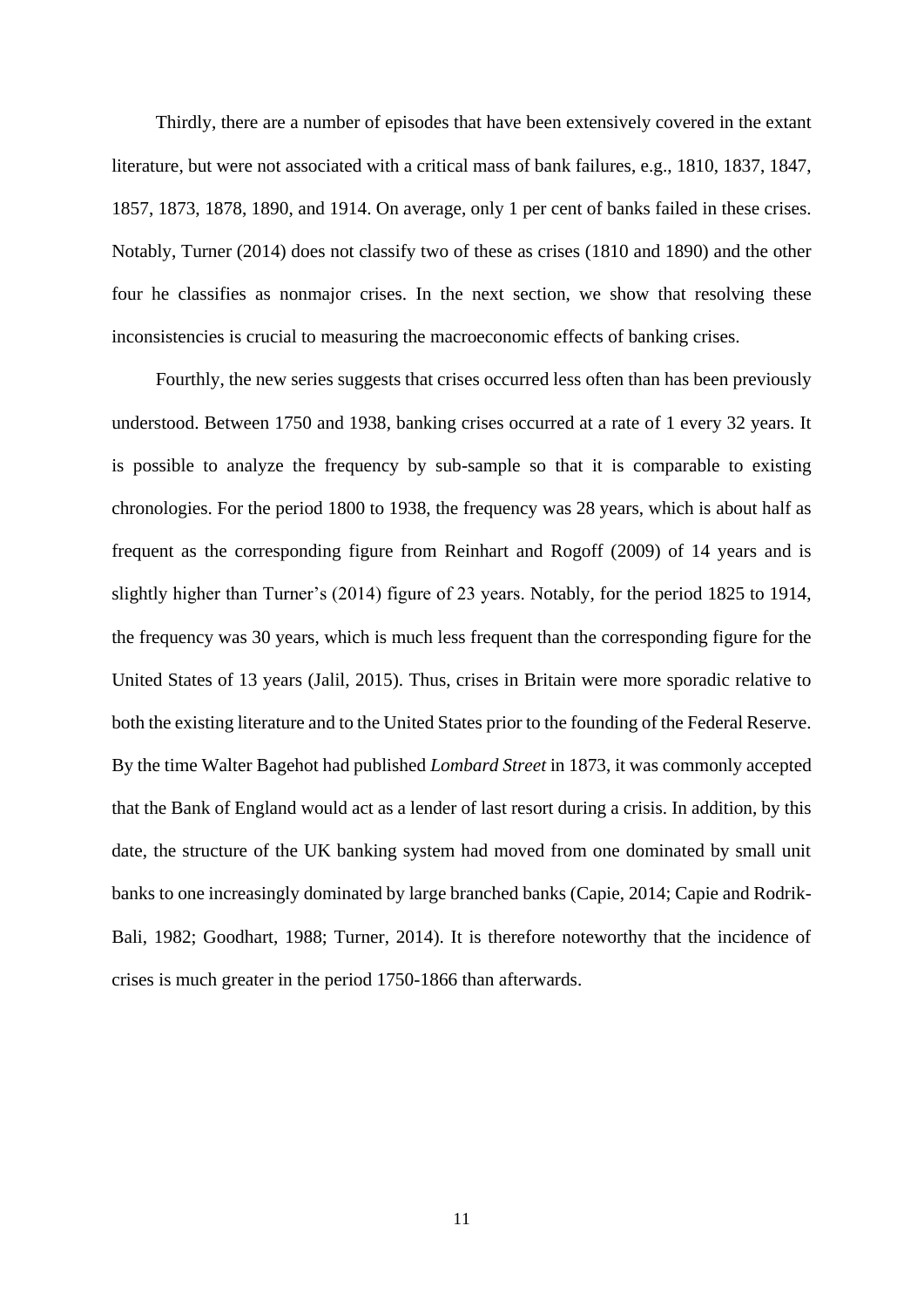## **3. The Macroeconomic Effects of Banking Crises**

## *A. The Baseline*

The next step is to investigate the macroeconomic effects of banking crises based on the new series. It is important to bear in mind that it is possible that not only did banking crises affect the macroeconomy but also that the macroeconomy affected banking crises. If the latter mechanism *was* at play, then simple single equation OLS estimates will be biased. In order to deal with any potential endogeneity, the macroeconomic effects of banking crises are estimated using the following vector autoregression (VAR):

$$
\mathbf{x}_t = \mathbf{A}_0 + \sum_{i=1}^P \mathbf{A}_i \mathbf{x}_{t-i} + \mathbf{u}_t
$$
 (1)

where  $\mathbf{x}_t = (\Delta y_t, PANIC_t)'$ .  $\Delta y_t$  is the percentage change in industrial production. Industrial production is the preferred measure of output in order to facilitate comparison with Jalil's (2015) results for the United States. We obtain our UK industrial production data from Thomas and Dimsdale (2017), which is based on Broadberry et al. (2015), Feinstein (1972) and Sefton and Weale (1995). In the next sub-section, we show that the results are robust to using broader measures of output.  $PANIC_t$  is our new series of banking crises that takes on the value of 1 in the first year of the crisis, as in Jalil (2015), and zero otherwise.

The number of lags in the model is set to  $P = 3$ . A Choleski decomposition is used to identify the shocks with the order following that in  $x_t$ . This assumes that the macroeconomy has a contemporaneous effect on banking crises, but that banking crises do not have a contemporaneous effect on the macroeconomy. Section 4 shows that the results are robust to these assumptions and a range of other permutations of the model. The sample runs from 1750 to 1938.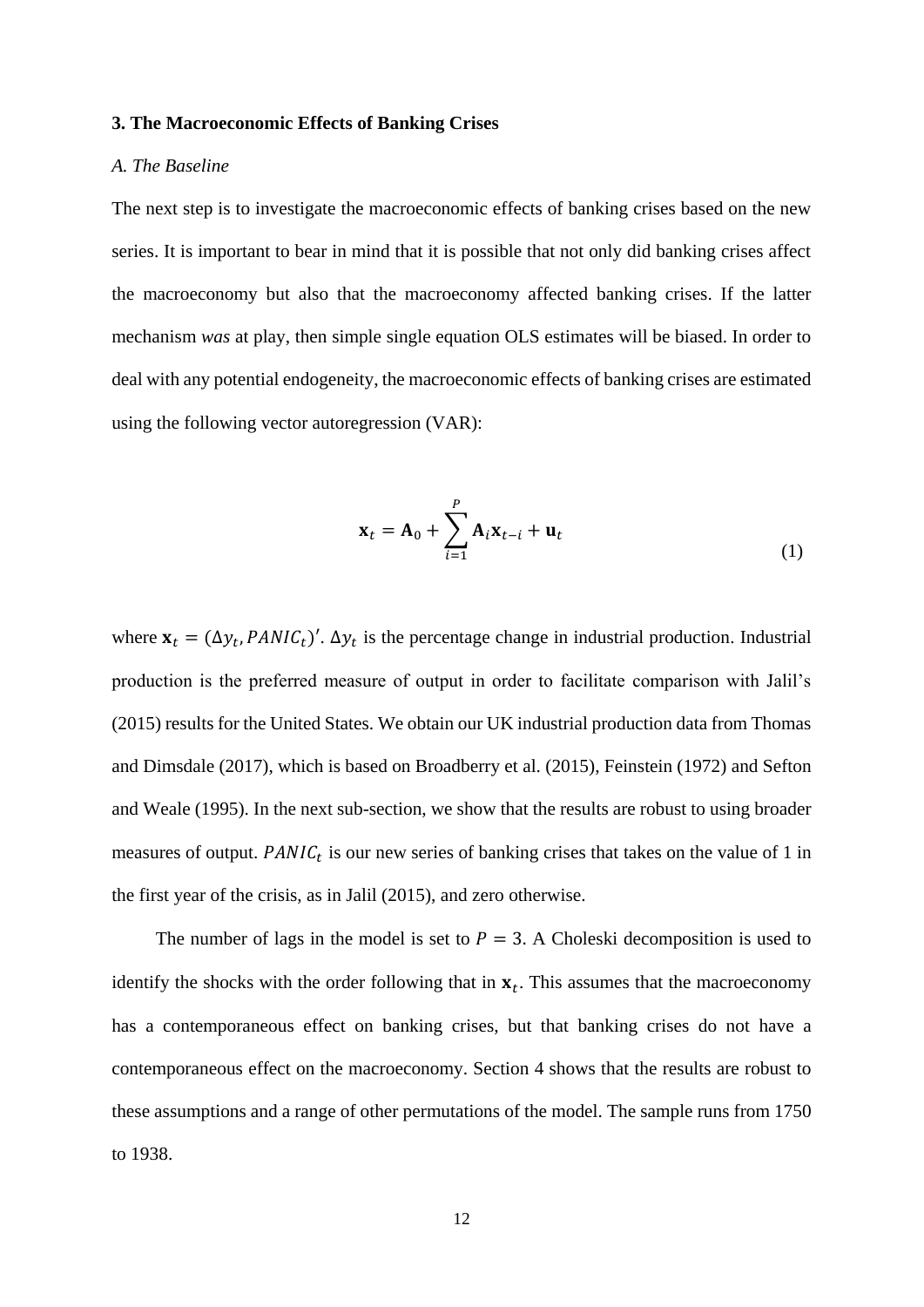The main results of the paper are presented in Figure 2. The upper panel shows the estimated percentage response of output to a unit shock in the panic variable. The shaded area spans the 95 per cent confidence interval, based on asymptotic standard errors. The results suggest that banking crises were significantly contractionary in an economic and statistical sense. In the year following a banking crisis, output fell by 8.1 percentage points (*t*=-3.7), before returning close to zero thereafter. Furthermore, the *p*-value for the test of the null hypothesis that crises did not Granger-cause output is 0.00, suggesting that, in this narrow sense, crises had a causal impact on the macroeconomy.

## <<INSERT FIGURE 2 HERE>>

The lower panel plots the response of the crisis variable to a unit innovation in itself. As expected, the response is 1 on impact, but then completely dissipates thereafter. The *p*-value for the test of the null hypothesis that output did not Granger-cause crises is 0.64, which alleviates some of the endogeneity concerns because it suggests that crises were not associated with past fluctuations in output.

The depressive effect of banking crises was not lost on contemporaries. Following the collapse of a bank during the 1815 crisis, for example, the *Hampshire Chronicle* (27 November 1815) noted that "this failure has led principally to a determination to shorten the number of hands employed there, and lower the wages of others. Upwards of 5000 men have been put out of employ; and a disturbed and riotous populace has become insubordinate in consequence." As the crisis entered its second year, the *Morning Chronicle* (19 July 1816) explained:

We continue to receive the most distressing accounts of the state of business at Sunderland. The failure of Cooke and Co. has paralysed everything. Nearly the whole of the ship carpenters have been discharged, and several vessels have come round from Sunderland to Newcastle to load coals, which they cannot now procure at Sunderland. Credit is completely destroyed, for since the failure of the bank not a single bill has been paid. Never, perhaps, in any place before were the ruinous effects of a sudden deprivation of capital so strikingly exemplified. How to avert the total ruination of the town will be a consideration of the greatest difficulty.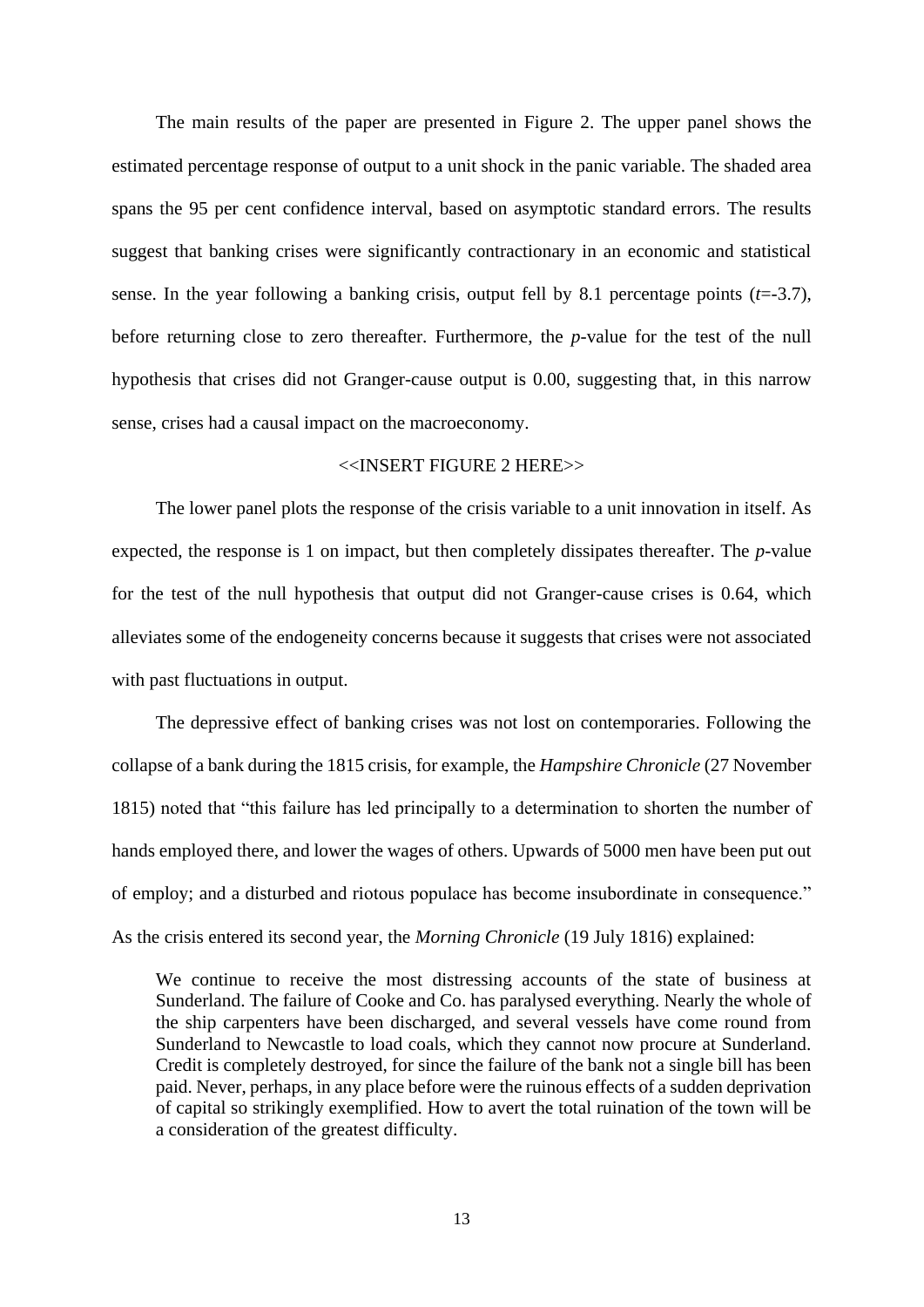Contemporaries had a similarly dim view of the 1825-6 crisis. The *Sussex Advertiser* (20 February 1826) wrote that "the mass of misery caused to the working class by the failure of a bank was incalculable." The *Hull Advertiser and Exchange Gazette* (16 December 1825) added:

On Saturday and Monday a run of some magnitude was made upon the different banks in that place [Leeds]; and such was the panic for a time, that the most foolish occurrences were asserted to have taken place – cash transactions were deemed injudicious – the wages of a great number of work-people were left unpaid – and the business of shopkeepers was proceeded in with tardiness and doubt.

In the crisis of 1841, the *Hampshire Telegraph* (29 November 1841) noted that since the failure of a local bank, "a general gloom has pervaded the City of Chichester, from the ruin it has inflicted on many." The grave macroeconomic effects of banking crises are therefore supported by both quantitative and qualitative evidence.

## *B. Comparison to Extant Crises Series*

A major motivation of our paper is that existing indicators of banking crises are inaccurate. Not only is this problematic in itself, but it also causes trouble in teasing out the effects of these events on the macroeconomy. This is because binary independent variables subject to measurement error lead to attenuation bias (Aigner, 1973). In other words, the estimates will be biased towards zero. In order to gauge the severity of this issue in existing series, we re-run equation (1) and replace  $PANIC_t$  with Reinhart and Rogoff's (2009) series, which is closest to our own in terms of sample period. Unfortunately, it begins 50 years later so that the sample covered below is 1800 to 1938. However, all other factors have been held constant.

Panel A of Figure 3 plots the results for the baseline model for this truncated sample. While the dynamics are unchanged, the response is slightly larger, peaking at 8.6 percentage points (*t*=-3.4). Panel B shows the corresponding estimates for Reinhart and Rogoff's (2009) series. The results show that there is indeed a bias towards zero. In the year following a banking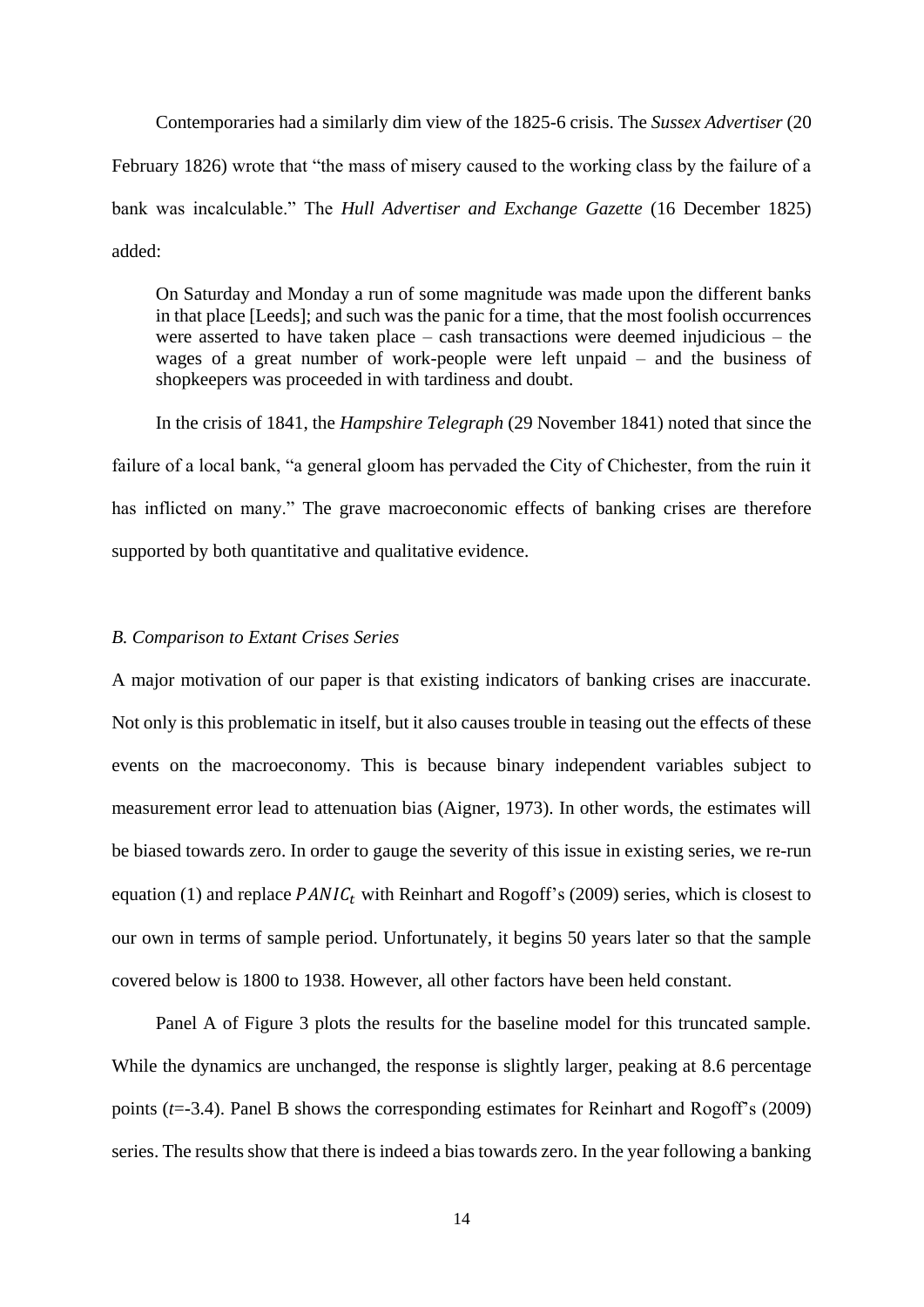crisis, output declined by 3.3 percentage points  $(t=1.8)$ , but the effect is not statistically significant from zero at any horizon. This implies that there is a material degree of measurement error in the Reinhart and Rogoff (2009) chronology. The picture is the same if the Schularick and Taylor (2012) and Turner (2014) series are used. These results, therefore, justify the construction of a new indicator for the United Kingdom.

## <<INSERT FIGURE 3 HERE>>

Figure 4 contextualizes the new results for the United Kingdom by comparing them to Jalil's (2015) results for the United States. All aspects of the two models are the same, except of course the underlying data. In order to facilitate comparison, the sample spans 1826 to 1915. As before, the solid line marks the baseline impulse response for the United Kingdom. The dashed line is the impulse response for the United States. The similarity is striking, with the biggest decline hitting after a year, which was -8.7 percentage points (*t*=-3.6) in the United Kingdom and  $-10.5$  percentage points  $(t=3.9)$  in the United States. In both cases, the impact of crises was not statistically significant from zero at horizons beyond a year. The results are also in line with da Rocha and Solomou's (2015) study for a panel of 24 economies in the interwar period. The local projections estimates show that industrial production declined by up to -10.4 percentage points following banking crises. The evidence therefore suggests that banking crises, irrespective of time or space, have been associated with roughly double-digit output losses.

#### <<INSERT FIGURE 4 HERE>>

#### *C. Output and the Transmission Mechanism*

Our results show that banking crises have large contractionary effects on industrial production. An obvious extension is to investigate the response of agricultural and services output, as well the overall impact on real GDP. Using data on national output by sector, we therefore re-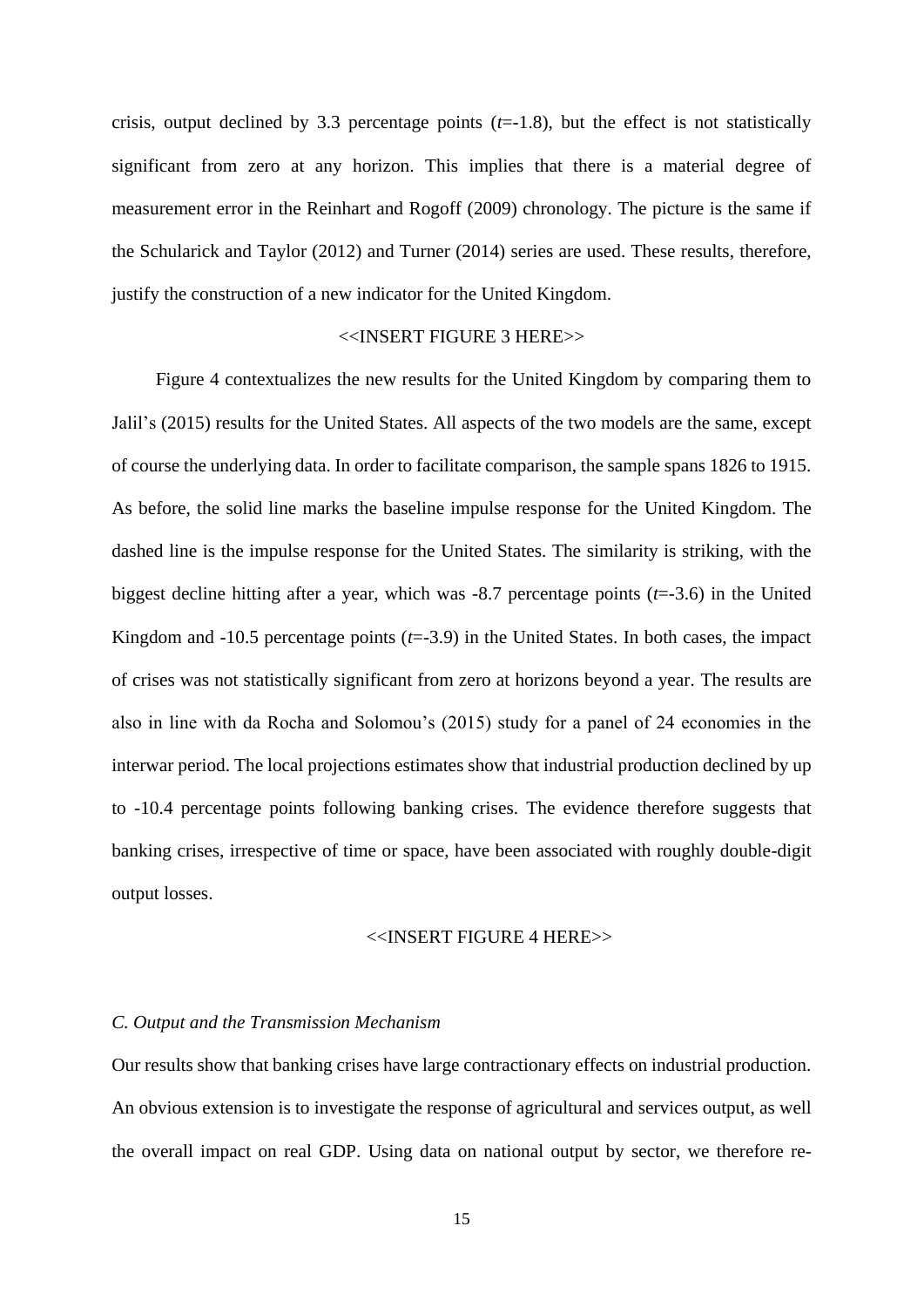estimate equation (1), where  $\mathbf{x}_t = (\Delta y_t^i, PANIC_t)'$  and  $\Delta y_t^i$  is the output of sector *i*.<sup>2</sup> As the sectoral data has gaps during the First World War, the sample only spans 1750 to 1913.

Figure 5 plots the results from this variant of the model. Panel A shows that banking crises had no discernible impact on the output of the agricultural sector as the estimated effect is not statistically different from zero at any horizon. Panel B shows, as we have already seen, that banking crises lead to great contractions in industrial production with a peak impact of - 8.5 percentage points (*t*=-4.1). Panel C suggests that banking crises affected the service sector to a greater degree than agriculture, but to a lesser extent than industry, declining by a maximum of 3.5 percentage points (*t*=-3.0). The results indicate that the response of output to banking crises varied by sector.

## <<INSERT FIGURE 5 HERE>>

Unsurprisingly, the impact on general economy activity is a composite of these sectoral effects. Figure 6 shows the impulse response of real GDP to banking crises where  $\Delta y_t$  is the percentage change in constant-border real GDP at factor cost.<sup>3</sup> In the wake of a crisis, real GDP declined by 3.3 percentage points (*t*=-2.5) after a year. Thus, banking crises were transmitted to the macroeconomy via the industrial sector and, to a lesser extent, the services sector.

#### <<INSERT FIGURE 6 HERE>>

#### *D. Identification*

**.** 

While the results so far suggest that crises had a Granger causal impact on the macroeconomy, the next step is to tackle the identification issue more directly. An interesting solution in the context of time series has been the narrative approach, which has recently been applied to tax

<sup>2</sup> Sectoral data from Thomas and Dimsdale (2017) based on Broadberry et al. (2015) and Feinstein (1972) in Mitchell (1988).

<sup>3</sup> From Thomas and Dimsdale (2017) based on Andersson and Lennard (2017), Broadberry et al. (2015), Feinstein (1972) in Mitchell (1988), Geary and Stark (2004, 2015), Sefton and Weale (1995) and Solomou and Weale (1991).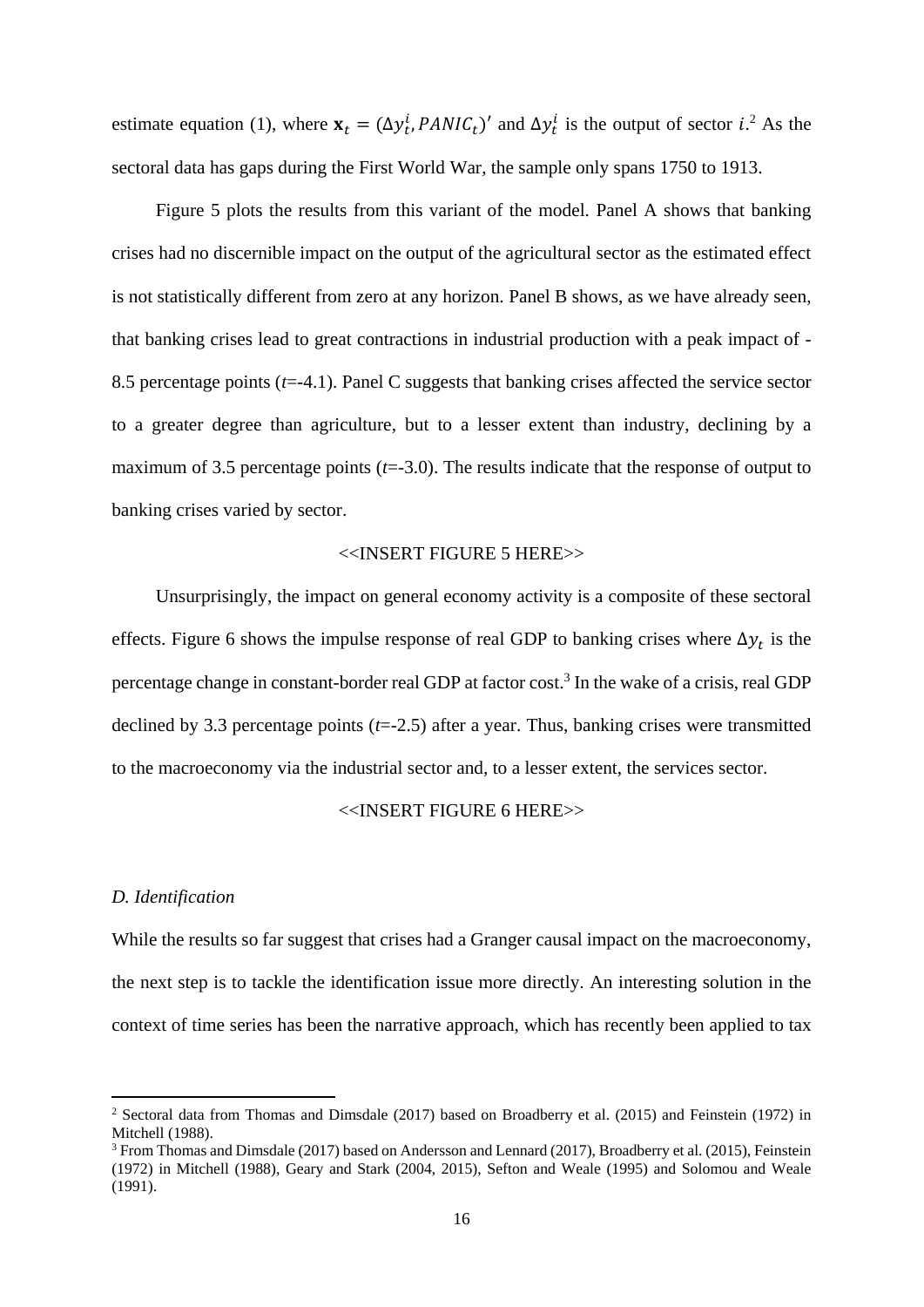multipliers (Cloyne, 2013; Romer and Romer, 2010), government spending multipliers (Ramey, 2011; Ramey and Zubairy, 2017) and monetary policy (Cloyne and Hürtgen, 2016; Lennard, 2017; Romer and Romer, 2004), but can be traced back to the seminal contribution of Friedman and Schwartz (1963).

In this spirit, we apply the narrative approach, which was pioneered in the case of historical banking crises in the United States by Jalil (2015). The intuition is to use contemporary newspapers to disentangle exogenous crises, i.e., those that were not related to output shocks, from endogenous crises, i.e., those that were related to such shocks. This approach assumes that informed contemporaries could accurately identify the cause of a crisis.

In order to make the discussion more concrete, consider the following model:

$$
\Delta y_t = \beta_0 + \beta_1 PANIC_t + \varepsilon_t \tag{2}
$$

To consistently estimate  $\beta_1$  it is necessary that  $E(\varepsilon_t | PANIC_t) = 0$ . However, this is unlikely to be the case as banking crises are not only a function of idiosyncratic shocks  $(x_t)$ , but also the shocks that make up  $\varepsilon_t$ :

$$
PANIC_t = x_t + f(\varepsilon_t) \tag{3}
$$

Simply using PANIC<sub>t</sub> in its present state will clearly lead to inconsistent estimates of  $\beta_1$  as equation (3) shows that  $E(\varepsilon_t | PANIC_t) \neq 0$ . However, isolating those crises in  $PANIC_t$  that are determined by exogenous factors will lead to consistent estimates of  $\beta_1$ .

Exogenous crises are those that are not correlated with output shocks. This type of crisis might unfold for a number of reasons. First, a number of historical crises have been associated with bubbles (Reinhart and Rogoff, 2009, pp. 158-62), where asset prices appear to have been detached from fundamentals (Garber, 2000; Kindleberger and Aliber, 2011). Second, certain changes in bank regulation might trigger a crisis, yet would not affect the macroeconomy other than through the crisis itself. Third, the failure of a particular institution for idiosyncratic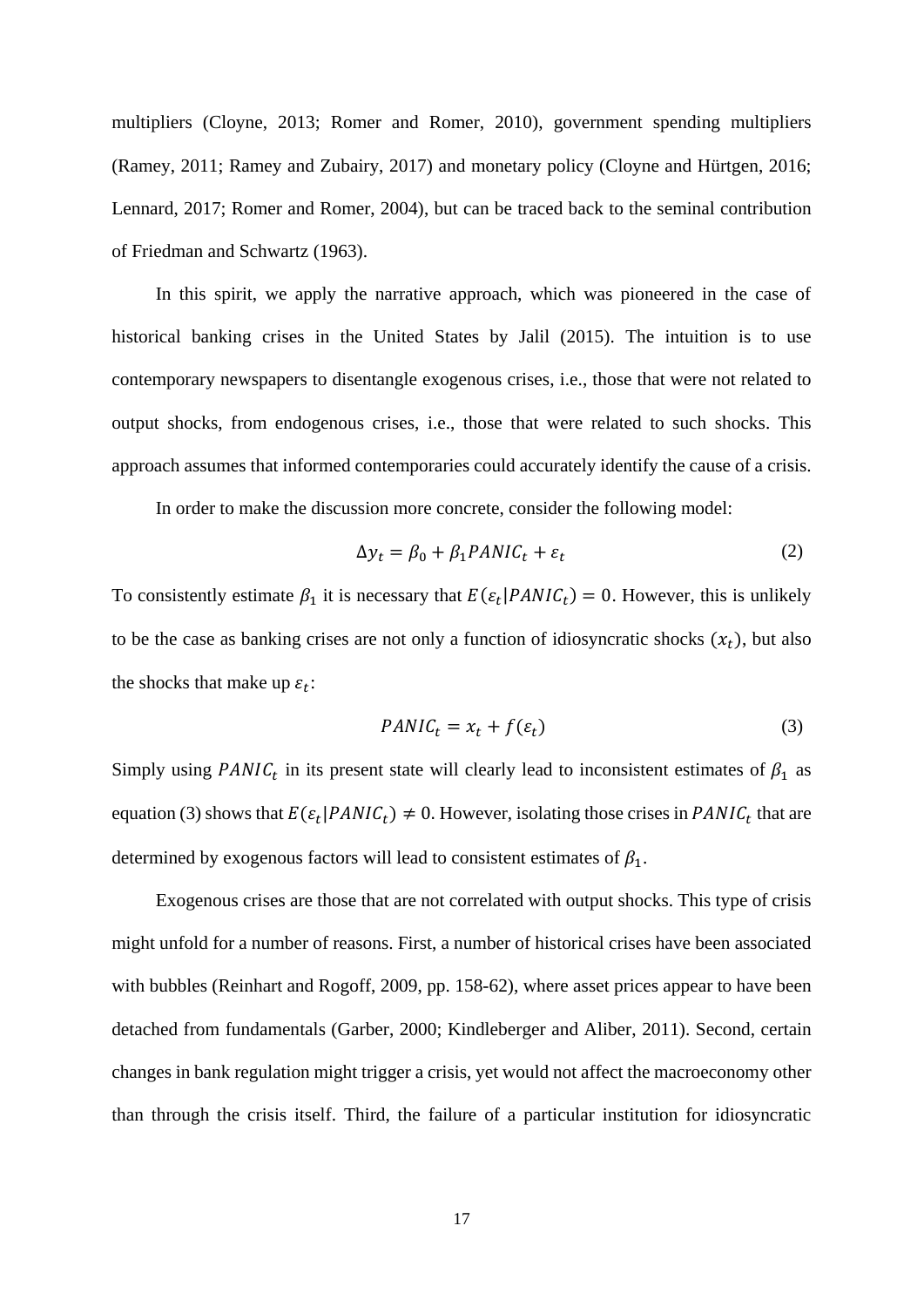reasons such as fraud might lead to a systemic crisis, but would not be a function of the state of the economy.

To construct an exogenous series, the starting point is to identify the cause of each crisis from contemporary newspapers. The crises are then grouped, according to the cause, into endogenous and exogenous bins, from which  $PANIC_t^N$  and  $PANIC_t^X$  are constructed respectively. A variety of newspapers are included in the sample. This is because no publication is sufficient alone in terms of topic or period covered. For the sake of robustness, the reports of contemporaries are cross-referenced with subsequent Parliamentary enquiries and the historiography of UK banking. Appendix 1 details the sources and evidence used to construct the exogenous series.

The results show that half of the six crises were exogenous: 1772, 1825-6 and 1866, while the other half were endogenous: 1815-6, 1841 and 1929-30. The exogenous crises mainly stemmed from poor risk management, while the endogenous crises were largely due to depressions. The fact that half of the crises prior to the Second World War were exogenous challenges Aldcroft and Fearon's (1972, p. 95) argument that "the great financial crises of this era occur, almost without exception, after the downturn of the cycle."

Armed with the new exogenous series, we re-run equation (1), where  $x_t =$  $(PANIC<sub>t</sub><sup>X</sup>, \Delta y<sub>t</sub>)'$ . Note that the panic indicator is now ordered first due to the fact that, by construction, these crises were not contemporaneously affected by output growth. However, all other factors are the same as in the baseline specification. We continue with a VAR model, as opposed to local projections (Jordà, 2005), because of greater efficiency (Barnichon and Brownlees, 2016). Figure 7 shows the *causal* impact of banking crises on the macroeconomy. The results are virtually identical to the baseline estimates, peaking at -8.2 percentage points (*t*=-2.6) after one year.

## <<INSERT FIGURE 7 HERE>>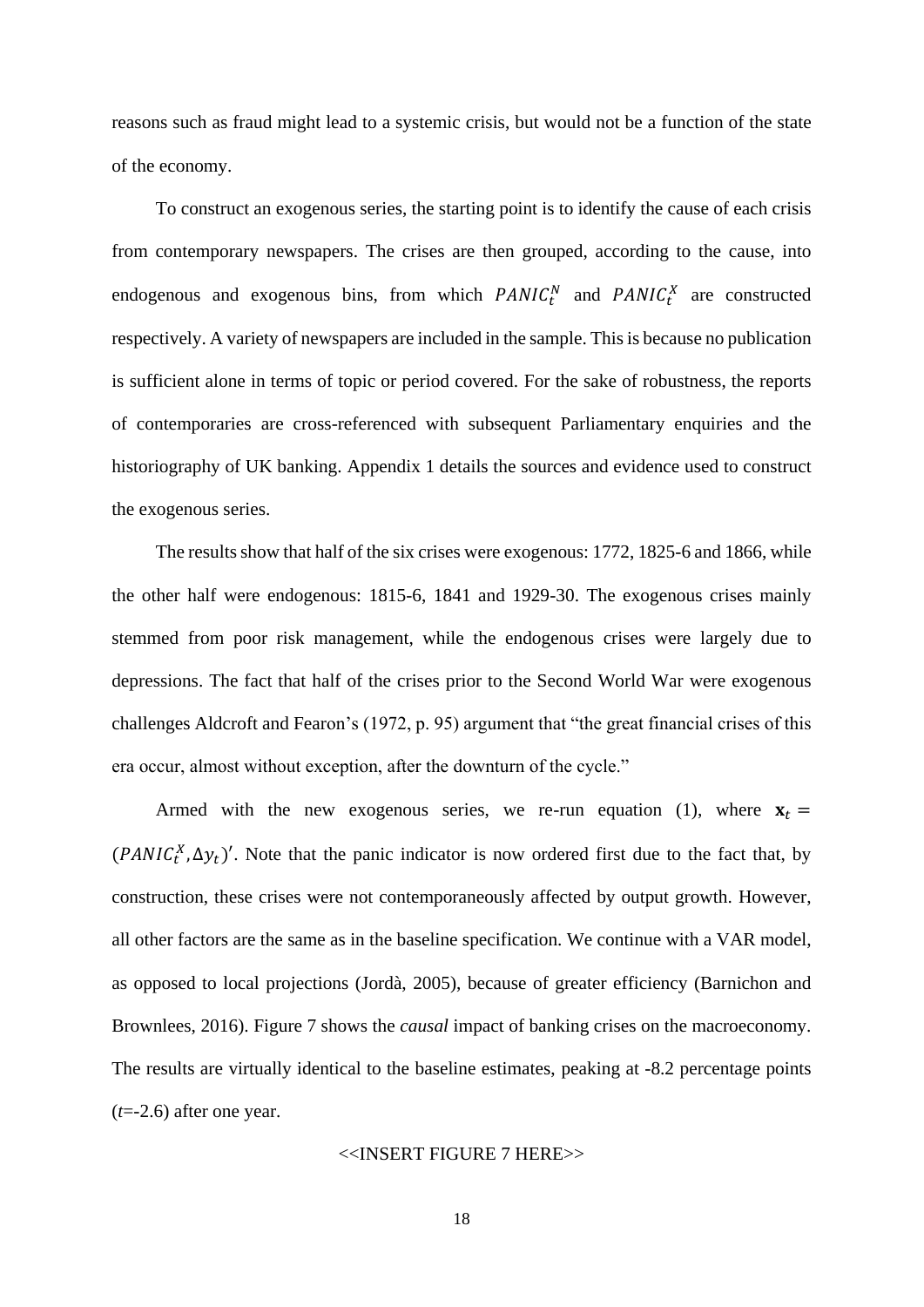## **4. Robustness**

In this section, we put the baseline model through the mill, assessing the sensitivity of the results to variations of the crisis indicator, alternative VAR specifications and the addition of control variables.

## *A. The Crisis Indicator*

There are, of course, alternative ways to construct the crisis indicator. One is an alternative threshold. The estimated impact of crises will not be invariant to this. A higher threshold is likely to raise the effect as only the most severe crises are retained, while a lower threshold is likely to reduce the impact as more mild episodes are included. Nonetheless, it is useful to gauge just how sensitive the response of output is to this choice. Figure 8 shows the results from indicators with a 2 per cent and 4 per cent failure threshold. The baseline results and associated confidence intervals are also plotted for reference. As expected, the response of output is reduced slightly when the threshold is 2 per cent, declining by 5.4 percentage points (*t*=-2.9) after a year. This is because the relatively minor episodes of 1812, 1820-1 and 1914 are included. Equally, the output response is magnified when the threshold is 4 per cent, dropping by up to 8.6 percentage points (*t*=-2.3). This is because only the most severe crises are included, those of 1815-6 and 1825-6. Nevertheless, irrespective of the threshold, the peak response of output following a banking crises remains economically and statistically significant.

## <<INSERT FIGURE 8 HERE>>

A second alternative is an indicator that excludes foreign and colonial banks. These institutions, which flourished in the nineteenth century, were registered as companies in the United Kingdom, but conducted most of their business elsewhere (Turner, 2014, pp. 51-2). If there are crises in the sample which are driven by these institutions, the results are likely to be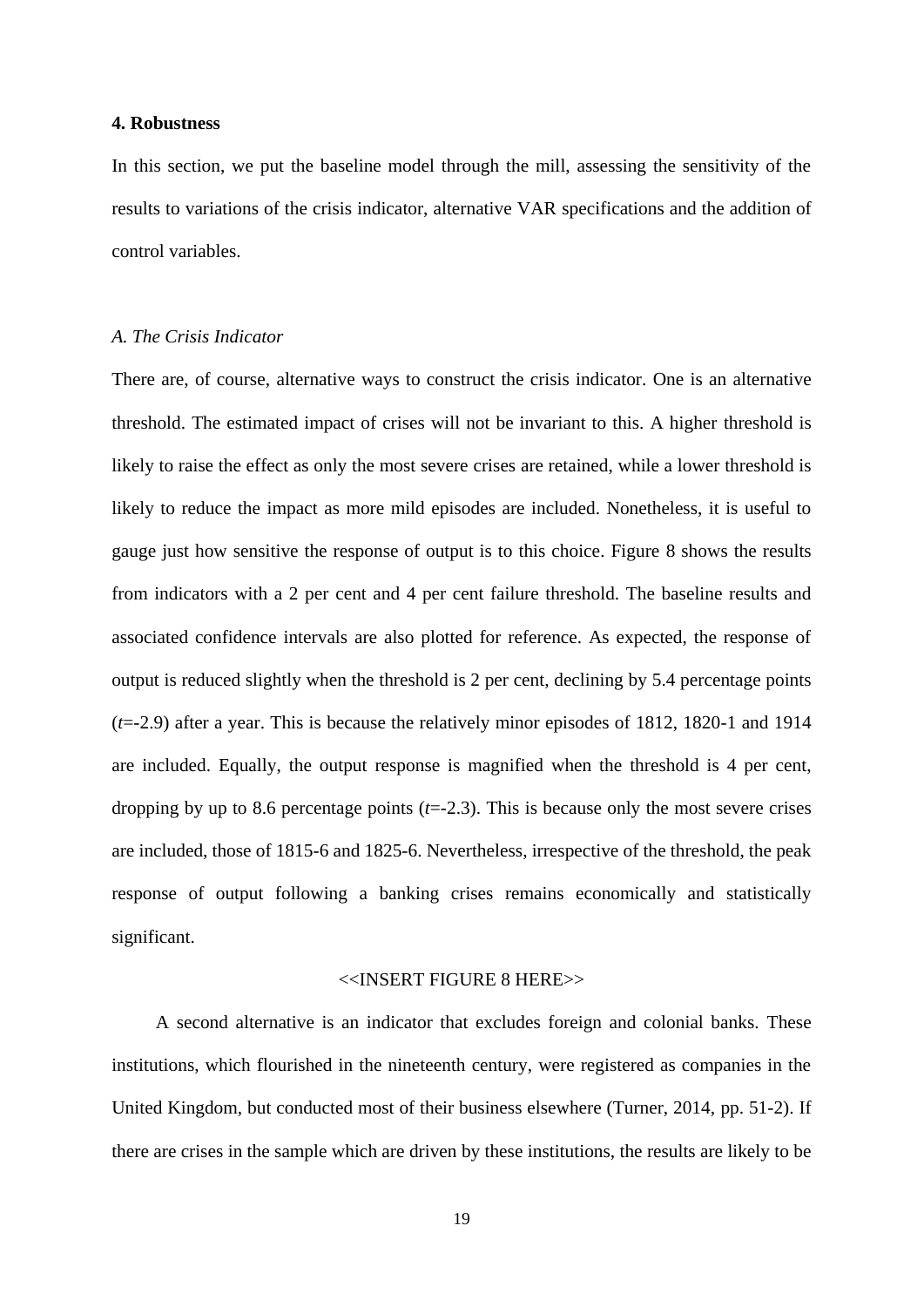biased downwards as these episodes are unlikely to impact the domestic macroeconomy. In order to identify foreign and colonial banks in the sample, we refer to the annual editions of the *Bankers' Almanac* and the Banking Supplement of *The Economist*, which listed these institutions separately. The exclusion of foreign and colonial banks means that 1866 is no longer a crisis. It is not that this episode was driven solely by foreign and colonial banks, but that the failure of a few of these institutions was necessary to nudge the failure ratio over the 3 per cent threshold. Figure 9 plots the response of output to crises based on this alternative indicator. As expected, it shows that the impact is slightly larger, peaking at -8.2 percentage points (*t*=-3.4).

#### <<INSERT FIGURE 9 HERE>>

A third and final alternative is an indicator that is weighted to reflect the relative size of banks that fail. As a result, we weight banks by paid-up capital, which involves the collection of a great deal of data from primary and secondary sources. These sources are discussed in Appendix 2. For private banks, an average was calculated for the eighteenth, nineteenth and twentieth centuries based on a sample of balance sheets. These averages were centered, so that the observation for the eighteenth century was centered on 1750, the observation for the nineteenth century was centered on 1850, and so on, with the gaps being linearly interpolated. For joint-stock banks, these were identified using Gilbart (1860), Capie and Webber (1985) and the annual editions of the *Bankers' Almanac* and the Banking Supplement of *The Economist.* The paid-up capital for these banks was obtained from the editions of the *Bankers' Almanac* every fifth year and linearly interpolated between. Because banks changed their paidup capital infrequently, there was ultimately little need for interpolation. In cases where the earliest observation for paid-up capital in the *Bankers' Almanac* was after the date of establishment, we collect capital at the date of establishment from other sources. If this was not possible, the earliest recorded growth rate for that bank is cast backwards. The same applies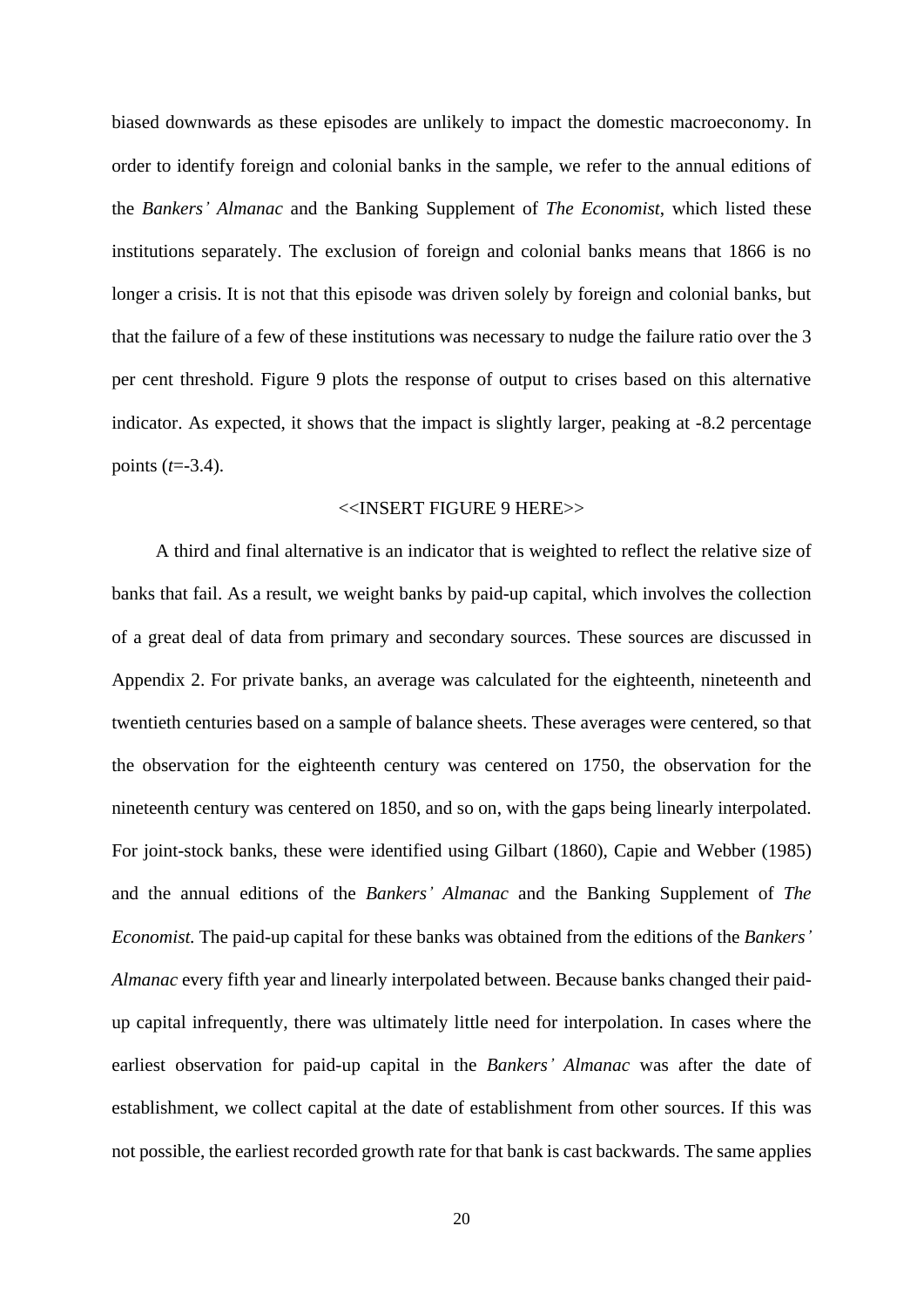where the last observation was before the date that the bank exited the population. In the rare event that banks had no recorded capital, they take on the average of the other joint stock banks for that year. The end product is almost 100,000 non-zero bank-year observations.

Figure 10 shows the failure ratio weighted by paid-up capital, which identifies crises in 1815-6, 1825-6 and 1866, but not in 1772, 1841 or 1929-30. While the unweighted series suggests that the latter crises involved many banks, the weighted series implies that the institutions involved were relatively minor. In addition, as can be seen from Figure 10, the only year, which has not already been classified as crisis, that comes close to the 3 per cent threshold is 1857, but even it falls short. Figure 11 plots the response of output to crises based on the weighted indicator. The results show that the peak response is unchanged at 8.1 percentage points (*t*=-2.6).

## <<INSERT FIGURE 10 AND 11 HERE>>

#### *B. The VAR Specification*

The results may be sensitive to the specification of the VAR. One possibility is the number of lags included in the model. In the baseline specification, 3 lags were included, which was in line with Jalil (2015). However, information criteria point to a shorter length (*P*=1). Figure 12, therefore, plots the impulse response of output growth to a banking crisis from a model with a single lag. The peak response is, in fact, larger at  $-8.5$  percentage points  $(t=3.9)$ . For completeness, the results based on a model with 5 lags are also reported. Again, the results are not materially sensitive to the lag length, with a peak impact of  $-8.2$  percentage points  $(t=3.7)$ .

#### <<INSERT FIGURE 12 HERE>>

Another possibility is that the results are sensitive to the timing assumption. Although our narrative analysis suggests than not all crises are contemporaneously exogenous, it is nonetheless standard practice in the literature to assume that they are. Indeed, Romer and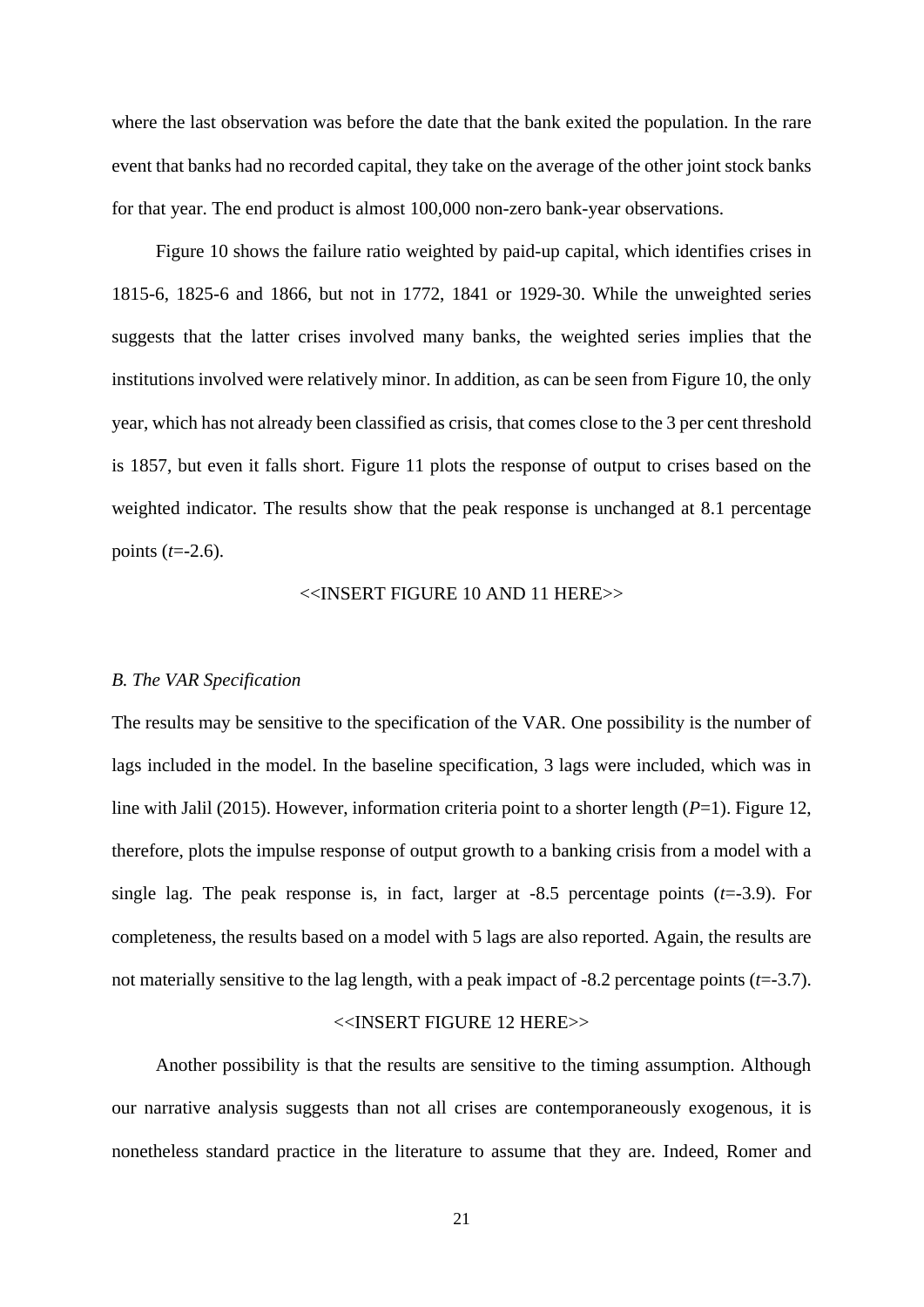Romer (2017) find that the response of output to crises is contingent on this impact effect. As a result, we re-estimate our baseline model where  $\mathbf{x}_t = (PANIC_t, \Delta y_t)'$ , which assumes that banking crises affect, but are not affected by, output contemporaneously. Figure 11 shows that output growth is positive on impact, before declining to the familiar territory of -8.4 percentage points (*t*=-3.9) after a year.

## *C. Control Variables*

There are a number of factors that could have been correlated with banking crises and output growth. If this was the case, then omitting these factors will lead to inconsistent impulse response functions (Stock and Watson, 2001). While the original specification was intended to be simple, we now extend the model to include a range of control variables. In order to do so, we rotate in a control variable of interest,  $z_t$ , in a sequence of models so that  $x_t =$  $(\Delta y_t, PANIC_t, z_t)'$ . The data for the control variables was collected from Thomas and Dimsdale (2017).

The first set of control variables relate to stabilization policy. Monetary and fiscal policy are good candidates to be both correlated with banking crises and output growth. According to Dimsdale and Hotson (2014, p. 32), the Bank of England and HM Treasury were to blame for the crisis of 1825-6, while policy, even in the nineteenth century, had familiar macroeconomic effects (Lennard, 2017). The measure of monetary policy is Bank Rate, the rate at which the Bank of England lent to the banking system. Fiscal policy is captured by government revenue as a percentage of GDP, which can be thought of as an average tax rate, and government spending as a percentage of GDP.

Table 2 shows the estimated peak response of output growth to banking crises along with the associated *t*-statistic for a range of models. The first row shows the peak effect for the baseline specification for reference, while subsequent rows list the corresponding numbers for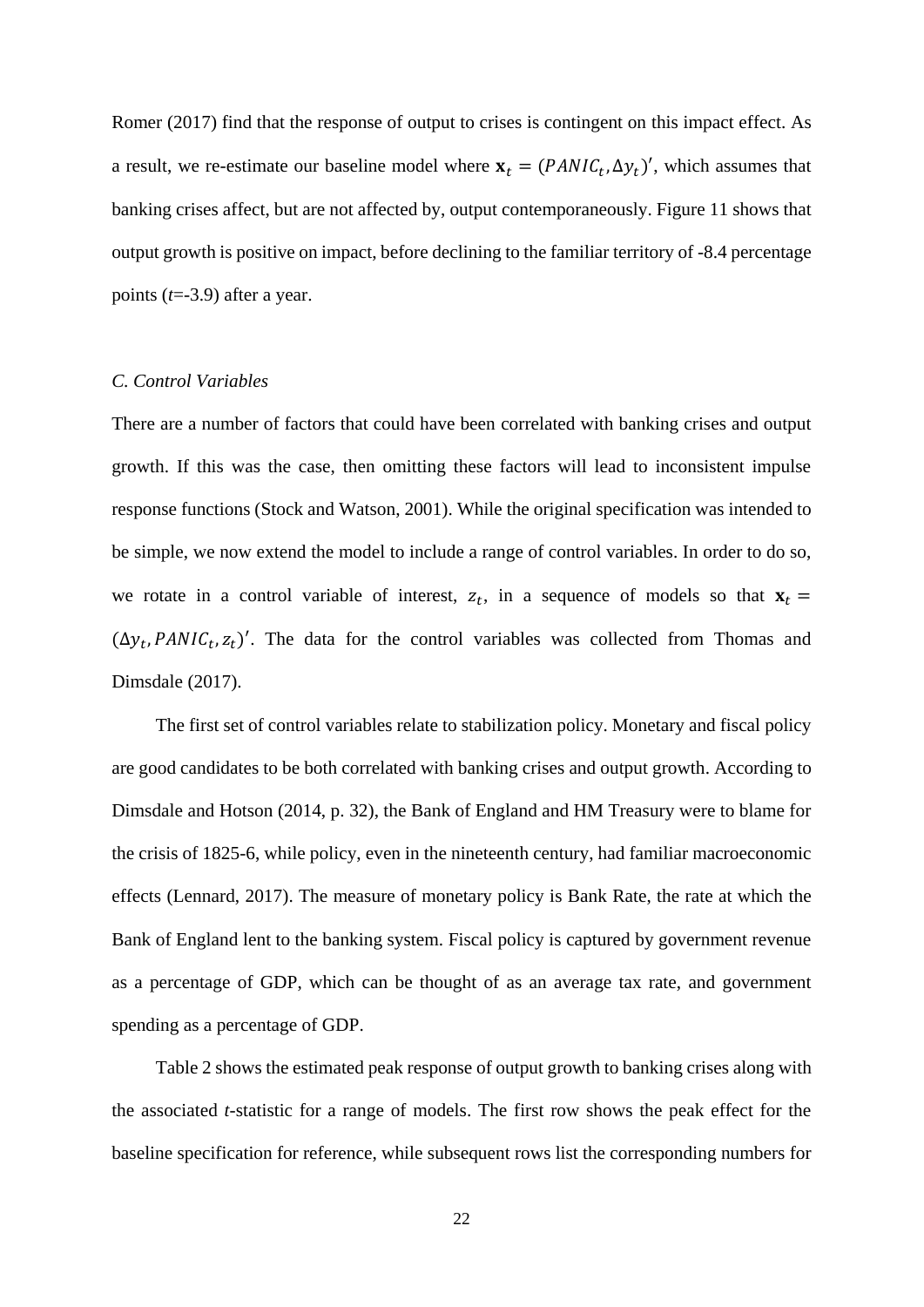the various  $z_t$ s. Controlling for policy has mixed results. Including Bank Rate or government spending marginally reduces the peak effect, while controlling for government revenue slightly raises it. Nonetheless, the effect of banking crises on output remains large and highly statistically significant.

## <<INSERT TABLE 2 HERE>>

The next set of controls are general macroeconomic variables: CPI inflation and share price returns. It is reasonable to assume that these variables might be important. A banking crisis might well follow an asset price boom, for example, while a rise in asset prices might stimulate output growth through wealth effects. Nevertheless, controlling for these variables has little impact on the results, reducing the peak effect by just 0.1-0.2 percentage points relative to the baseline specification.

In order to gauge the robustness of the results, 12 additional variants of the model were estimated. The estimated peak impact ranged from -5.4 percentage points to -8.6 percentage points. The median, 8.2 percentage points, was slightly larger than the baseline of 8.1 percentage points. Therefore, irrespective of the specification, the aftermath of banking crises in the UK were associated with economically and statistically significant declines in output.

#### **5. Conclusions**

The contribution in this paper is twofold. First, we develop a new banking crisis series for the UK covering the period 1750-1939, using bank failure rates. We identify six crises – 1772, 1815-6, 1825-6, 1841, 1866 and 1929-30. For the sake of robustness, we also construct a capital-weighted failure rate series, which identifies 1815-6, 1825-6, and 1866 as crises. Both our series suggest a different chronology than that offered in the extant literature.

Second, we use our banking crisis series to understand the effect of banking crises on the real economy. In our baseline model, we find that in the year following a banking crisis,

23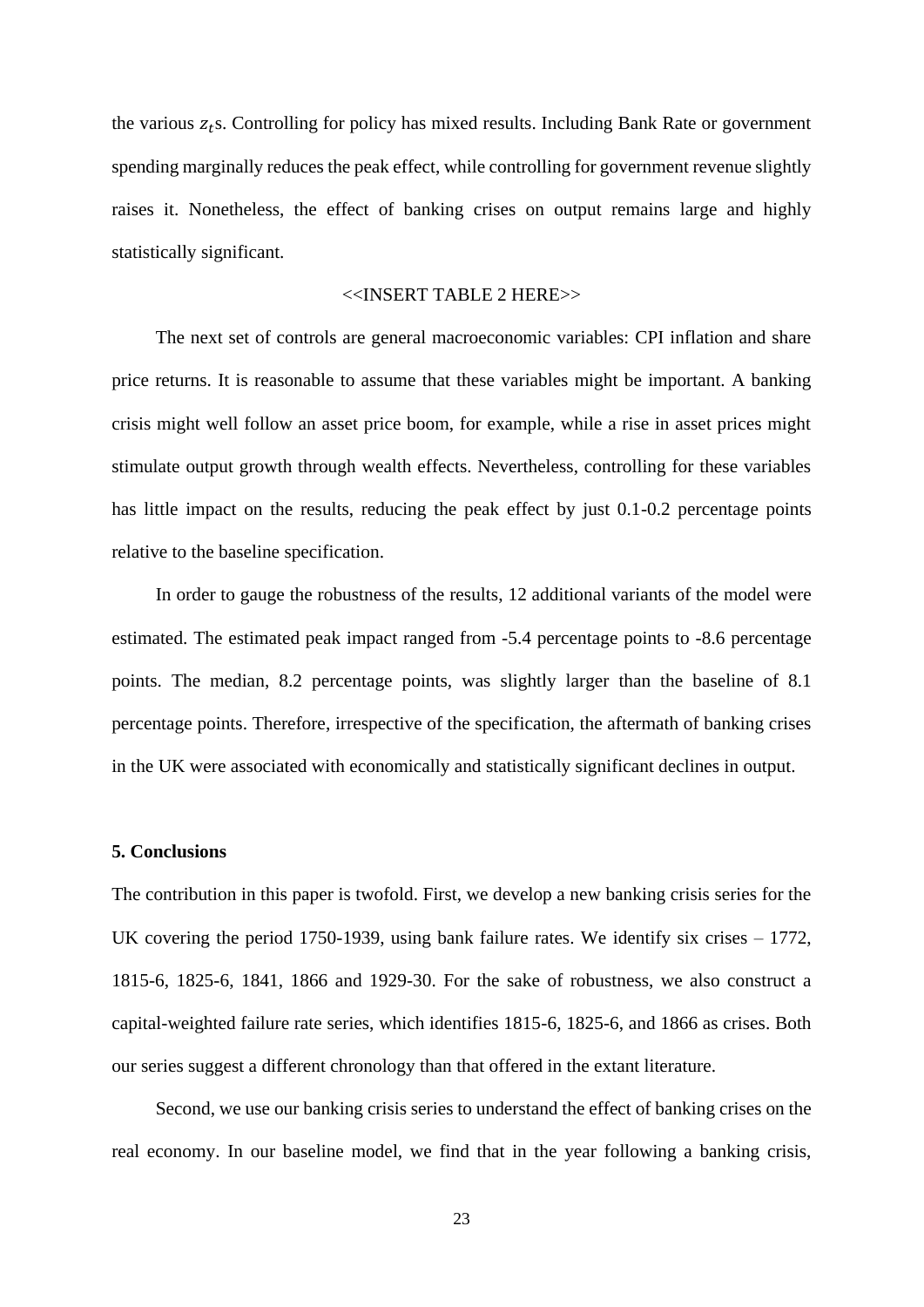industrial production contracts by 8.1 per cent. Using a narrative methodology to identify exogenous and endogenous crises, we find that the effect of exogenous crises on industrial output is almost identical to the baseline model. Our findings are robust to using a capitalweighted bank failure series, exclusion of foreign and colonial banks, alternative failure thresholds, different VAR specifications, and the inclusion of control variables.

The principal lesson of our findings for policy-makers is that banking crises have substantial effects on the macroeconomy. The banking crisis of 2008 was the same as many of its predecessors in having an effect on the real economy. However, unlike its predecessors, the effect on the macroeconomy has been long-lasting; our results suggest that banking crises between 1750 and 1938 had no effect beyond the year after the crisis. This raises the interesting question as to why this is the case. In 2008, for the very first time, there was a wholesale bailout of the UK banking system, followed by contractionary fiscal policy. The unprecedented scale of the crisis and rescue effort meant that unlike its historical antecedents, 2008 had a longlasting deleterious effect on the real economy.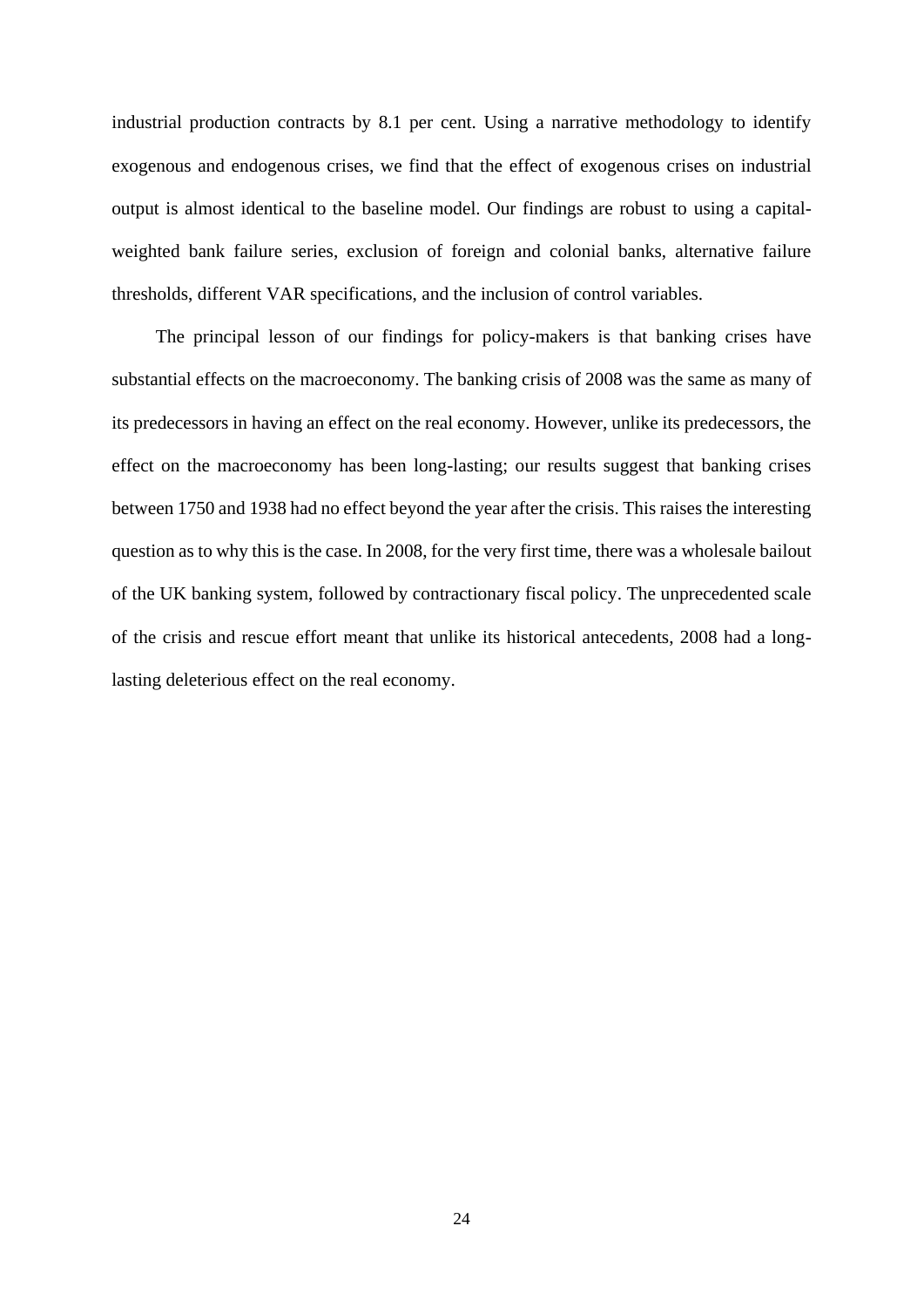#### REFERENCES

- **Aigner, Dennis J.** 1973. "Regression with a Binary Independent Variable Subject to Errors of Observation." *Journal of Econometrics* (1): 49-60.
- **Aldrcroft, Derek H., and Peter Fearon.** 1972. *British Economic Fluctuations, 1790-1939*. London: Macmillan.
- **Andersson, Fredrik N.G., and Jason Lennard.** 2017. "Irish GDP between the Famine and the First World War: Estimates based on a Dynamic Factor Model." *Lund University Department of Economics Working Paper 16*.
- **Bagehot, Walter.** 1873. *Lombard Street: A Description of the Money Market*. London: H.S. King.
- **Baker, Mae, and Michael Collins.** 1999. "Financial Crises and Structural Change in English Commercial Bank Assets, 1860-1913." *Explorations in Economic History* 36 (4): 428- 44.
- *Bankers' Almanac.* 1845-1939. London: Waterlow & Sons Ltd.
- *Bankers' Almanac***:** *Authorised Banks and Owners, Name Changes and Liquidations, Banking Associations.* 2009*.* Vol. 5. East Grinstead: Reed Business Information.
- **Barnichon, Regis, and Christian T. Brownlees**. 2016. "Impulse Response Estimation by Smooth Local Projections." Centre for Economic Policy Research (CEPR) Discussion Paper 11726.
- **Barrow, G. L.** 1975. *The Emergence of the Irish Banking System, 1820-45*. Dublin: Gill and Macmillan.
- **Bernanke, Ben.** 1983. "Nonmonetary Effects of the Financial Crisis in the Propagation of the Great Depression." *American Economic Review* 73 (3): 257-76.
- **Bernanke, Ben, and Harold James.** 1991**.** "The Gold Standard, Deflation, and Financial Crisis in the Great Depression: An International Comparison." In *Financial Markets and Financial Crises*, edited by R. Glenn Hubbard, 33-68. Chicago: University of Chicago Press.
- **Billings, Mark, and Forrest Capie.** 2011. "Financial Crisis, Contagion, and the British Banking System." *Business History* 53 (2): 193-215.
- **Bond, Ian.** 2016. "The British Banking Population, 1790-1982." In *Complexity and Crisis in the Financial System: Critical Perspectives on the Evolution of American and British Banking*, edited by Matthew Hollow, Folarin Akinbami and Ranald Michie, 85-117. Cheltenham: Edward Elgar.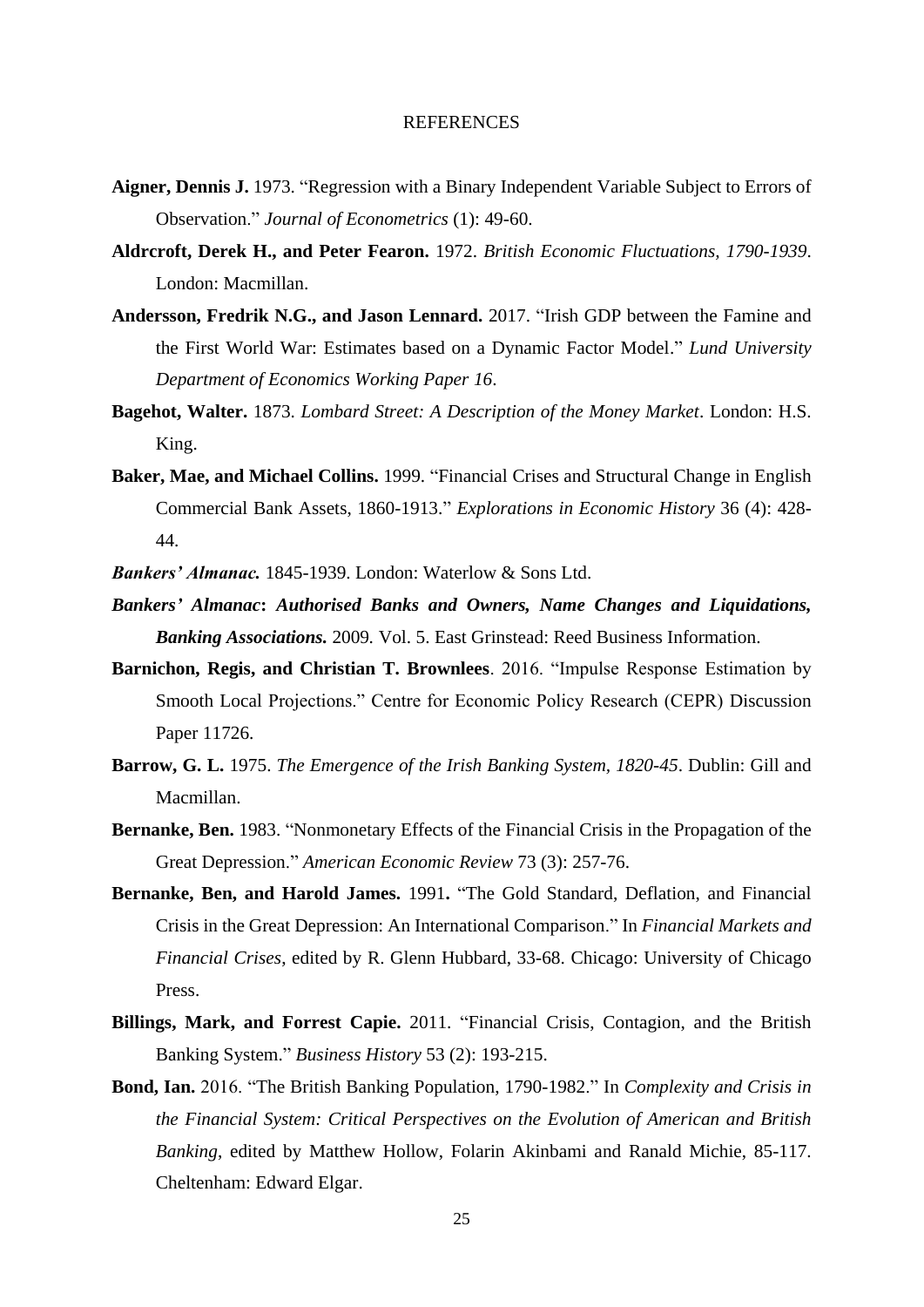- **Bordo, Michael D., and Christopher M. Meissner.** 2016. "Fiscal and Financial Crises" In *Handbook of Macroeconomics*, Vol. 2A, edited by John B. Taylor and Harold Uhlig, 355-412. Oxford: Elsevier.
- **Bordo, Michael D., Barry Eichengreen, Daniela Klingebiel, and Maria S. Martinez-Peria.** 2001. "Is the Crisis Problem Growing More Severe?" *Economic Policy* 16 (32): 51-82.
- **Bordo, Michael D., Michael J. Dueker, and David C. Wheelock.** 2003. "Aggregate Price Shocks and Financial Stability: The United Kingdom 1796-1999." *Explorations in Economic History* 40 (2): 143-69.
- **Broadberry, Stephen, Bruce Campbell, Alexander Klein, Mark Overton, and Bas van Leeuwen.** 2015. *British Economic Growth, 1270-1870*. Cambridge: Cambridge University Press.
- **Calomiris, Charles W., and Charles M. Kahn.** 1991. "The Role of Demandable Debt in Structuring Optimal Banking Arrangements." *American Economic Review* 81 (3): 497- 513.
- **Campbell, Gareth, Christopher Coyle, and John D. Turner.** 2016. "This Time is Different: Causes and Consequences of British Banking Instability over the Long Run." *Journal of Financial Stability* 27: 74-94.
- **Capie, Forrest.** 2014. "British Financial Crises in the Nineteenth and Twentieth Centuries." In *British Financial Crises Since 1825*, edited by Nicholas Dimsdale and Anthony Hotson, 9-23. Oxford: Oxford University Press.
- **Capie, Forrest, and Alan Webber.** 1985. *A Monetary History of the United Kingdom*. London: Allen & Unwin.
- **Capie, Forrest, and Ghila Rodrik-Bali.** 1982. "Concentration in British Banking 1870- 1920." *Business History*, 24 (3): 280-92.
- **Checkland, Sydney G.** 1975. *Scottish Banking: A History, 1695-1973*. Glasgow: Collins.
- **Cloyne, James.** 2013. "Discretionary Tax Changes and the Macroeconomy: New Narrative Evidence from the United Kingdom." *American Economic Review* 103 (4): 1507-28.
- **Cloyne, James, and Patrick Hürtgen.** 2016. "The Macroeconomic Effects of Monetary Policy: A New Measure for the United Kingdom." *American Economic Journal: Macroeconomics* 8 (4): 75-102.
- **Conant, Charles A.** 1915. *A History of Modern Banks of Issue*. New York: G.P. Putnam's Sons.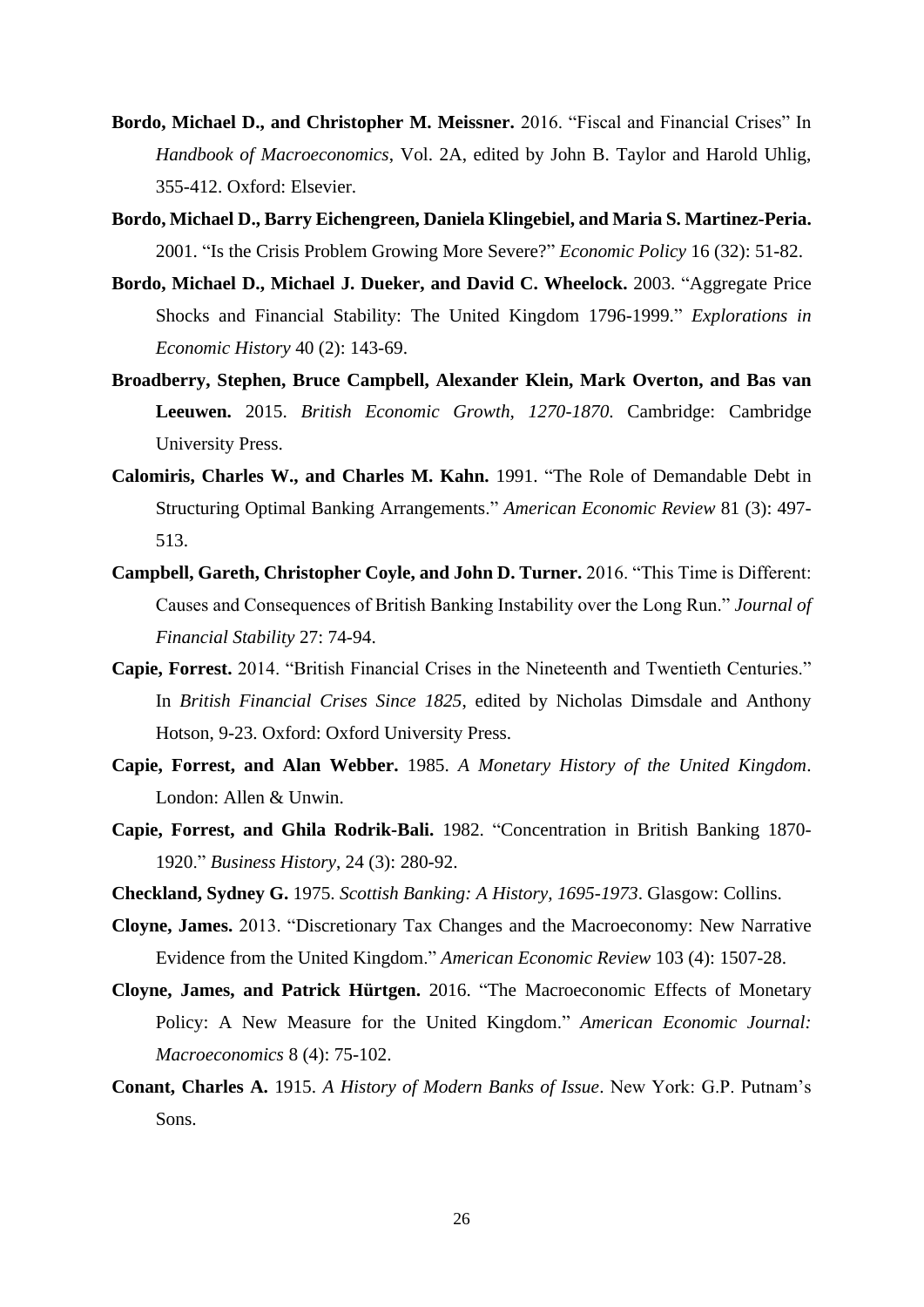- **da Rocha, Bruno T., and Solomos N. Solomou.** 2015. "The Effects of Systemic Banking Crises in the Inter-war Period." *Journal of International Money and Finance* 54: 35-49.
- **Dawes, Margaret, and Ward-Perkins, C. N.** 2000. *Country Banks of England and Wales: Private Provincial Banks & Bankers 1688-1953*, Vol. 2. Canterbury: CIB Publishing.
- **Dell'Ariccia, Giovanni, Enrica Detragiache, and Raghuram Rajan.** 2008. "The Real Effect of Banking Crises." *Journal of Financial Intermediation* 17 (1): 89-112.
- **Demirgüç-Kunt, Asli, Enrica Detragiache, and Poonam Gupta.** 2006. "Inside the Crises: An Empirical Analysis of Banking Systems in Distress." *Journal of International Money and Finance* 25: 702-18.
- **Diamond, Douglas W., and Philip H. Dybvig.** 1983. "Bank Runs, Deposit Insurance, and Liquidity." *Journal of Political Economy* 91 (3): 401-19.
- **Dimsdale, Nicholas, and Anthony Hotson.** 2014. "Financial Crises and Economic Activity in the UK since 1825." In *British Financial Crises Since 1825*, edited by Nicholas Dimsdale and Anthony Hotson, 24-57. Oxford: Oxford University Press.
- **Feinstein, Charles H.** 1972. *National Income, Output and Expenditure of the United Kingdom 1855-1965*. Cambridge: Cambridge University Press.
- **Friedman, Milton, and Anna J. Schwartz.** 1963. *A Monetary History of the United States, 1867-1960*. Princeton: Princeton University Press
- **Garber, Peter M.** 2000. *Famous First Bubbles: The Early Fundamentals of Early Manias* Cambridge: MIT Press.
- **Geary, Frank, and Tom Stark.** 2004. "Trends in Real Wages during the Industrial Revolution: A View from Across the Irish Sea." *Economic History Review* 57 (2): 362- 95.
- **Geary, Frank, and Tom Stark.** 2015. "Regional GDP in the UK, 1861-1911: New Estimates." *Economic History Review* 68 (1): 123-44.
- **Gilbart, James W.** 1860. *A Practical Treatise on Banking*. Philadelphia: H.C. Baird.
- **Goodhart, Charles A. E.** 1988. *The Evolution of Central Banks*. London: MIT Press.
- **Grossman, Richard S.** 1994. "The Shoe That Didn't Drop: Explaining Banking Stability during the Great Depression." *Journal of Economic History* 54 (3): 654-82.
- **Grossman, Richard S.** 2010. *Unsettled Account: The Evolution of Banking in the Industrialized World since 1800*, Princeton: Princeton University Press.
- **Hall, F. G.** 1949. *The Bank of Ireland, 1783-1946*. Dublin: Hodges, Figgis & Co.
- **Hoggarth, Glenn, Ricardo Reis, and Victoria Saporta.** 2002. "Costs of Banking System Instability: Some Empirical Evidence." *Journal of Banking and Finance* 26 (5): 825-55.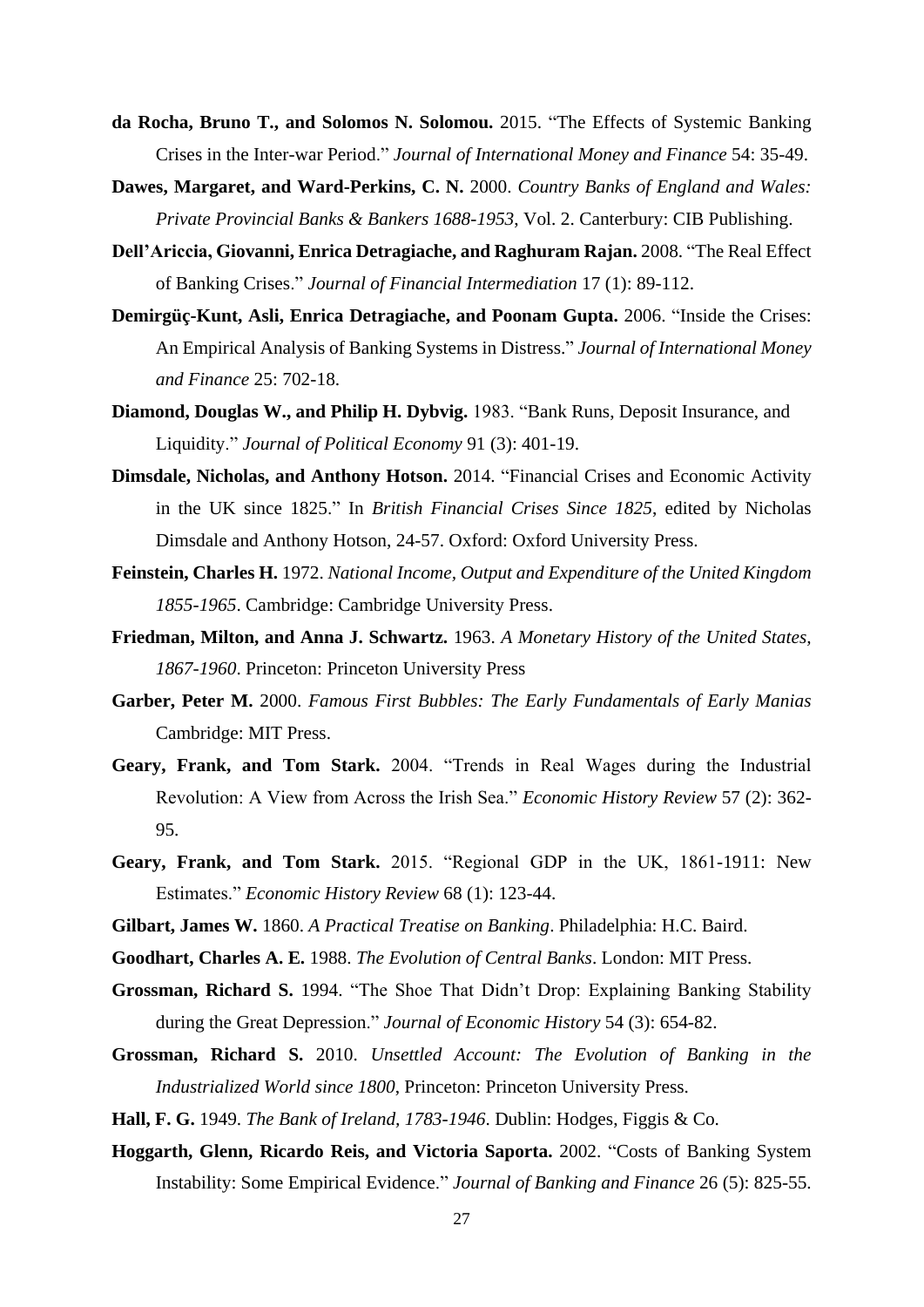- **Jalil, Andrew J.** 2015. "A New History of Banking Panics in the United States, 1825-1929: Construction and Implications." *American Economic Journal: Macroeconomics* 7 (3): 295-330.
- **Jordà, Òscar.** 2005. "Estimation and Inference of Impulse Responses by Local Projections." *American Economic Review* 95 (1): 161-82.
- **Kindleberger, Charles P., and Robert Z. Aliber**. 2011. *Manias, Panics and Crashes*. New York: Palgrave MacMillan.
- **Laeven, Luc.** 2011. "Banking Crises: A Review." *Annual Review of Financial Economics* 3: 17-40.
- **Laeven, Luc, and Fabian Valencia.** 2010. "Resolution of Banking Crises: The Good, the Bad, and the Ugly." IMF Working Paper WP/10/146.
- **Lennard, Jason.** 2017. "Did Monetary Policy Matter? Narrative Evidence from the Classical Gold Standard." *Explorations in Economic History*, forthcoming.
- **Mishkin, Frederic S.** 1991. "Asymmetric Information and Financial Crises: A Historical Perspective." In *Financial Markets and Financial Crises*, edited by R. Glenn Hubbard, 69-108. Chicago: University of Chicago Press.
- **Mitchell, B. R.** 1988. *British Historical Statistics*. Cambridge: Cambridge University Press.
- **O'Kelly, Eoin.** 1959. *The Old Private Banks and Bankers of Munster*. Cork: Cork University Press.
- **Price, F. G. H.** 1890. *A Handbook of London Bankers*. London: The Leadenhall Press.
- **Ramey, Valerie A.** 2011. "Identifying Government Spending Shocks: It's all in the Timing." *The Quarterly Journal of Economics* 126 (1): 1-50.
- **Ramey, Valerie A., and Sarah Zubairy.** 2017. "Government Spending Multipliers in Good Times and in Bad: Evidence from U.S. Historical Data." *Journal of Political Economy*, forthcoming.
- **Reinhart, Carmen M., and Kenneth S. Rogoff.** 2009. *This Time is Different: Eight Centuries of Financial Folly*. Princeton: Princeton University Press.
- **Romer, Christina D., and David H. Romer.** 2004. "A New Measure of Monetary Shocks: Derivation and Implications." *American Economic Review* 94 (4): 1055-84.
- **Romer, Christina D., and David H. Romer.** 2010. "The Macroeconomic Effects of Tax Changes: Estimates Based on a New Measure of Fiscal Shocks." *American Economic Review* 100 (3): 763-801.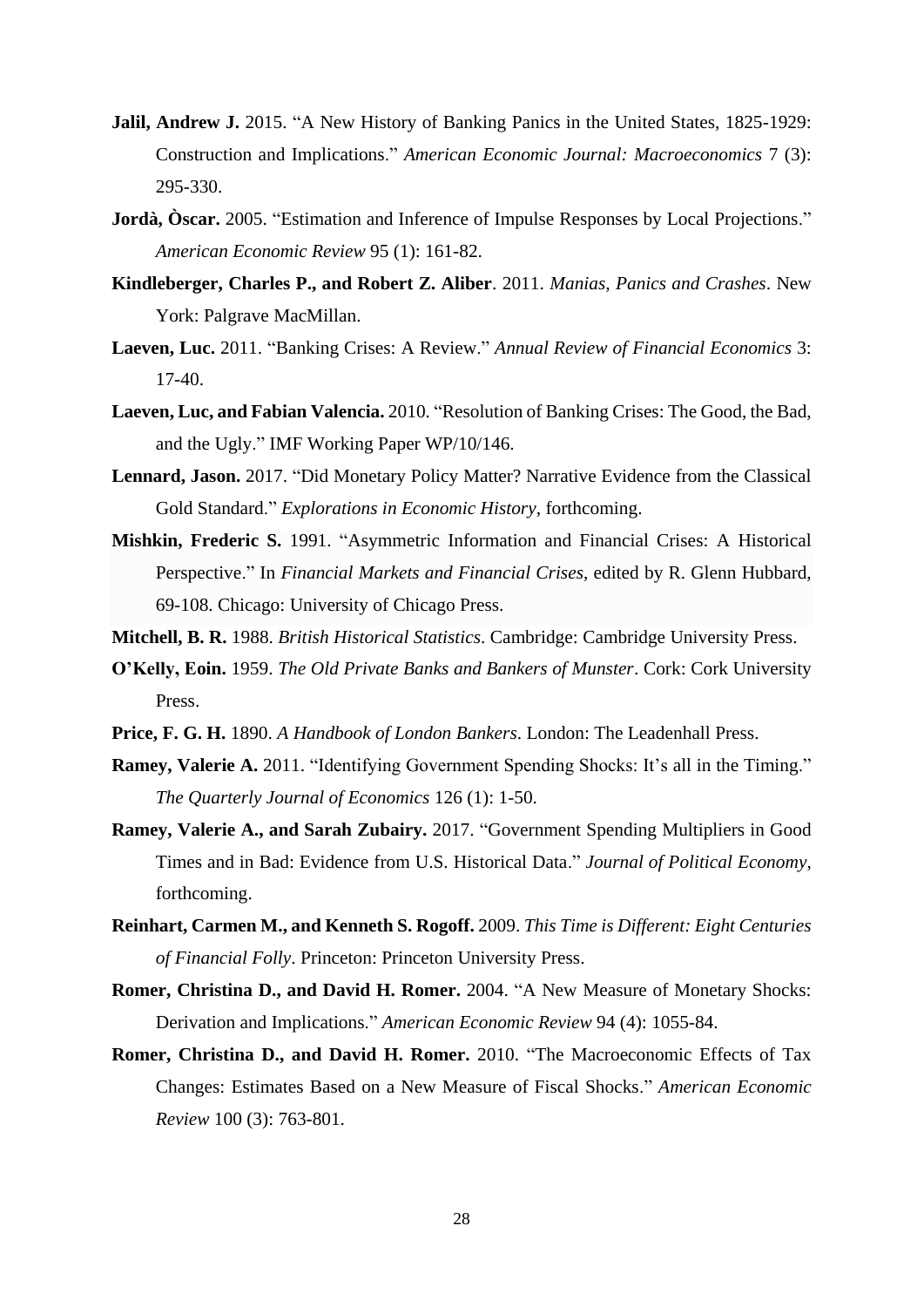- **Romer, Christina D., and David H. Romer.** 2017. "New Evidence on the Aftermath of Financial Crises in Advanced Countries." *American Economic Review* 107 (10): 3072- 118.
- **Schularick, Moritz, and Alan M. Taylor.** 2012. "Credit Booms Gone Bust: Monetary Policy, Leverage Cycles, and Financial Crises, 1870-2009." *American Economic Review* 102 (2): 1029-1061.
- **Sefton, James, and Martin Weale.** 1995. *Reconciliation of National Income and Expenditure: Balanced Estimates of National Income for the United Kingdom, 1920-1990.*Cambridge: Cambridge University Press.
- **Solomou, Solomos N., and Martin Weale.** 1991. "Balanced Estimates of UK GDP 1870- 1913." *Explorations in Economic History* 28 (1): 54-63.
- **Stock, James H., and Mark W. Watson.** 2001. "Vector Autoregressions." *Journal of Economic Perspectives* 15 (4): 101-15.
- **Taylor, Alan M.** 2012. "The Great Leveraging." National Bureau of Economic Research (NBER) Working Paper 18290.
- *The Economist***.** 1877-1939. London.
- **Thomas, Ryland and Nicholas Dimsdale.** 2017. "A Millennium of UK Data." *Bank of England*.
- **Turner, John D.** 2014. *Banking in Crisis: The Rise and Fall of British Banking Stability, 1800 to the Present*. Cambridge: Cambridge University Press.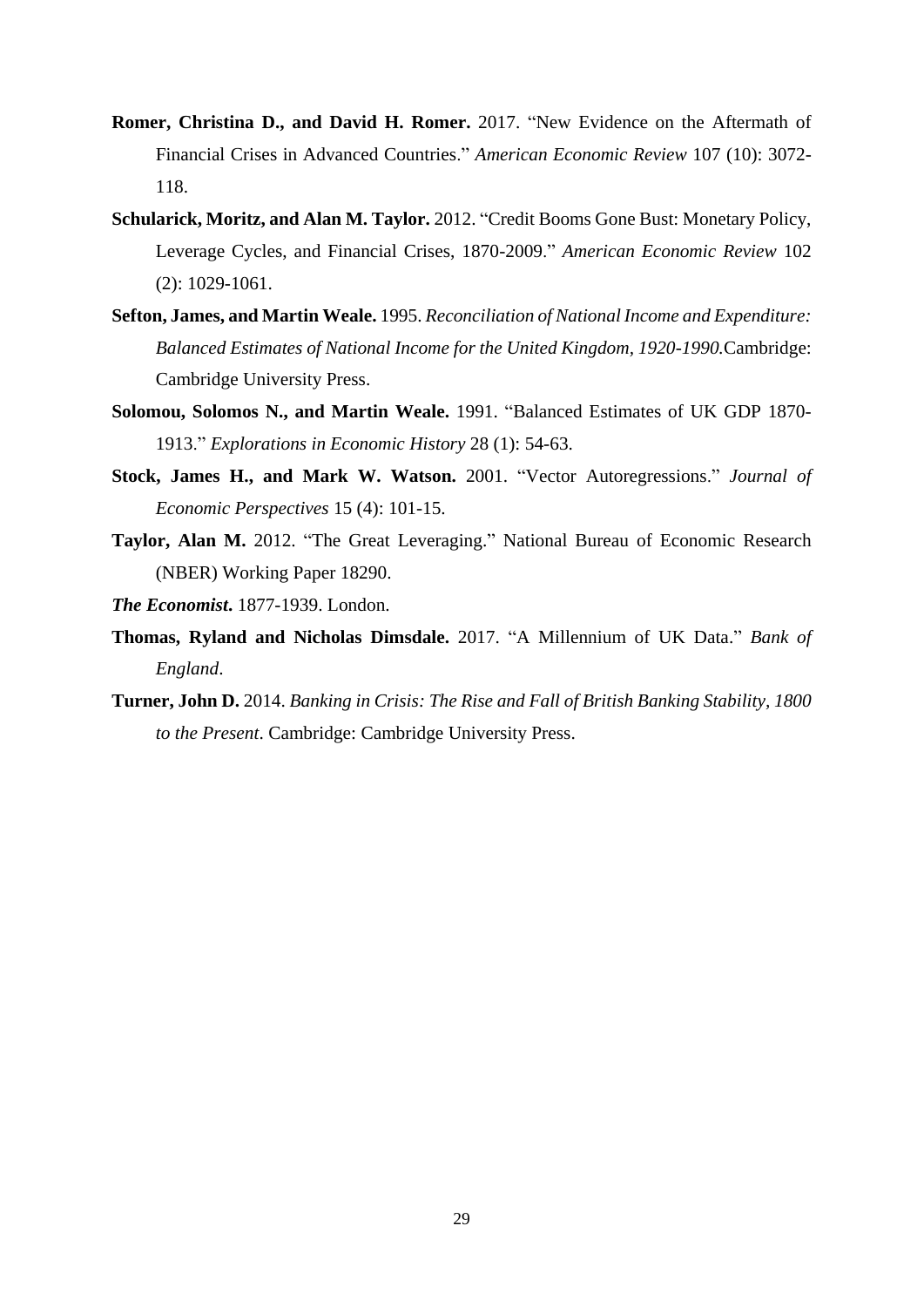| New Series | Reinhart and Rogoff | Schularick and Taylor | Turner (2014) |
|------------|---------------------|-----------------------|---------------|
|            | (2009)              | (2012)                |               |
|            |                     |                       |               |
| 1772       |                     |                       |               |
|            | 1810                |                       |               |
| 1815-6     | 1815-7              |                       |               |
| 1825-6     | 1825-6              |                       | 1825-6        |
|            | 1837-9              |                       | 1836-7        |
| 1841       |                     |                       |               |
|            | 1847-8              |                       | 1847          |
|            | 1857                |                       | 1857-8        |
| 1866       | 1866                |                       | 1866          |
|            |                     | 1873                  |               |
|            | 1878                |                       | 1878-9        |
|            | 1890                | 1890                  |               |
|            | 1914                |                       |               |
| 1929-30    |                     |                       |               |

Table 1. *Comparison of Chronologies, 1750-1938*

*Notes:* Reinhart and Rogoff (2009) and Turner (2014) start in 1800. Schularick and Taylor (2012) start in 1870. Turner (2014) categorizes 1825-6 as a major crisis and all of the others as nonmajor or minor crises.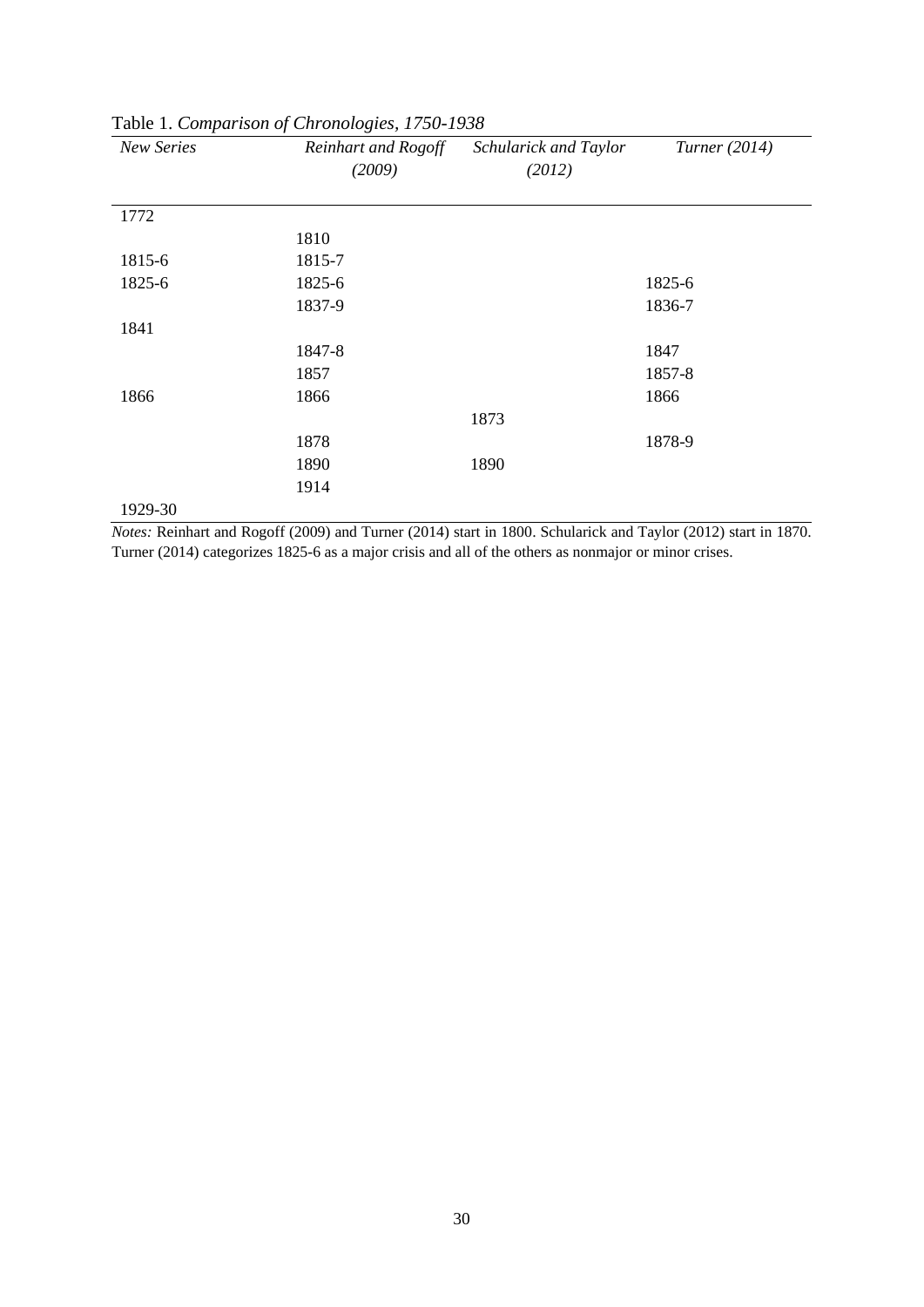| Control Variable                           | Peak Effect                  |
|--------------------------------------------|------------------------------|
| None                                       | $-8.1$ ( <i>t</i> =-3.7)     |
| <b>Bank Rate</b>                           | $-7.3$ (t= $-3.3$ )          |
| Government revenue as a percentage of GDP  | $-8.5$ ( <i>t</i> =-4.0)     |
| Government spending as a percentage of GDP | $-8.0$ ( <i>t</i> = $-3.7$ ) |
| <b>CPI</b> inflation                       | $-8.0$ ( <i>t</i> = $-3.8$ ) |
| Share price inflation                      | $-7.9$ (t=-4.0)              |
|                                            |                              |

*Table 2. Robustness to Adding Control Variables (percentage points)*

*Source:* Thomas and Dimsdale (2017).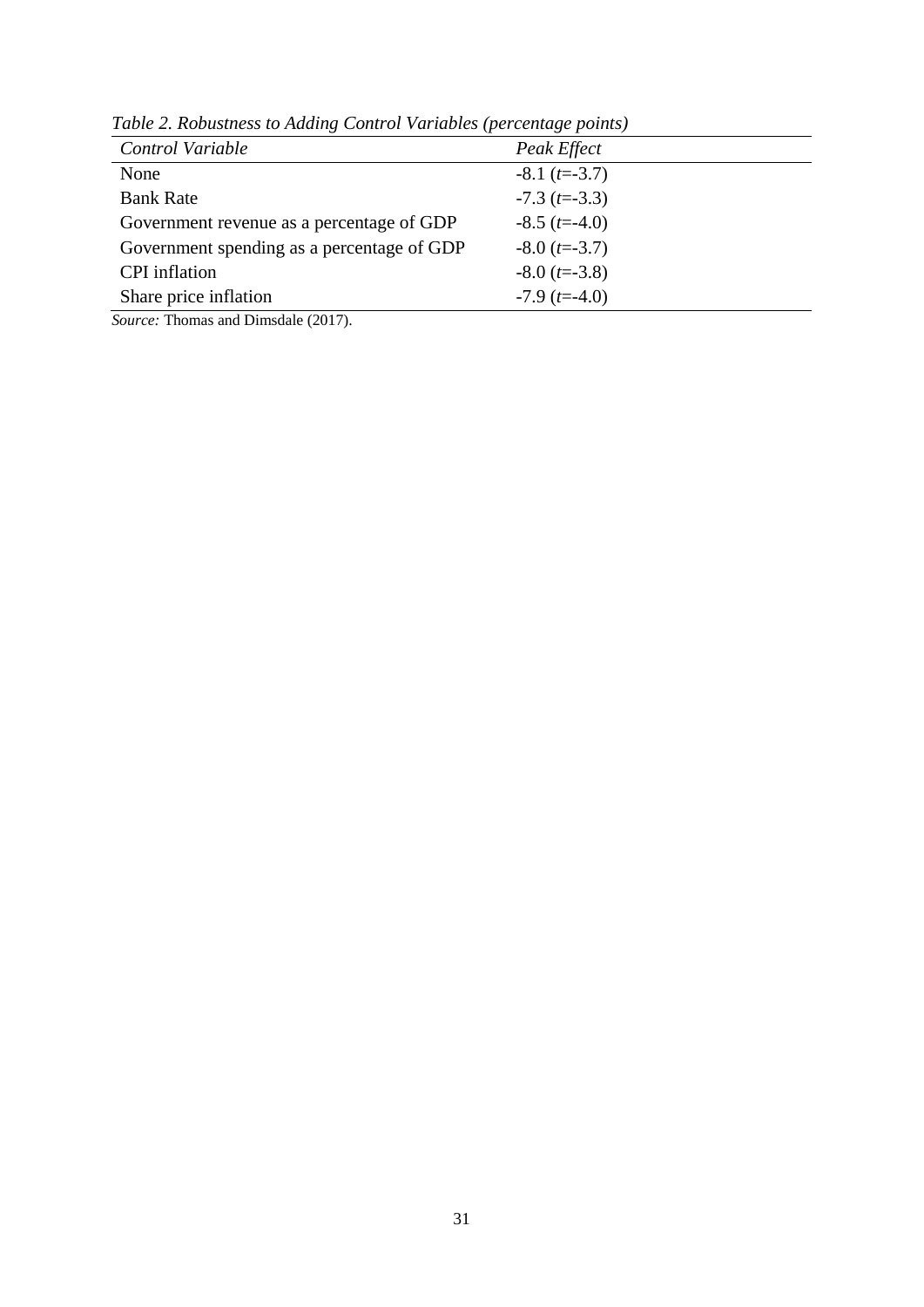

Figure 1. *Failure Ratio, 1750-1938*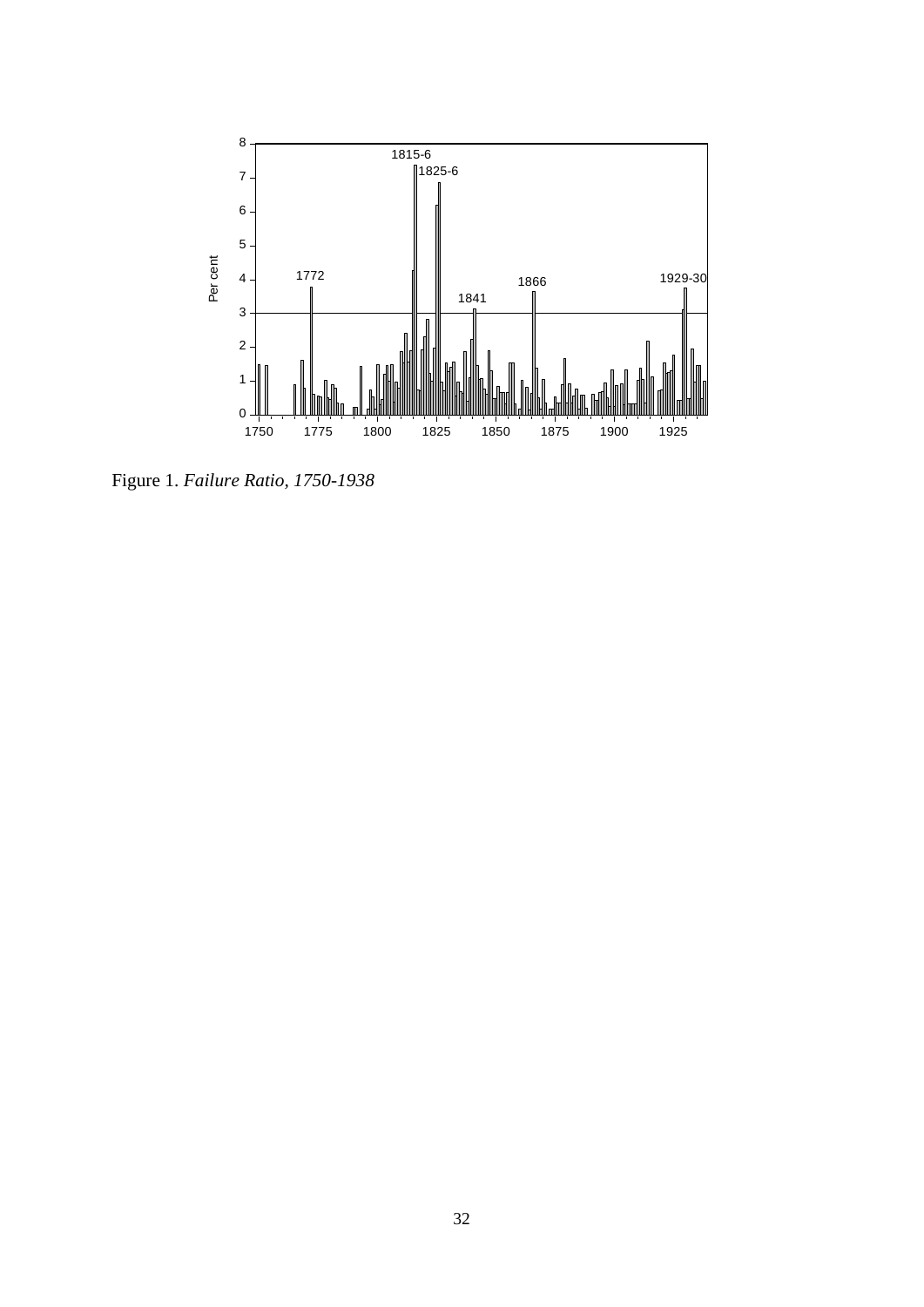

Figure 2. *Response of Output and PANIC to PANIC Notes:* The sample period is 1750 to 1938.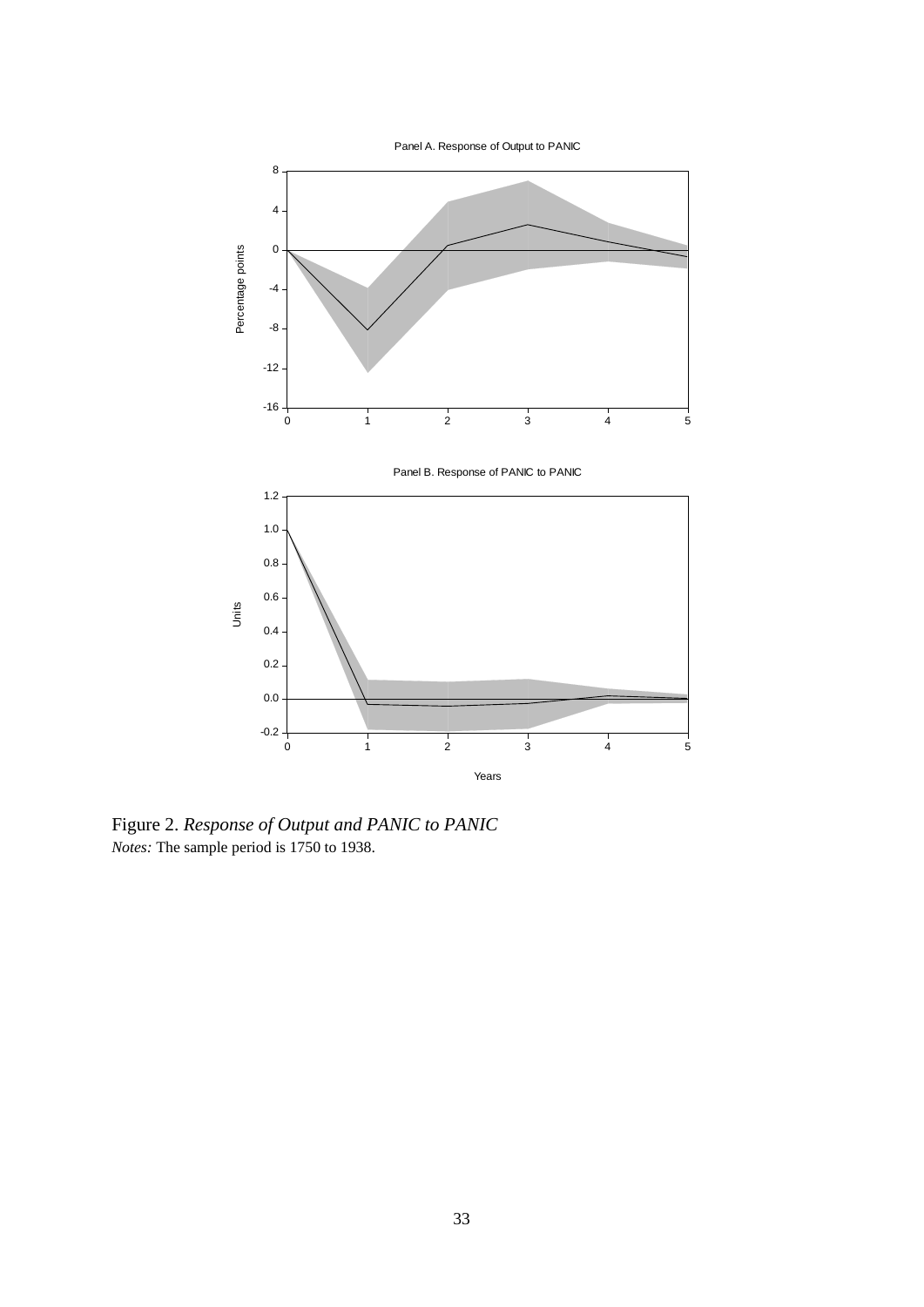

Figure 3. *Comparison of Response of Output to PANIC based on New and Existing Series Note:* The sample period is 1800 to 1938.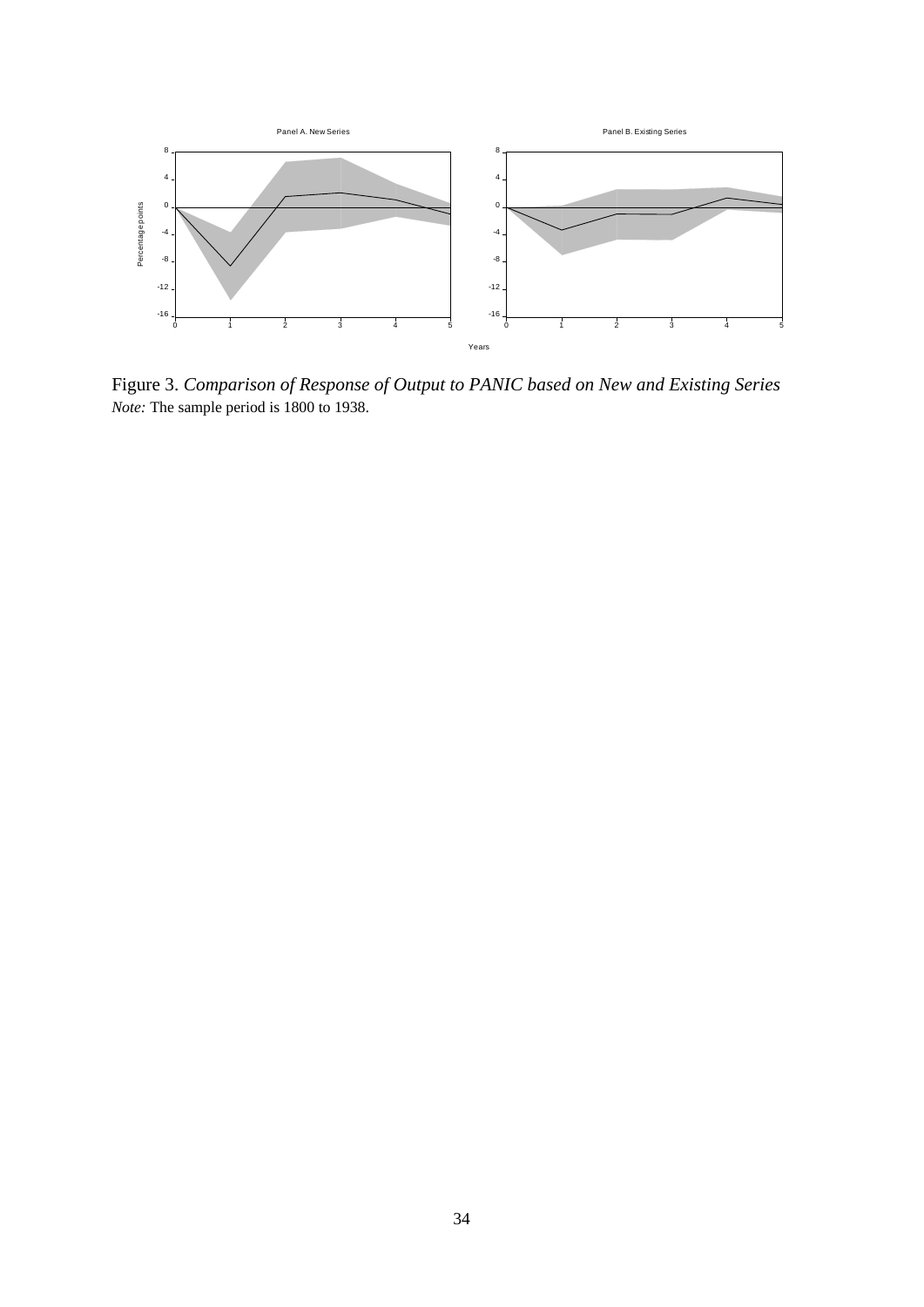

Figure 4. *Comparison of Response of Output to PANIC in UK and US Note:* The sample period is 1826 to 1915. *Source:* US data from Jalil (2015).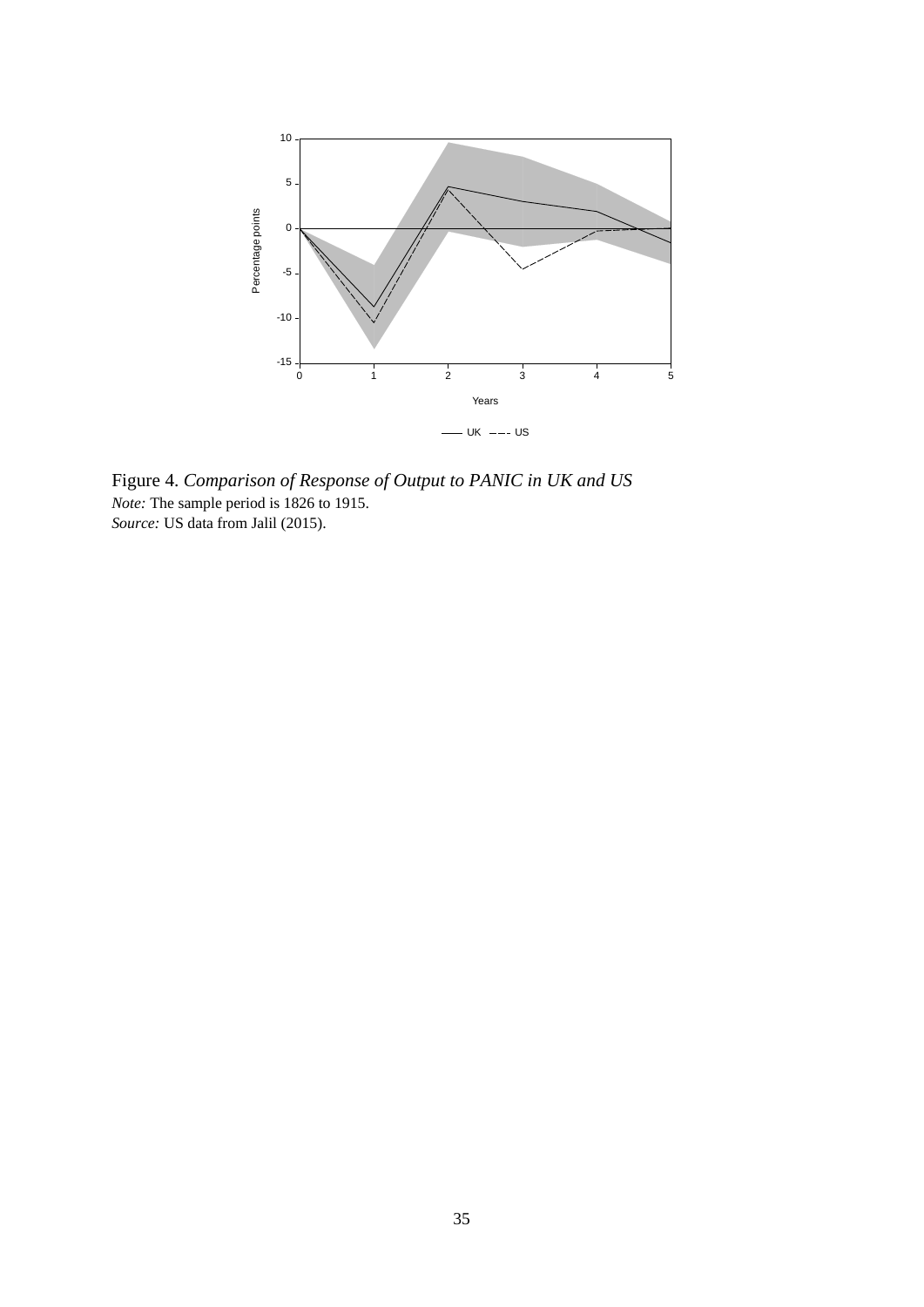

Figure 5. *Response of Sectoral Output to PANIC Note:* The sample period is 1750 to 1913.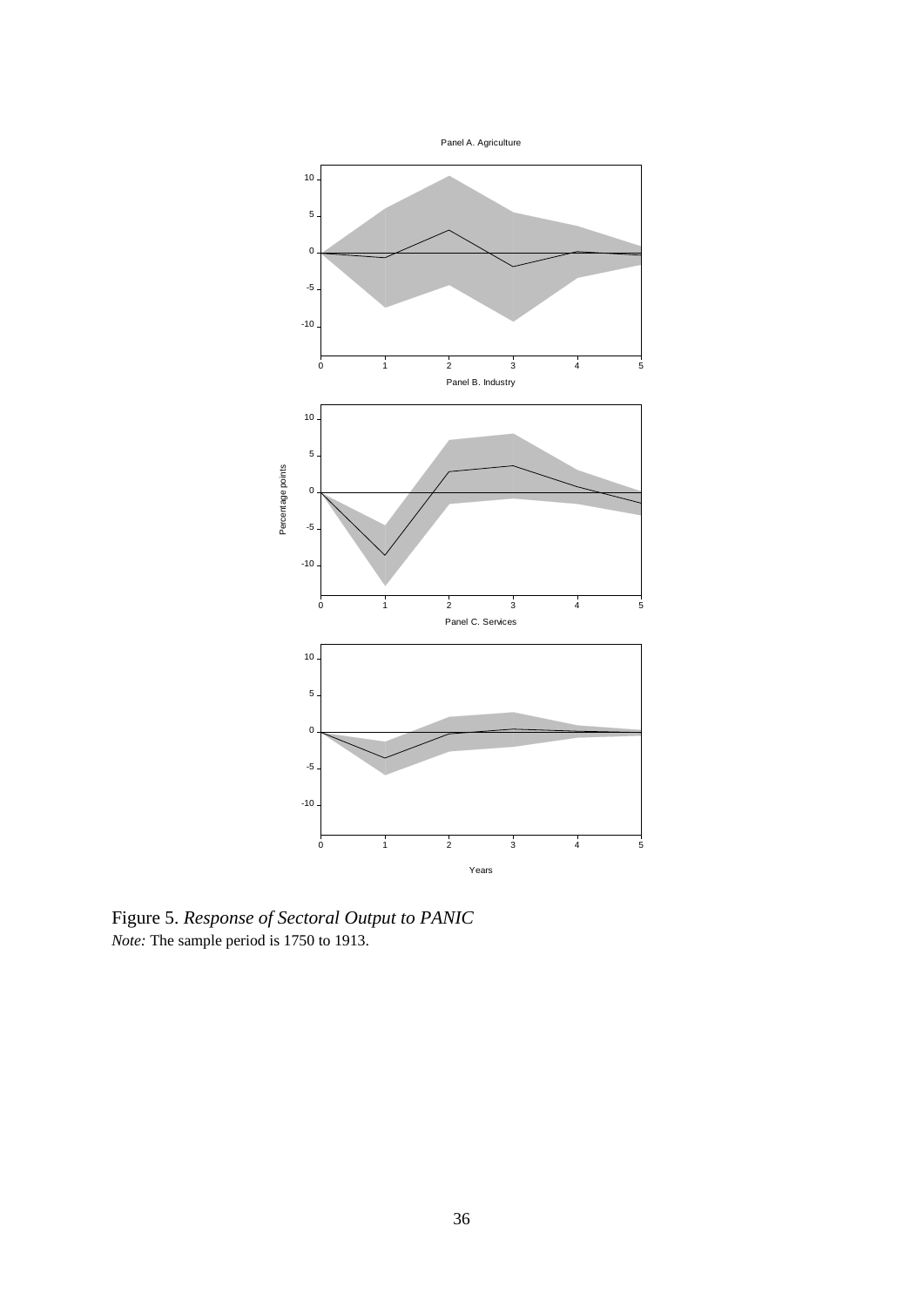

Figure 6. *Response of Real GDP to PANIC Note:* The sample period is 1750 to 1938.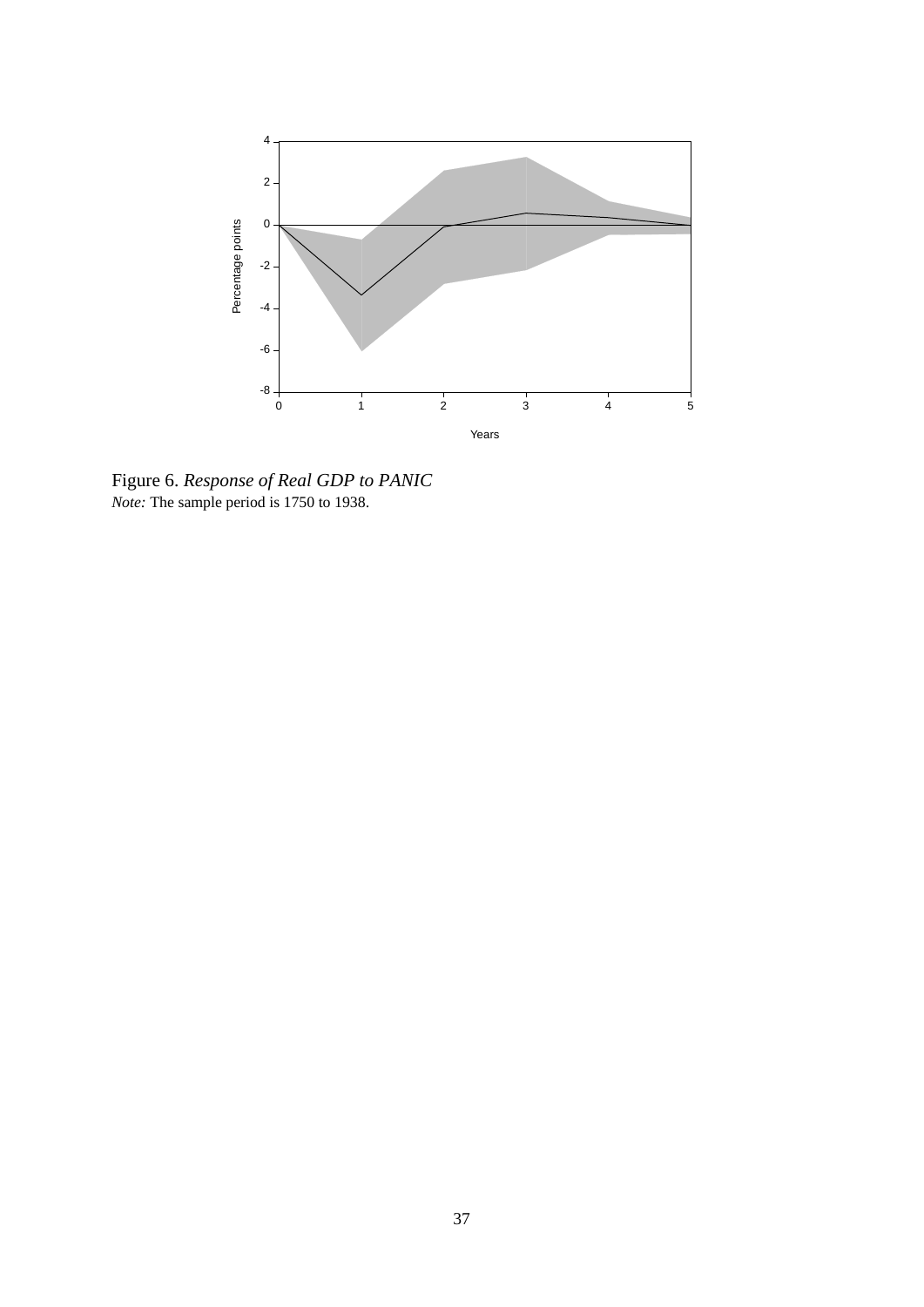

Figure 7. *Causal Response of Output to PANIC Note:* The sample period is 1750 to 1938.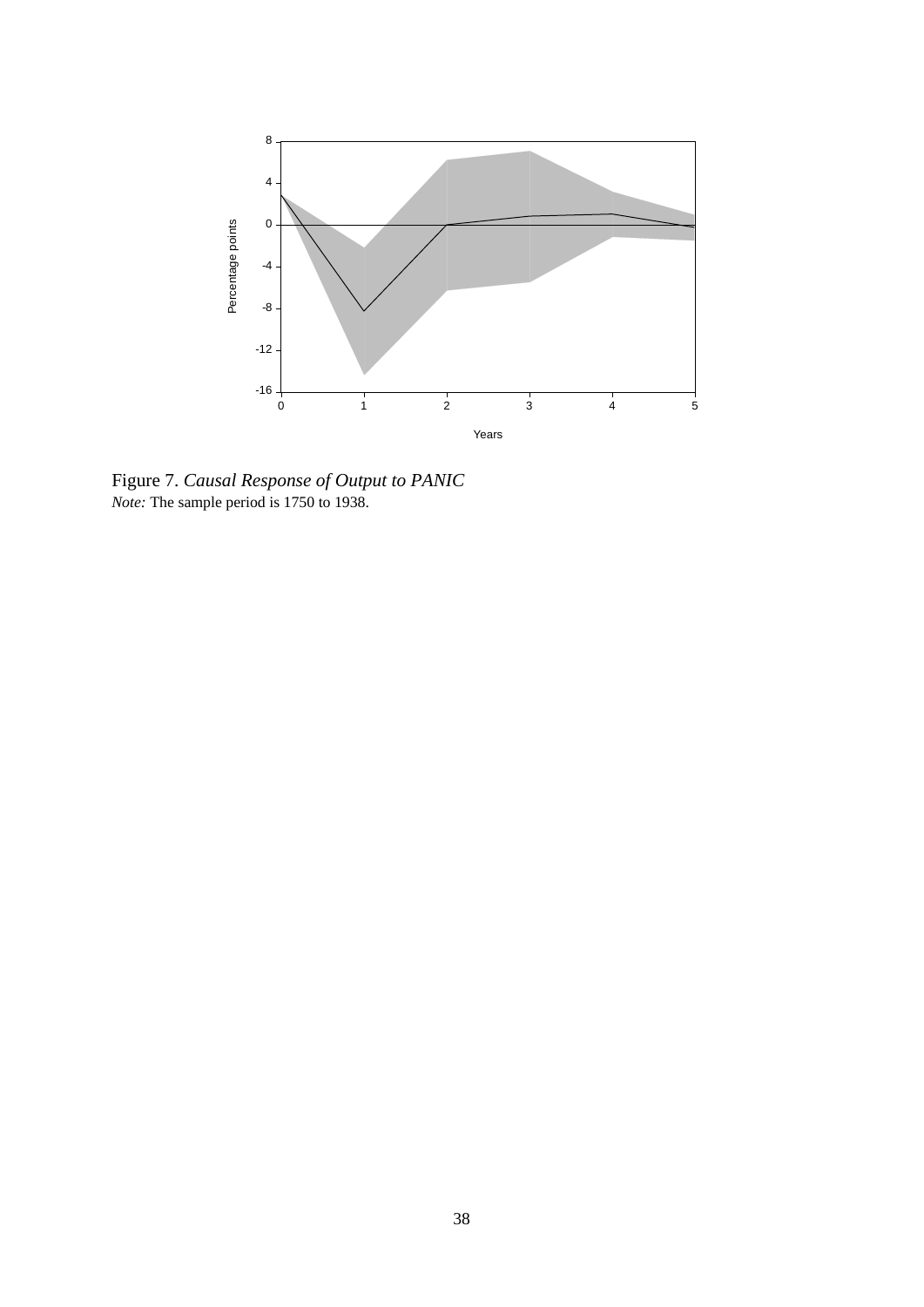

Figure 8. *Robustness to Alternative Thresholds Note:* The sample period is 1750 to 1938.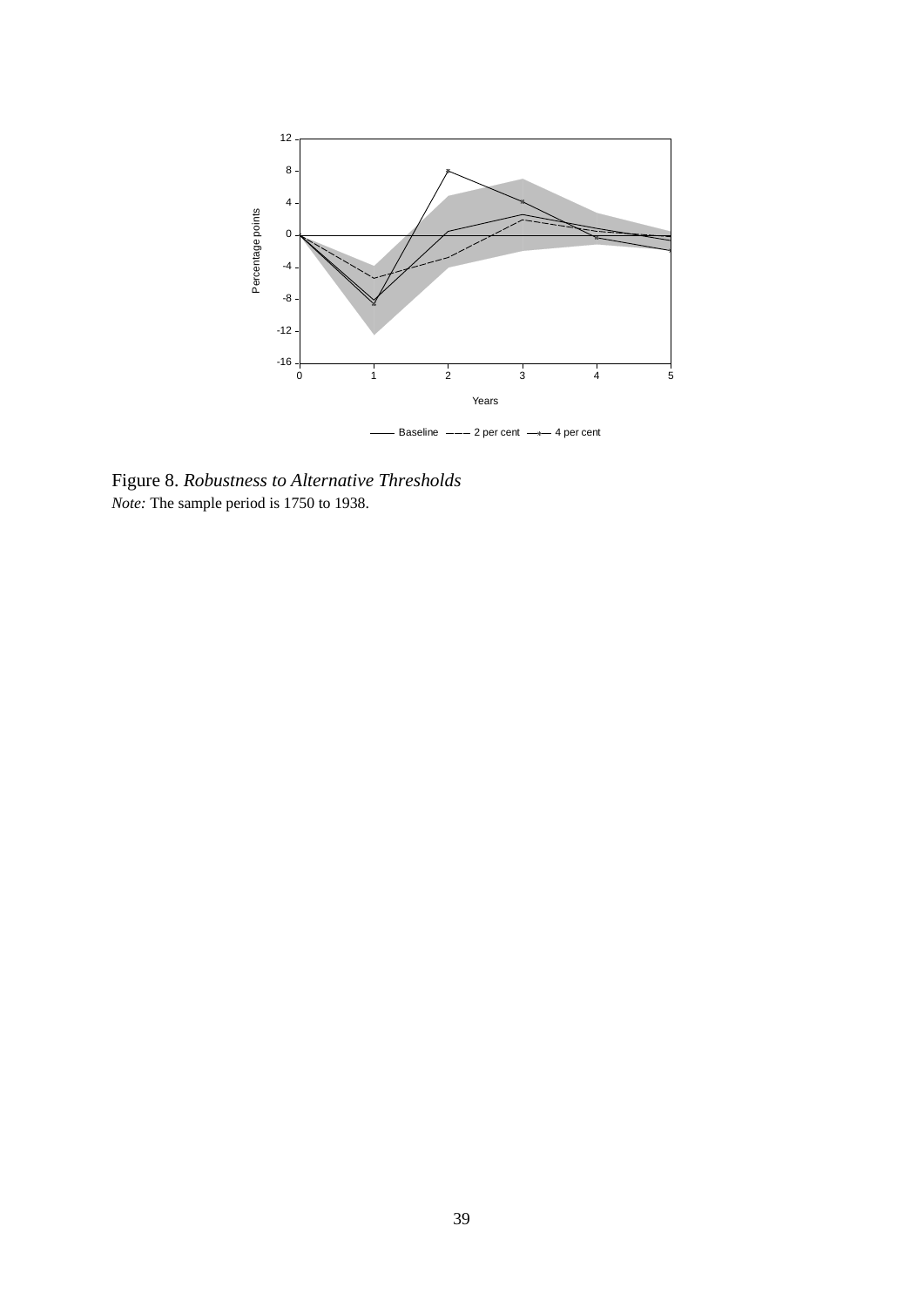

- Baseline --- Excluding foreign and colonial banks

Figure 9. *Robustness to Excluding Foreign and Colonial Banks Note:* The sample period is 1750 to 1938.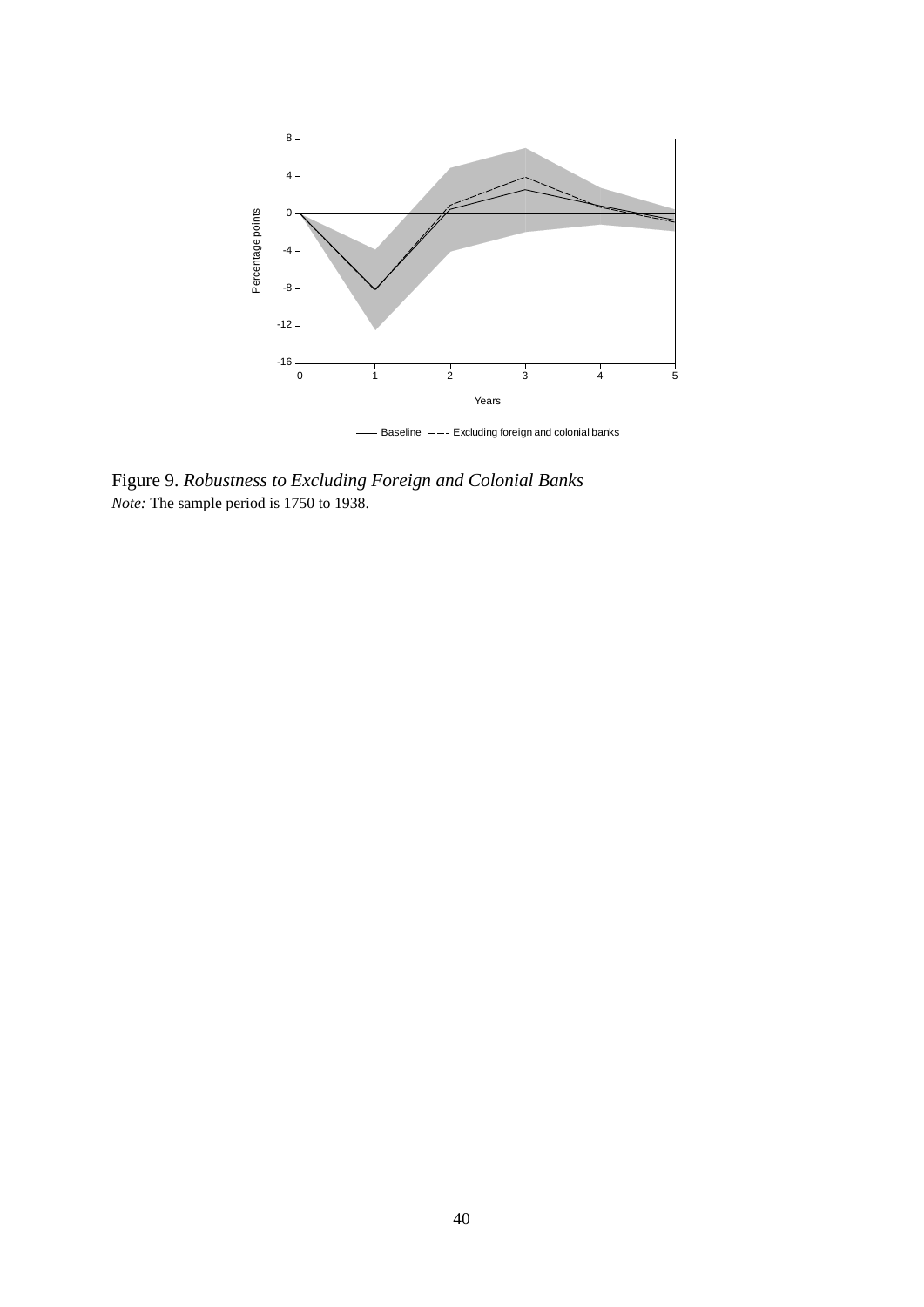

Figure 10. *Failure Ratio Weighted by Paid-up Capital, 1750-1938*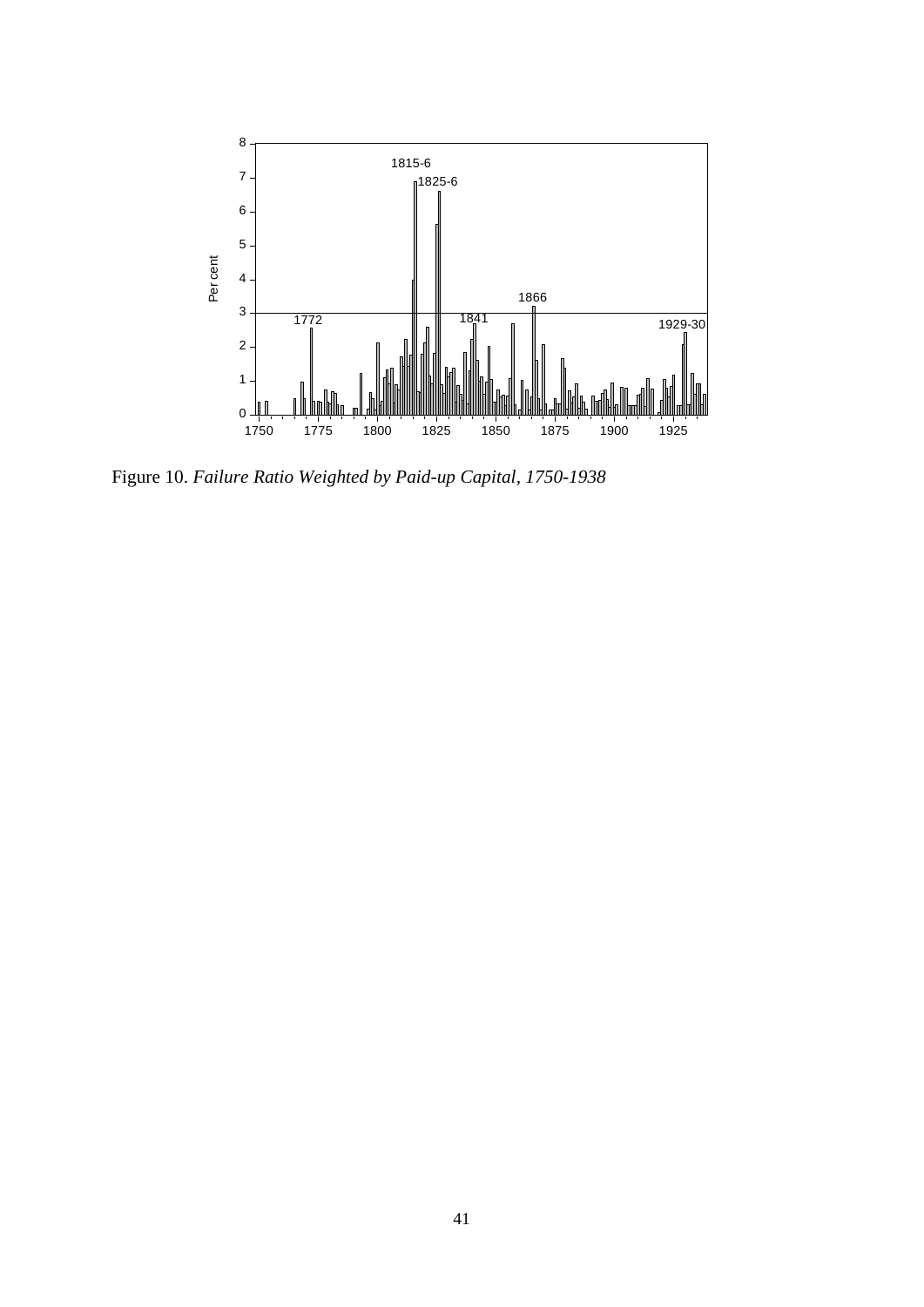

Figure 11. *Robustness to Weighting by Paid-up Capital Note:* The sample period is 1750 to 1938.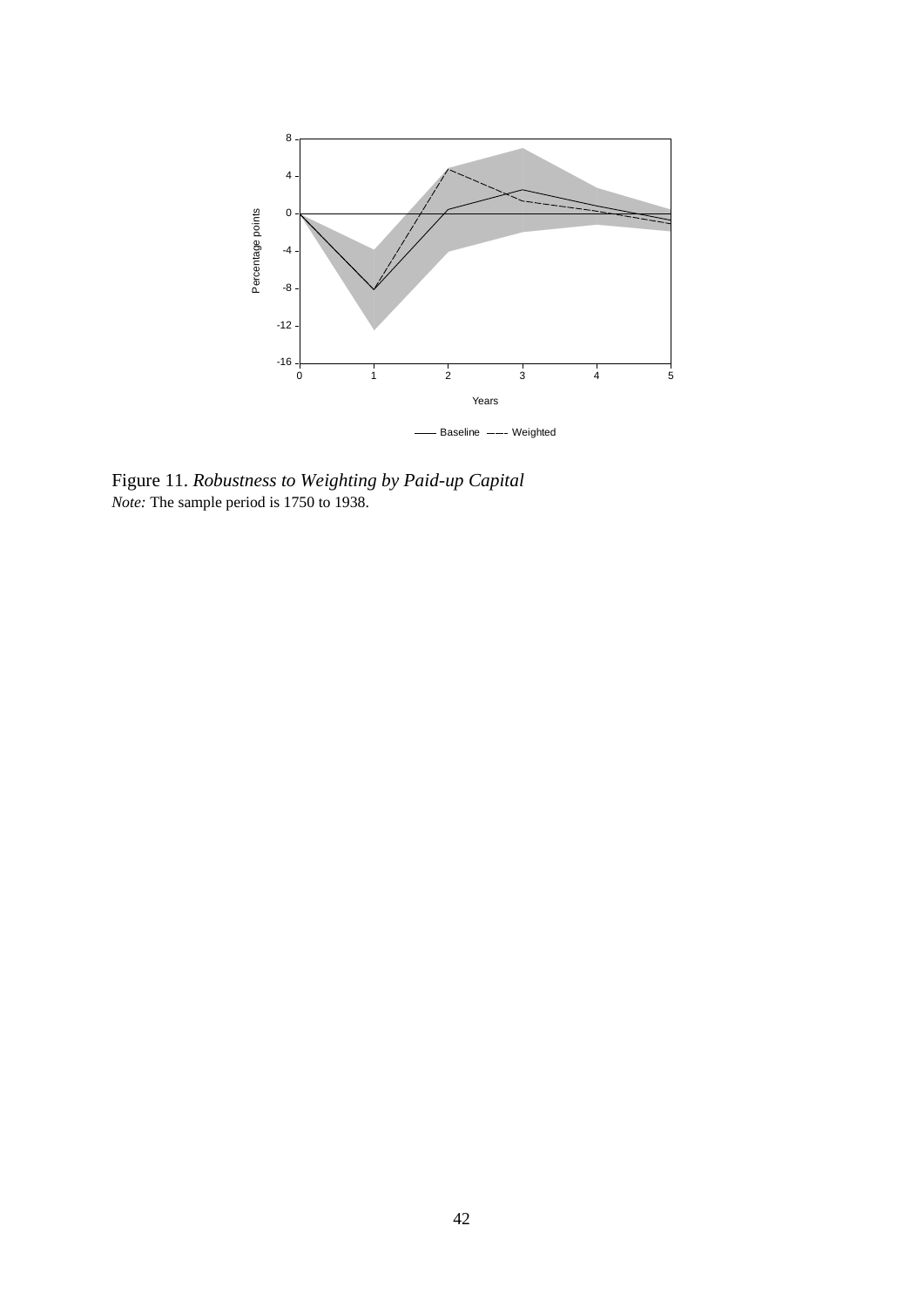

Figure 12. *Robustness to Alternative VAR Specifications Note:* The sample period is 1750 to 1938.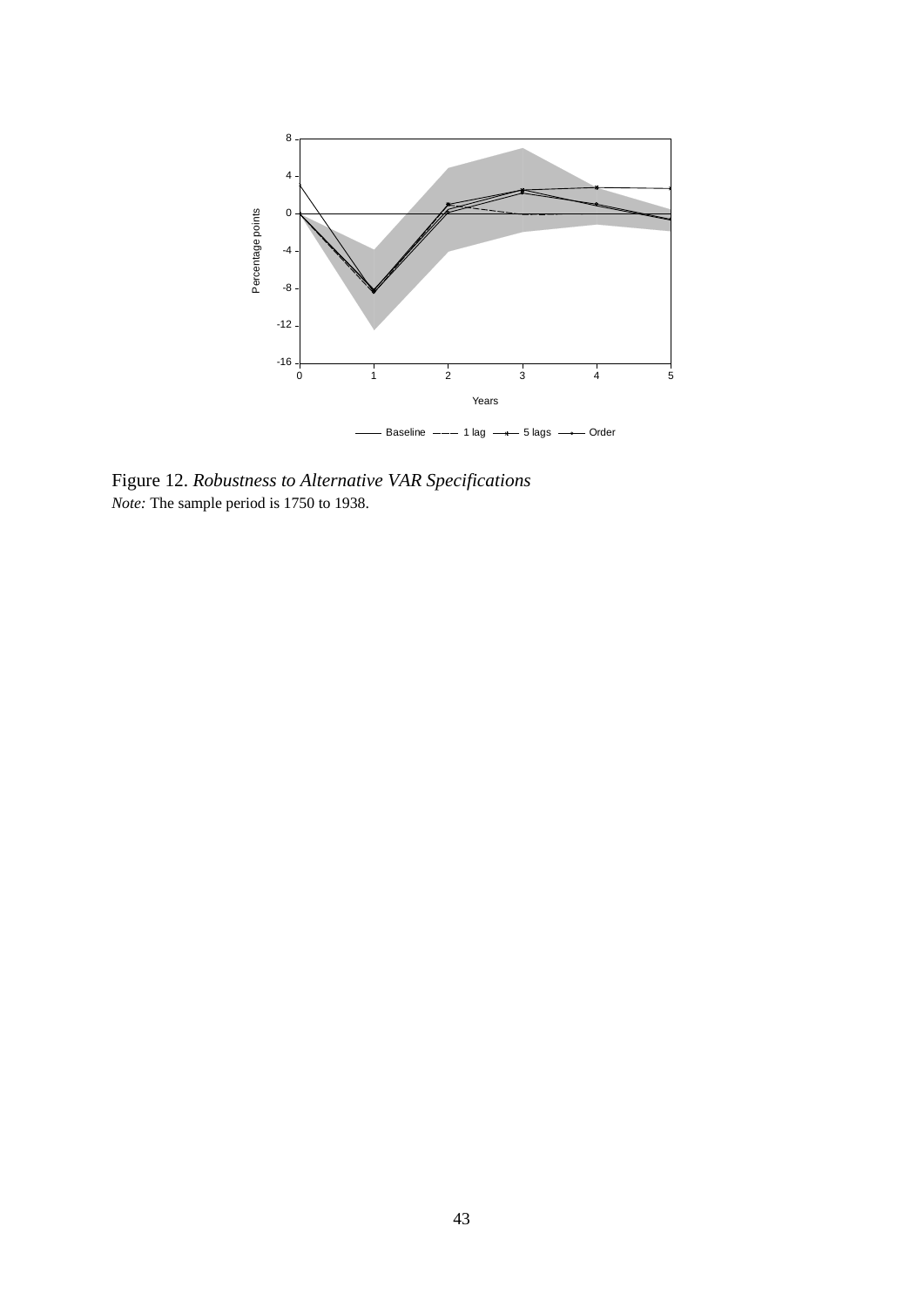## **Appendix 1. A Narrative Account of Banking Crises in the United Kingdom, 1750-1938**

This Appendix discusses the classification approach we have adopted to identify whether a banking crisis was exogenous or endogenous in nature.

To be clear, an *exogenous banking crisis (X)* constitutes an event which occurs that is unrelated to wider macroeconomic activity. Examples include bank failures which were *preceded* by incidences of individual or widespread fraud in the banking sector, dubious lending/borrowing practices, abnormal bank leverage and poor reserve management. The eventual collapse of a portion of the banking system then may *cause* a downturn in macroeconomic activity, though this is not specifically assumed. With *endogenous banking crises (N)* on the other hand, causality lies in the opposite direction. Typically, this category of banking crisis occurs following a depression, a fall in the price level or the failure of a local non-bank firm(s) against which a bank is heavily exposed. For example, banks' customers may find it impossible to repay loans in the event of a sudden decline in demand and suffer a reduction in selling prices, which in turn *causes* their banks to fail.

We restrict ourselves to two subcategories of each classification which encapsulate all of the above descriptions and more which are outlined in Table A1. Where crises display more than one subcategory, they are coded as such.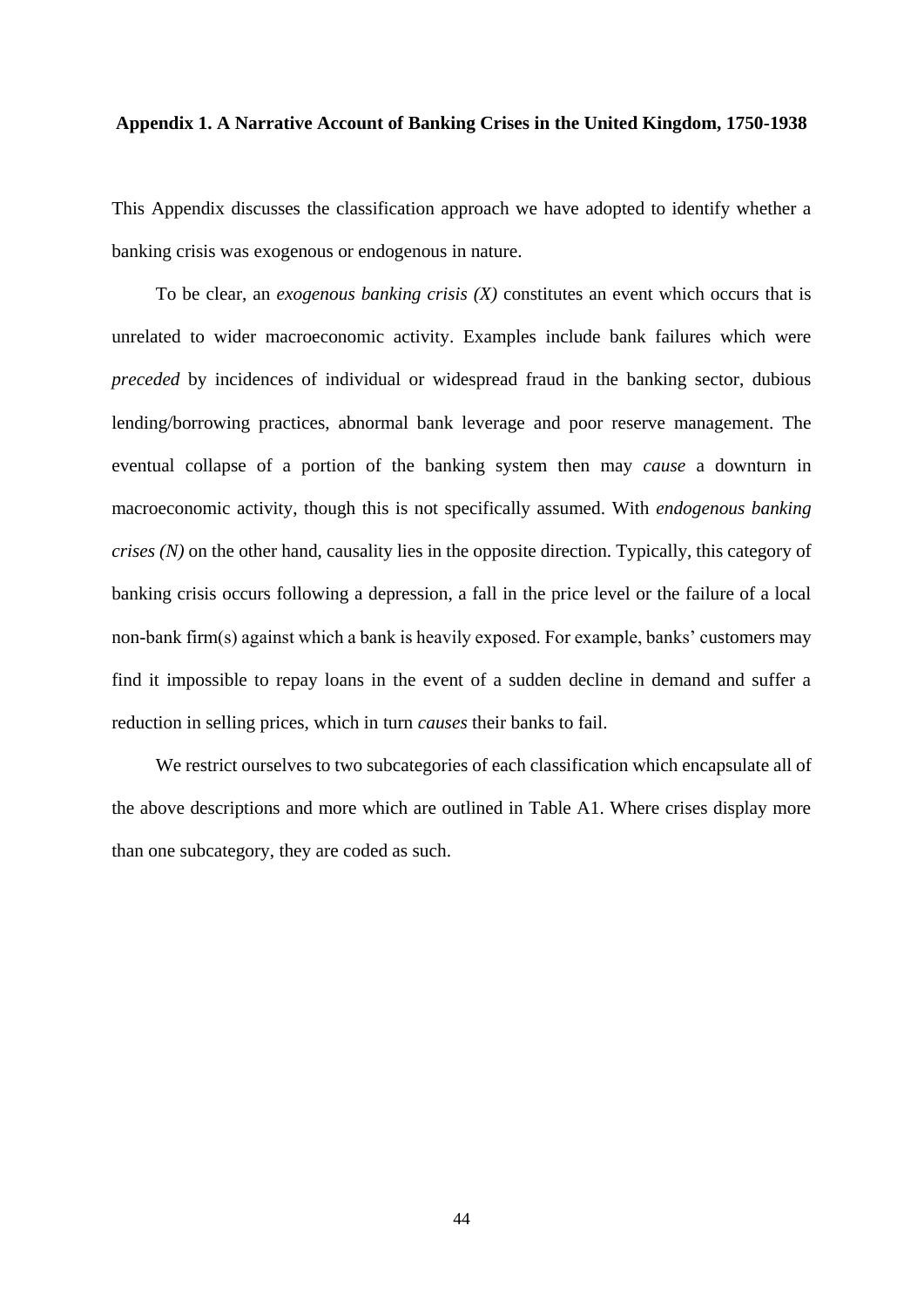| Group            | Table <i>T</i> H, The Classification of Danking Crises<br><b>Sub Category</b> | <b>Explanations and Examples</b>                                                                                                                                                                                                                                                                                            |
|------------------|-------------------------------------------------------------------------------|-----------------------------------------------------------------------------------------------------------------------------------------------------------------------------------------------------------------------------------------------------------------------------------------------------------------------------|
| Endogenous       | Depression $(D)$                                                              | <b>Macroeconomic Conditions</b>                                                                                                                                                                                                                                                                                             |
| (N)              |                                                                               | Local (national) firm failures (or struggling sectors) may<br>lead to unpaid bank loans which in turn could trigger a<br>run on local (national) bank(s).                                                                                                                                                                   |
|                  |                                                                               | A reduction in domestic/international demand leads to<br>struggling firms. Banks (or the banking system) which<br>have lent to these firms may suffer a loss of confidence<br>and a run.                                                                                                                                    |
|                  |                                                                               | If lower selling prices are necessary as a result of<br>subdued demand, costs are cut leading to higher<br>unemployment. This in turn might cause unrest and a run<br>on the banks and the further falls in prices will make it<br>increasingly difficult for firms to repay loans at original<br>nominal value.            |
|                  |                                                                               | Deflation is usually observable during such depressions<br>as the combined outcome of sellers attempting to attract<br>buyers and a contraction in currency.                                                                                                                                                                |
|                  | Government Policy $(P)$                                                       | Government policy that leads to a deterioration of<br>macroeconomic conditions and/or deflation-                                                                                                                                                                                                                            |
|                  |                                                                               | The process is initiated by the authorities (the Treasury<br>and/or the Bank of England) who directly affect<br>macroeconomic conditions in order to bring about a<br>policy objective.                                                                                                                                     |
|                  |                                                                               | Examples may include higher taxes and lower spending<br>by the government, which will under certain conditions<br>lead to a fall in the price level and activity. Increases in<br>bank rate to adjust, for example, for a balance of<br>payments deficit will tend to depress the price level.                              |
|                  |                                                                               | The effects of these actions on firms, activity and prices<br>result in the same pressure on banks as outlined in D.                                                                                                                                                                                                        |
| Exogenous<br>(X) | Fraud(F)                                                                      | Fraudulent Activity by Bank(s)<br>Expropriation of funds by directors of bank(s)<br>Misleading customers in types/concentration of<br>investments. This may include investing deposits in the<br>stock market while claiming that they were invested in<br>assets which are perceived as safer such as government<br>stock. |
|                  |                                                                               | Forged documents, audits and accounts.                                                                                                                                                                                                                                                                                      |
|                  |                                                                               | When fraud becomes public knowledge, a panic can be<br>triggered which can be limited to that institution or can<br>spread to the wider banking system.                                                                                                                                                                     |

*Table A1. The Classification of Banking Crises*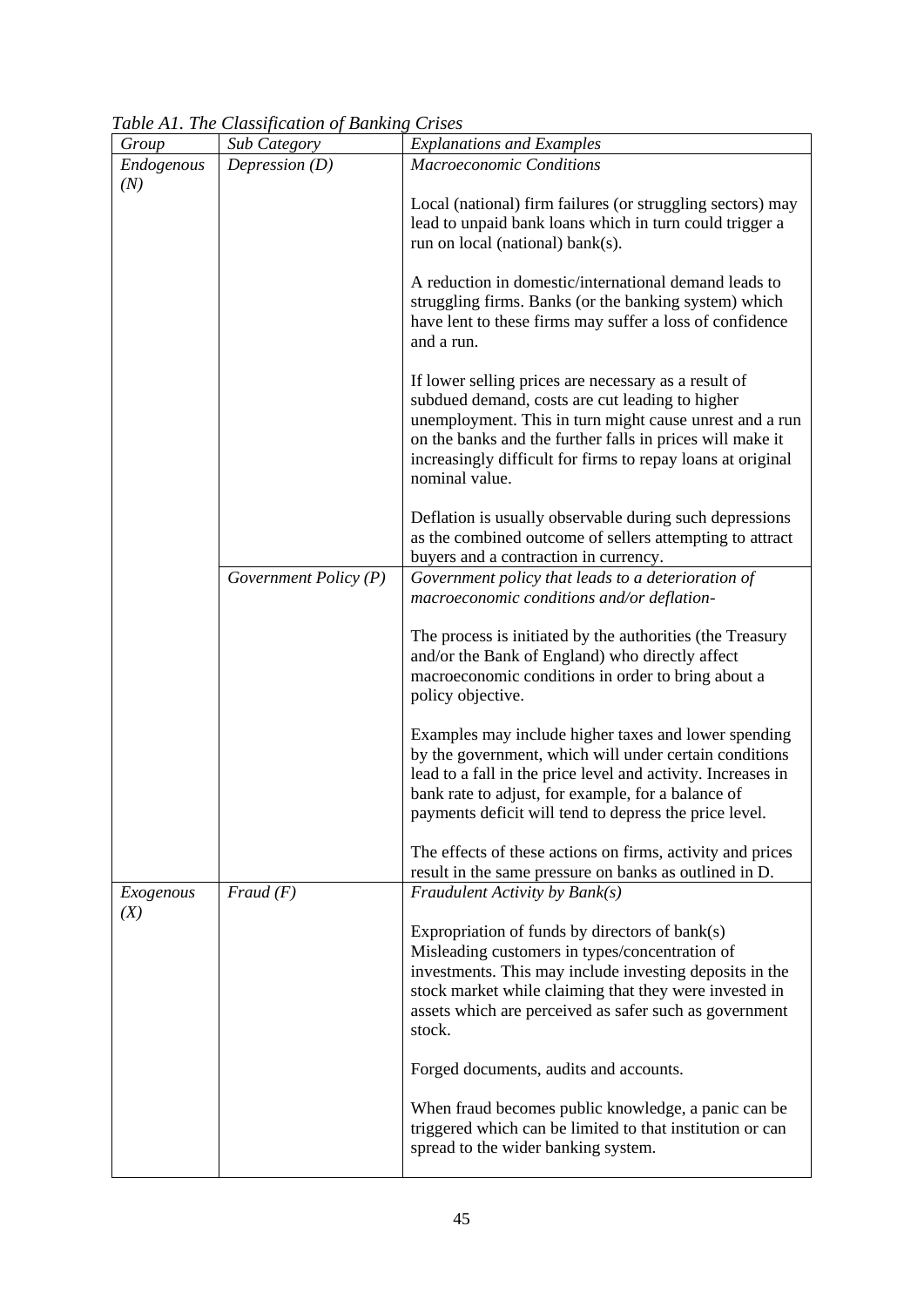| $Risk$ Management $(R)$ | Poor Risk Management by Bank(s)<br>Extreme leverage (asset to capital ratios) where<br>aggressive investment and lending practices are pursued<br>without sufficient capital to absorb even a minor<br>downturn.<br>Poor liquidity management also exposes a bank to failure<br>in the event of a run, if insufficient reserves are<br>maintained against liabilities such as deposits or notes.<br>Risk shifting an ever greater portion of bank assets into<br>riskier investments which offer a potentially better<br>return.<br>Excessive concentration in one sector.<br>Increases in proportions of non-core liabilities<br>(borrowing) with shorter term maturities to fund longer<br>term investments, exceeding maturity mismatch safety<br>thresholds. |
|-------------------------|------------------------------------------------------------------------------------------------------------------------------------------------------------------------------------------------------------------------------------------------------------------------------------------------------------------------------------------------------------------------------------------------------------------------------------------------------------------------------------------------------------------------------------------------------------------------------------------------------------------------------------------------------------------------------------------------------------------------------------------------------------------|
|                         | Insufficient due diligence on the quality/safety of new<br>investments and the portions thereof on balance sheets.                                                                                                                                                                                                                                                                                                                                                                                                                                                                                                                                                                                                                                               |

Similar to Jalil (2015), we use a variety of newspaper publications which were active during each of the six crises (1772, 1815-6, 1825-6, 1841, 1866, 1929-30) to categorize events based upon contemporary reporting in accordance with the classification provided in Table A1. Though classification of each case appeared relatively clear-cut from these primary sources from an early stage in the identification process, we rely on additional primary sources and subsequent economic historians and economists as a cross check of our conclusions in each instance.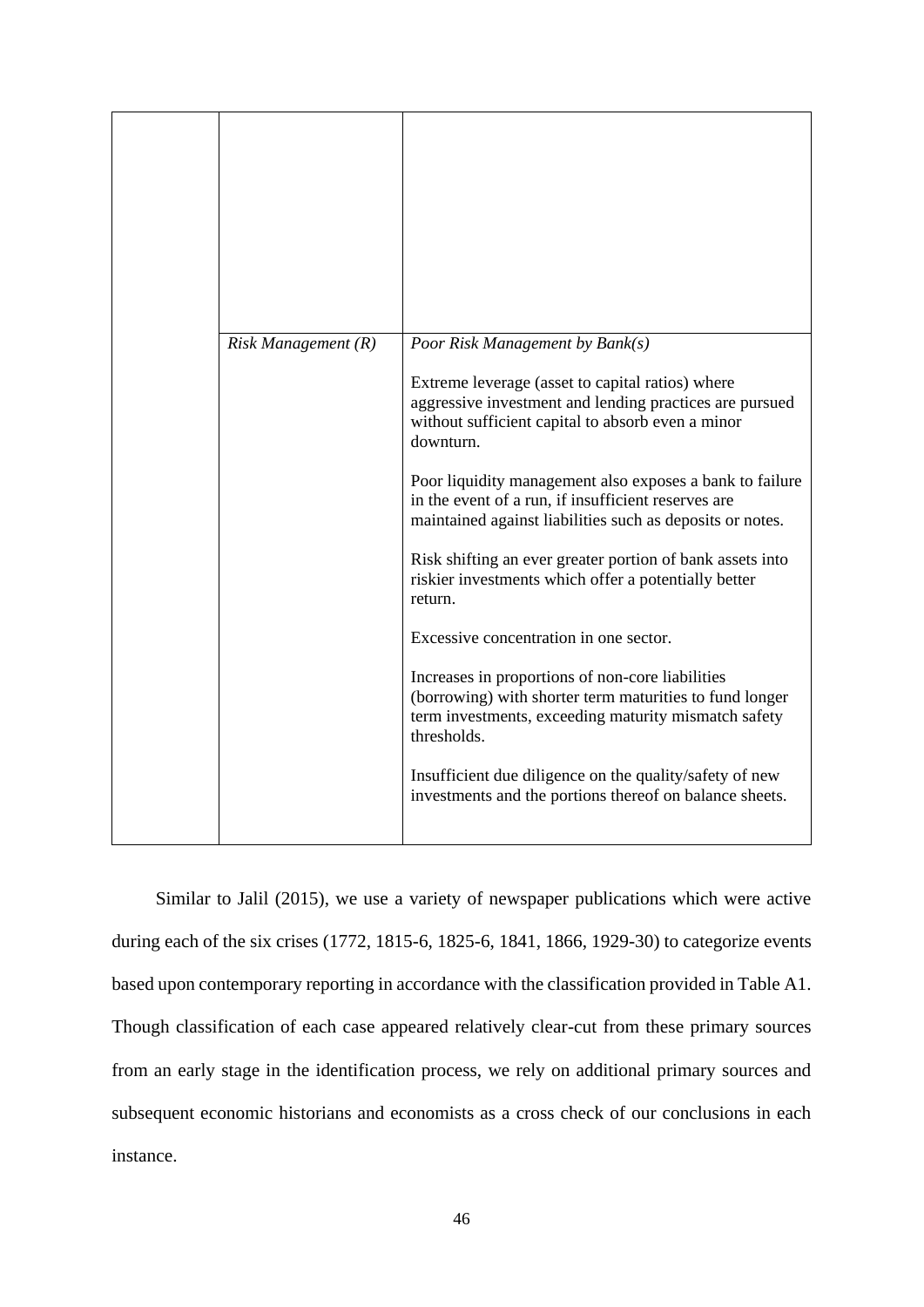In the following section, each crisis is documented in chronological order and is presented in the same standard format: (1) a brief context, (2) the narrative newspaper evidence is presented to determine our classification, (3) we use additional primary and secondary sources as a final cross check on the robustness of our classifications.

## **The Crisis of 1772**

*Classification: Exogenous (X) Causes: Risk Management (R)*

## *Context*

The crisis of 1772 is often referred to as the 'Ayr Bank Crisis,' the collapse of which, was its most famous casualty. A speculator by the name of Alexander Fordyce had mismanaged a large trade which he had financed by a loan from his own bank, which in turn was heavily indebted to the Ayr Bank. An adverse market movement bankrupted Fordyce who promptly fled to France in June 1772. The failure of the Ayr Bank resulted from their exposure to Fordyce's, combined with an inability to meet its demands. This triggered the subsequent panic which spread to the wider banking system, leading to the failure of 4 per cent of all UK banks.

## *Narrative Evidence*

*The Scots Magazine*, a contemporary Scottish newspaper, provided detailed accounts of contemporary perceptions. Its account of the trigger of the crisis described a "melancholy scene [which] began with a rumour, of one of the greatest bankers having stopped, which afterwards proved true" (01/06/1772). The suddenness of the panic was described as the newspaper expressed indignation at the "alley transactions" of Fordyce leading to the outcome that "everybody for some days appeared to be struck with amazement and terror from the dread and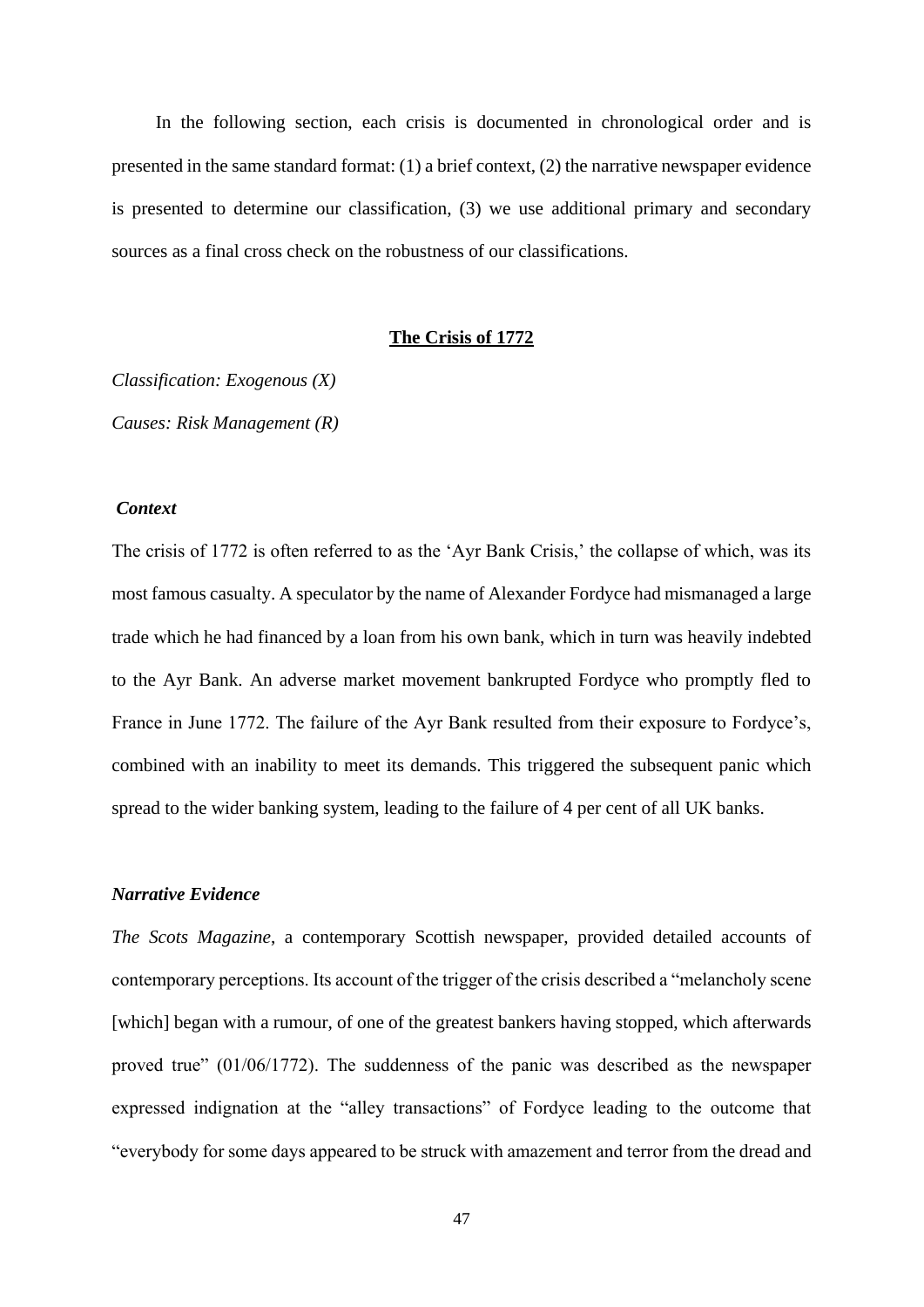uncertainty with regard to those that might be affected by this accident" (01/06/1772). The incident, referred to as "an accident," brought about "such distrust and such jealousy was never known" (01/06/1772), led to a panic, which manifested principally on Scottish banks in the UK which were suspected of dealing with the Ayr extensively. "But as the failure of these two houses [Ayr and Fordyce's] was supposed to be connected with many others of that country [Scotland], the gentlemen of this city were disposed to consider this a prelude to the universal bankruptcy of every safe house of that part of the kingdom" (01/06/1772). However, most banks separated from the event, *The Scots Magazine* observed, "went on with their usual tranquility, to answer their engagements" (01/06/1772). That the panic was limited to banks is supported by the fact that the major complaint of this contemporary broadsheet was that Scottish banking "cannot upon the present plan keep pace with" the "improvements of this country [Scotland] in agriculture, in foreign and domestic trade" (07/07/1772). Therefore, on the basis that the public was primarily concerned with who would be "affected by this accident" and due to reporting of general "improvements" in macroeconomic conditions, we classify this crisis as an *exogenous* one caused by poor *risk management (X, R).*

## *Additional Evidence*

Our conclusions are supported by other research which has reviewed this event. The Ayr Bank was associated with overtrading in an era of increased speculative activity and an "extravagant creation of credit", which undermined confidence in both Edinburgh and London (Hamilton, 1956). Additionally, instead of raising the full amount of its capital, the bank lent to its investors which increased its leverage beyond what its books revealed (Rockoff, 2009). Kindleberger and Aliber (2011, p. 58) viewed the episode as a crisis which was precipitated by speculation and highlighted that the bank had been in the practice of borrowing on London when its acceptances came due in Scotland and it had replenished its reserves in a similar manner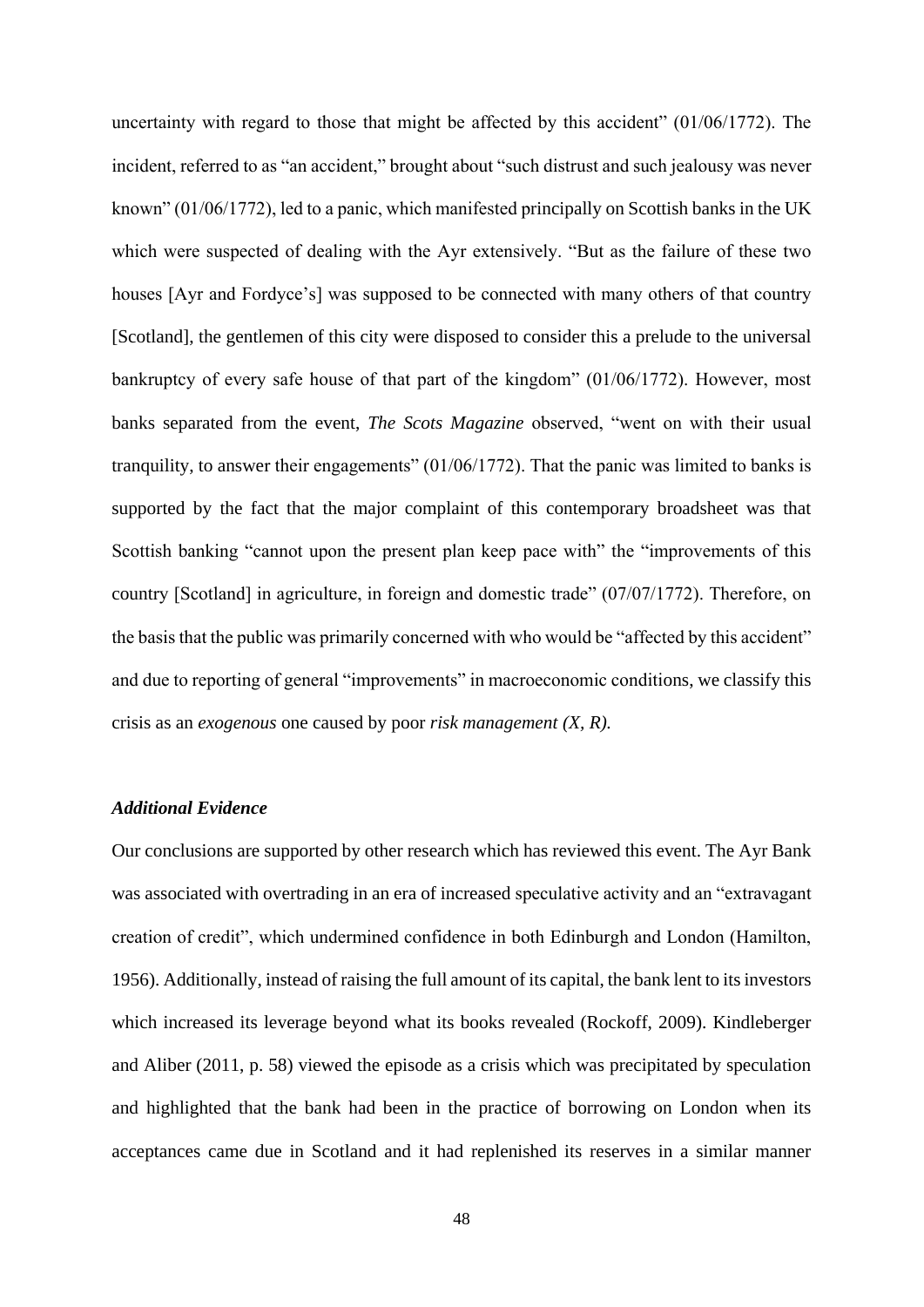(Rockoff, 2009). The above observations on the bank could be summarized as poor risk management behavior. Such "foreign" capital provided by English banks typically made up the shortfall in savings which existed in Scotland but such lending was sensitive to a downturn in sentiment (Hamilton, 1956). While it has been suggested that the cause of the failure was a determination to ignore rules of prudent banking (Rockoff, 2009), recent research has suggested that restrictive banking legislation introduced prior to the event had undermined the flexibility and resilience previously exhibited by Scottish finance (Goodspeed, 2016, p. 8).

## **The Crisis of 1815-6**

*Classification: Endogenous (N) Causes: Depression (D), Government Policy (P)*

## *Context*

During the suspension era (1797-1821), poorly regulated and insufficiently capitalized small private banks proliferated in the UK. These banks often issued inconvertible notes against securities of a questionable character. In this period of war-time inflation, such banks were particularly sensitive to downturns given these structural weaknesses. The major banking crisis which occurred in the aftermath of the Napoleonic wars led to the failure of 4 per cent of all UK banks in 1815 and 7 per cent in 1816.

## *Narrative Evidence*

*The Times* attempted to reveal the origins of the crisis in the following manner: "Let them all causes of our distress be enumerated, in order to apply proper remedies.  $1<sup>st</sup>$  A superabundant harvest;  $2<sup>nd</sup>$  foreign importation;  $3<sup>rd</sup>$  tithes;  $4<sup>th</sup>$  poor and other rates;  $5<sup>th</sup>$  property and other war taxes;  $6<sup>th</sup>$  want of credit;  $7<sup>th</sup>$  decrease in circulating medium" (09/10/1816). The decrease in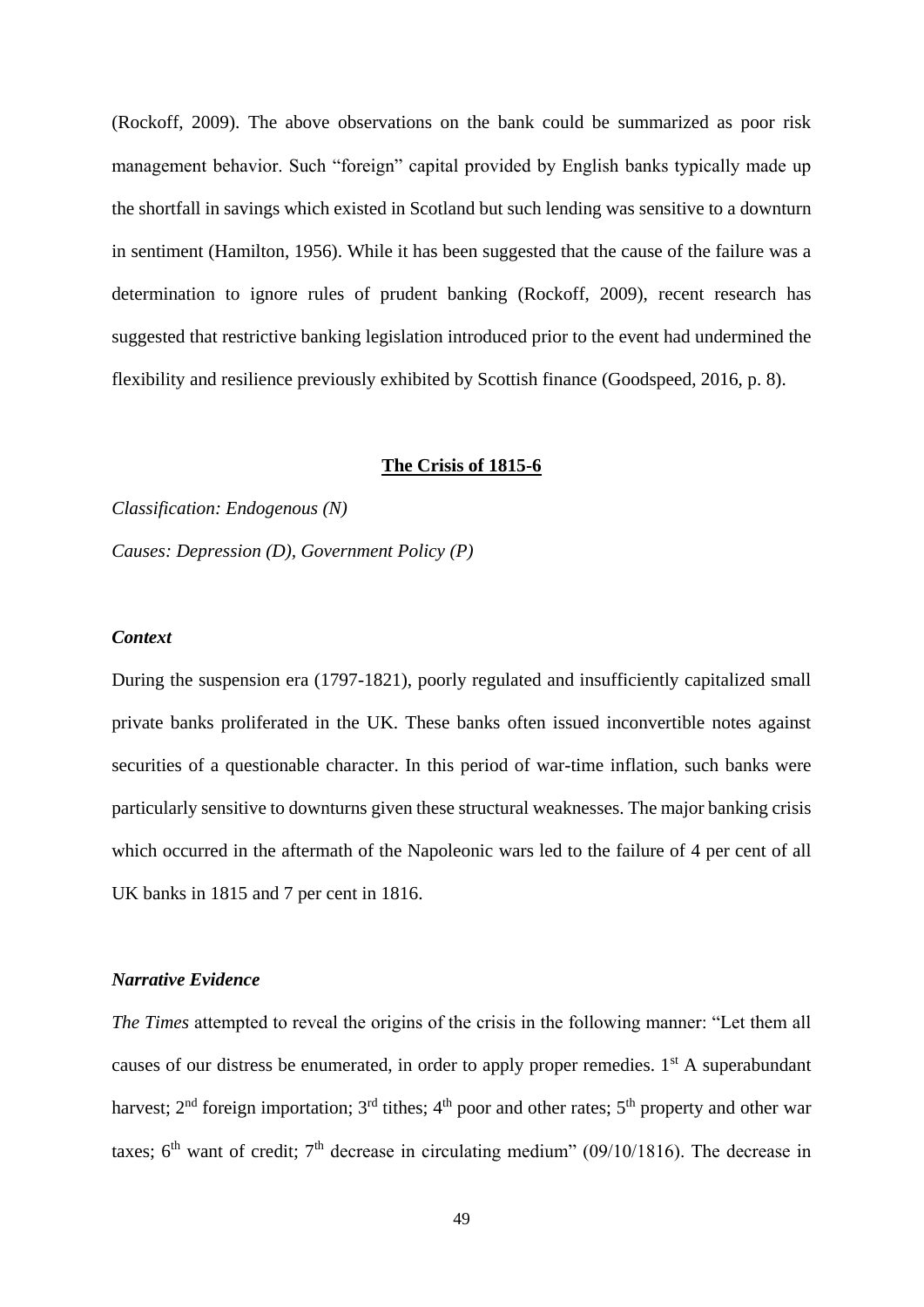circulating medium which must cause the "want of credit" was initiated by the Bank of England contracting its note issue in preparation for the restoration of gold. Of the six causes listed, two relate directly to economic issues, three are government policies, while the fall in credit is a direct result of policy. The abundant harvest and the fall in circulation and credit assisted falling prices. Manufacturers and producers of commodities "felt the influence of a depreciation in the value of their respective articles" (02/08/1816) and evidence emerges that "before the peace was concluded…iron works began to fail" (05/08/1816). This *preceded* the dramatic rise in bank failures which peaked in 1816.

The effects of the falling prices and the post-war depression manifested itself in the form of mistrust in the fragile banking system. Of the country banks' mode of operation during the suspension era, one observer noted that "any sudden reverse, any unforeseen fall in the markets, occasioned at once their own ruin, and often involved that of their creditors" (*Oxford University and City Herald*, 25/05/1816). One commentator derided the "practice" in some papers of "swelling every trivial failure in the mercantile world" as "the bad effects of such exaggerations" spread "through the whole country" (*London Courier and Evening Gazette*, 16/08/1815). This, the writer suggested, was exemplified by a "failure in the City," which though minor, led to an immediate rumor that "one of our first houses in the City had asked assistance from the Bank [of England] to the amount of half a million." Reporting on many bank failures in Sunderland, the *Stamford Mercury* stated that the "stagnation of trade *prior* to this [failure of Cooke and Co.] was great; at the ceasing of hostilities we anticipated a trade with Holland in the export of coals, which we concluded would counteract the superabundant vessels in coasting. Alas! We are miserably mistaken" (12/07/1816). Similarly, economic conditions were blamed for the bank failure of Bruce and Co. whose lending to merchants placed them in a position which was "fearfully ominous of the general conditions of the commercial world" (*Taunton Courier, and Western Adviser*, 11/07/1816). They regretted that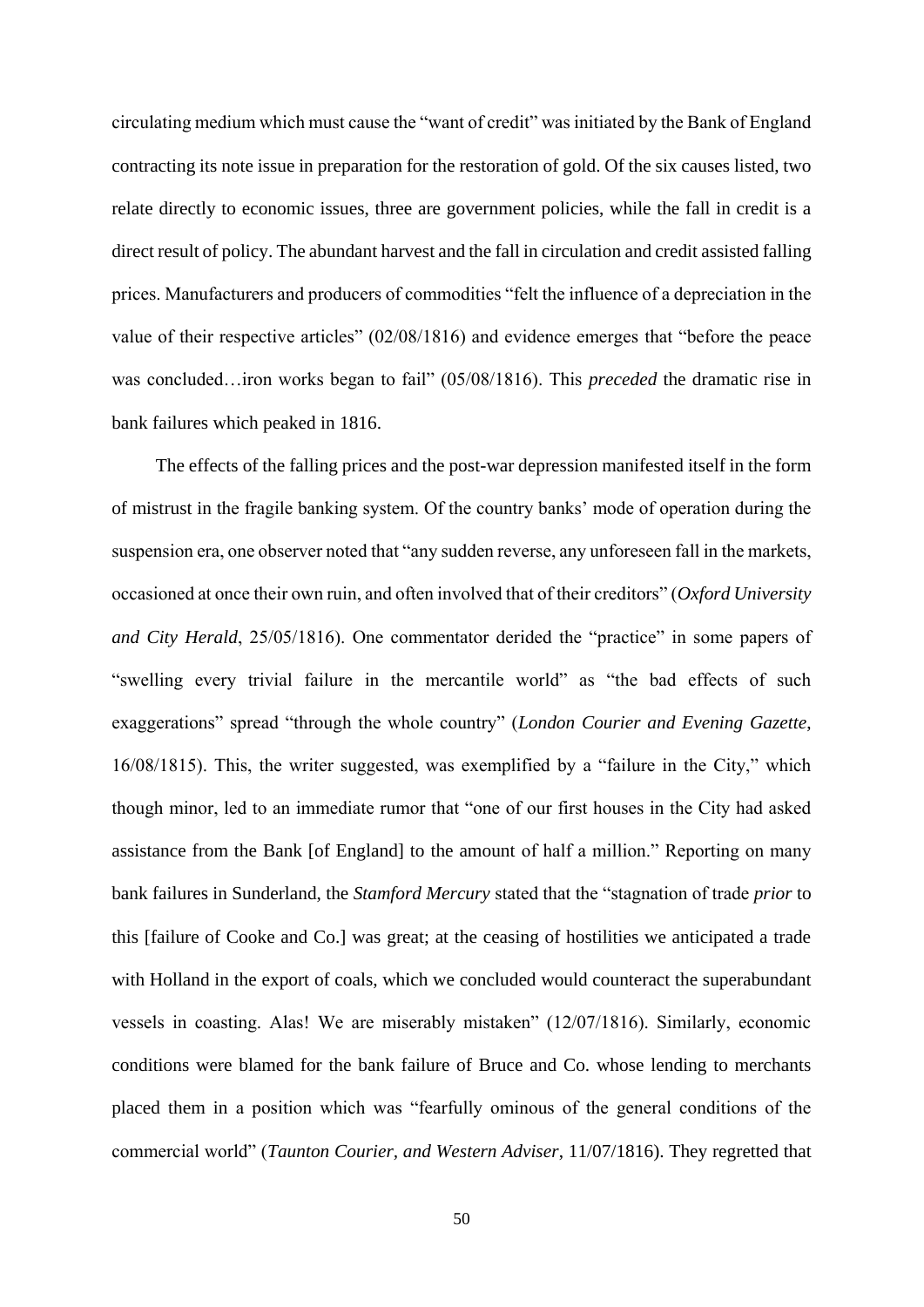the "mercantile portion of the public" appeared to be "unfortunately progressing to a most disastrous crisis," as international trade appeared "paralyzed" with countries which are "in a still worse condition than this" leading them to the conclusion that "there is difficulty in allowing a ray of hope to struggle through" (*Taunton Courier, and Western Adviser*, 11/07/1816) for a return to normal levels of international trade.

Though the newspaper reporting during these earlier crises was not as extensive as it was to subsequently become, complaints of poor economic conditions dominate the reporting *prior* to the bank failures which they brought about. The typical scenes above are repeated in towns across the UK where a local firm experiences bankruptcy, mass unemployment and unrest follows and smaller local banks, which may have concentrated their assets in the local economy collapse. For this reason, we classify this crisis as *endogenous (N)* which was caused by *depression (D)* in post Napoleonic Europe and *government policy (P)*.

## *Additional Evidence*

The account of Presnell (1956) largely supports the newspaper evidence. Following the end of the Napoleonic war, it was expected that the Bank of England would attempt to resume sterling convertibility as early as July 1816 (Presnell, 1956, p. 471). This was pursued through a contraction of its notes (Turner, 2014, p. 67), which, combined with falls in government borrowing and expenditure, "could not but have a deflationary influence" (Presnell, 1956, p. 470). The Governor of the Bank of England, while promoting the policy of a return to convertibility as it would eventually "place this country in a better situation with regard to all foreign countries", was conscious when interviewed that if the contraction was "done suddenly, it might do a great deal of mischief" and agreed that the "effect must be a proportionate fall in the prices of commodities generally" (P.P. 1819, p. 32). He additionally admitted that in the short run, this policy would mean that "the manufacturer would not be disposed to manufacture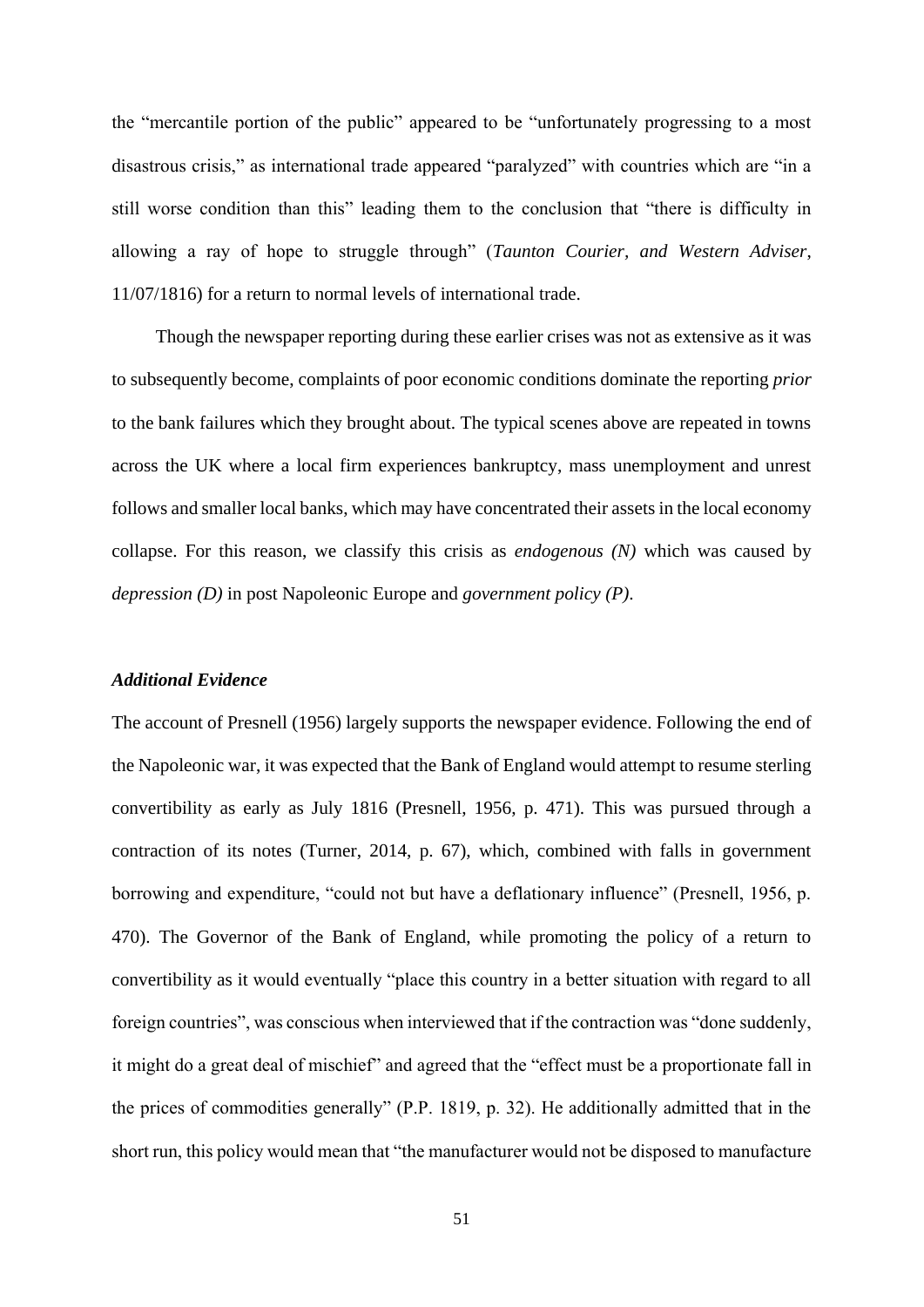upon a low price to the same extent" (P.P. 1819, p. 32). In 1815 alone, prices fell by over 14 per cent (Thomas and Dimsdale, 2017) and were depressed further by increases in general supply at the cessation of hostilities. Reinhart and Rogoff (2009, p. 387) also cite the abundant harvest and low prices in addition to a general depression in property prices which affected production industries. It was reported that general business failures were high in Autumn 1815 and early 1816, leading one banking historian to note: "That bank failures were high is not surprising, for to general economic depression there was added the deflationary expectations of the Resumption of Cash Payments" (Presnell, 1956, p. 471).

However, with respect to the 1815-6 crisis, the case for the banking system's role in causing the crisis is not negligible. The rapid expansion of unregulated note-issuing private banks in the United Kingdom which had occurred in the suspension era has been blamed for increasing inflation and economic instability (Ó Gráda, 1994, p. 52) and the system exhibited "underlying structural weaknesses in the steady trickle of failures" which occurred (Presnell, 1956, p. 447). Nonetheless, the majority of the failures in England occurred in agricultural areas, which suffered even lower prices as a result of a plentiful harvest (Presnell, 1956, p. 471). This was exemplified in Ireland, a primarily agricultural economy, where the clustering of failures was linked to declines in agricultural prices (or assets held by the banking system), which "led to a fall in business confidence and to a flurry of rumour and counter rumour," resulting in bank runs and suspensions (Ó Gráda, 1994, p. 55). On balance, subsequent research supports our conclusion that the post-war deflationary slump exposed a weak banking structure to widespread ruin.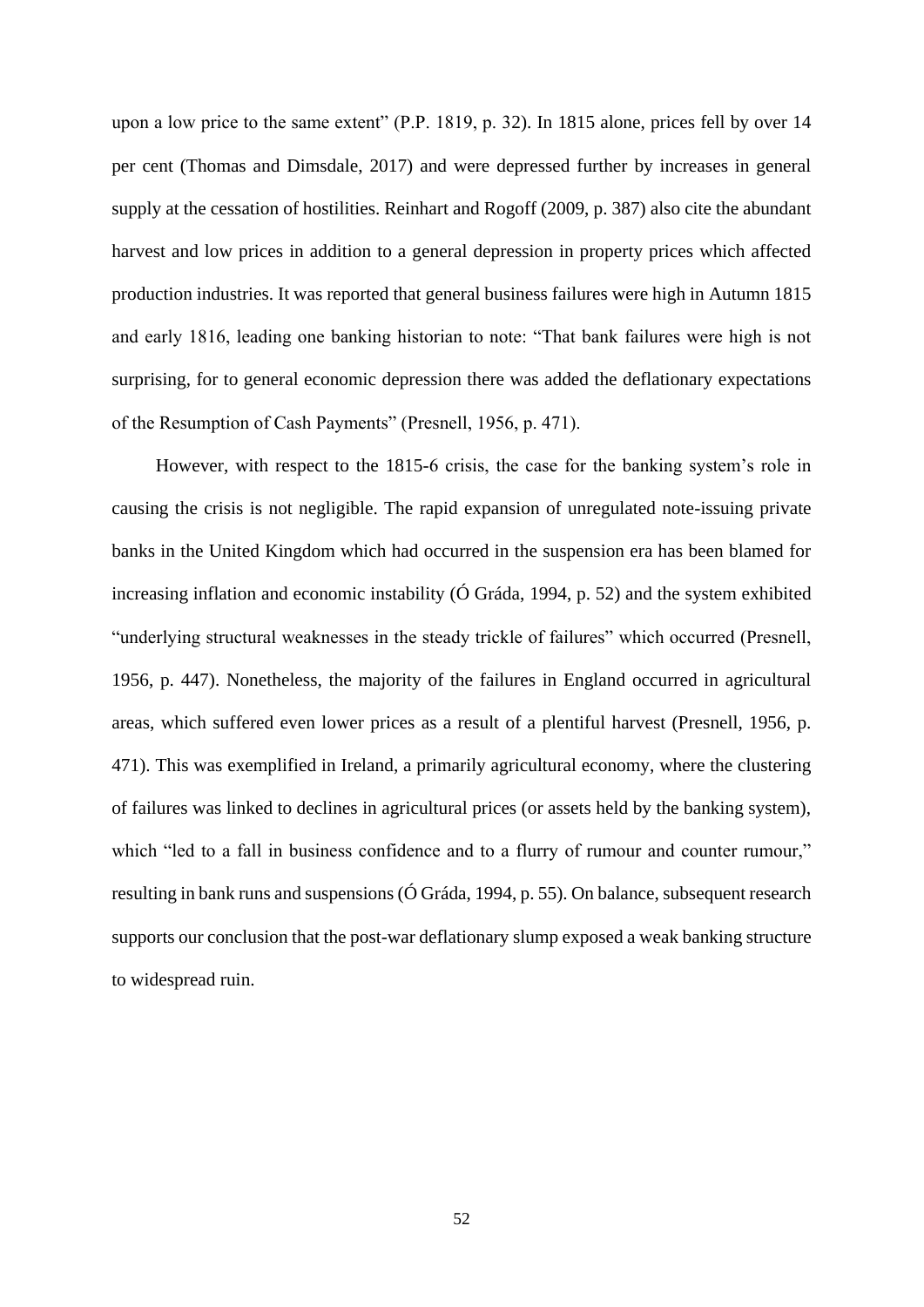## **The Crisis of 1825-6**

*Classification: Exogenous (X)*

*Causes: Risk Management (R), Fraud (F)*

## *Context*

In recent research, the crisis of 1825 has been placed alongside 2008 as the most acute banking crisis of the previous two centuries in terms of financial casualties and output effects (Turner, 2014, pp. 53-4, 62). Indeed, some fifty years later a chairman of the Manchester and Liverpool Bank recalled the event as follows: "when people went to their business that year, they did not inquire what banks were broken, but what banks were standing" (P.P. 1875, p. 340, q. 6610). In 1825 and 1826, 6 and 7 per cent respectively of all UK banks failed, which supports the conclusions of Turner (2014) that this was a uniquely extreme event.

## *Narrative Evidence*

Contemporary accounts provide no material attention to economic considerations, instead saving their criticisms for the behavior of the banking sector. During the early stages of the crisis, there is little evidence of difficulties affecting merchants (*The Times*, 15/12/1825). Instead, we find evidence that merchants provided support to the banking system: "During the late panic, it appears that some of the leading merchants supported those houses [banks] in which they had confidence, in the most liberal manner" (*The Times*, 20/12/1825).

The banking sector was blamed by the *Globe* who wrote that "the country bankers, imitating their example [the Bank of England]…had saturated the provinces with paper" (14/12/1825). The frenzy of the speculative environment is constantly remarked upon by the newspapers of the day. *The Times* for instance commented: "credit, gained by pretence, and given by credulity, and wasted on the projects of cupidity mingled with indiscretion-that sort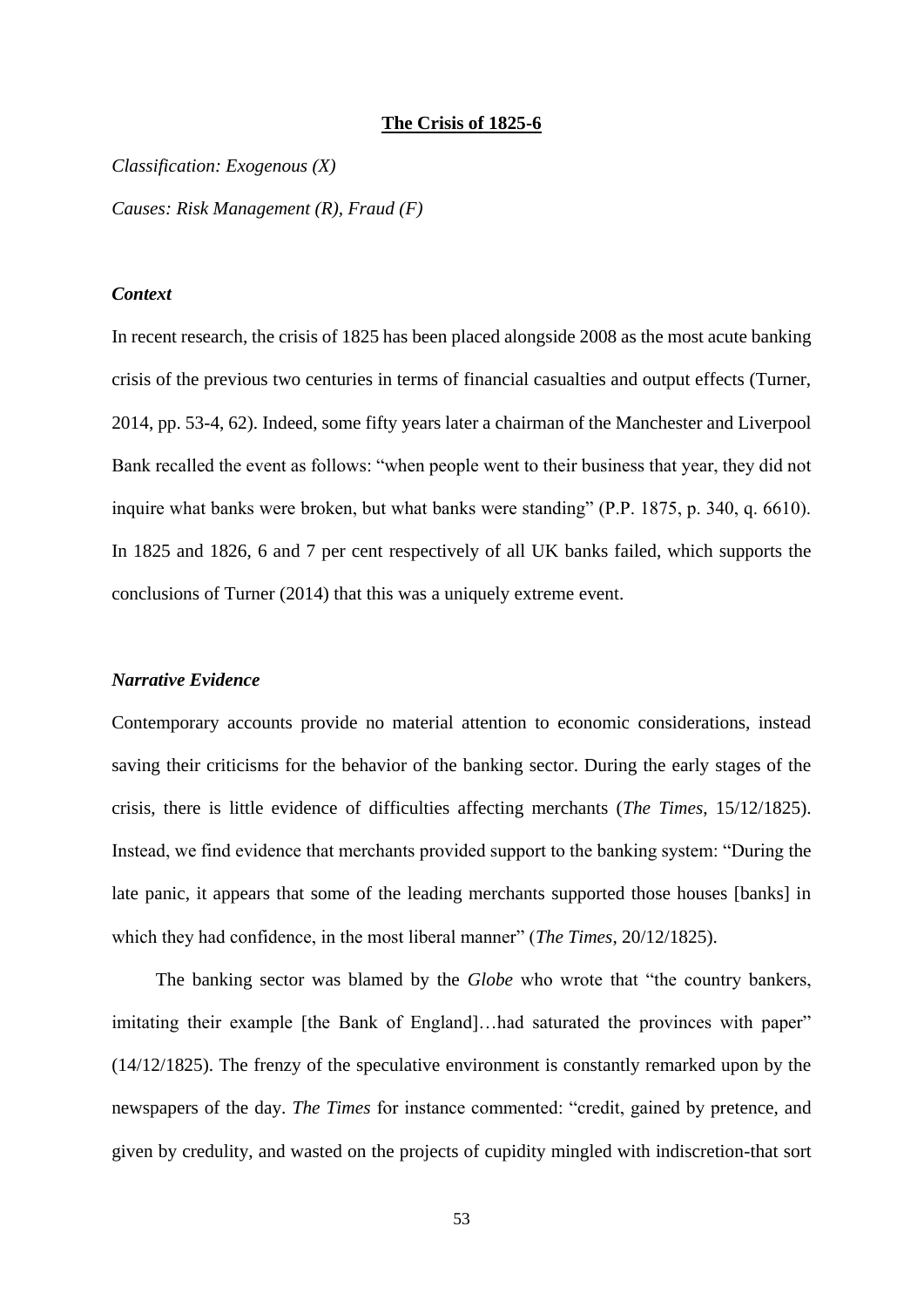of credit which is now in its last agonies" (29/11/1825). In moralistic tones, it continued that the crisis is the "natural result of eager and accumulated speculation, carried, through the facility which every adventurer was accommodated by capitalists at a loss to find vent for their money." Further attention was focused on bankers who were "well aware, that the state to which they had brought things, by their over issues and their too ready supplies from scanty capitals, was a state most grievously oppressive and injurious to the nation" (08/12/1825). Comparing the event with the South Sea Bubble of the previous century, *The Times* wondered that considering the current episode exhibited "a much greater mass of fraud and deception in the aggregate: can we, therefore, wonder that the result has been similar?" (13/12/1825).

Due to the initial absence of reporting on any adverse economic conditions in the earlier stages of the crisis and the focus falling almost entirely on the perception of the risky behavior of banks with their "too ready supplies from scanty capitals" (leverage) and "fraud and deception", we classify this crisis as *exogenous (X)*, caused by a failure in *risk management (R)* and *fraud (F).*

## *Additional Evidence*

The causality of the crisis was later implied by a witness interviewed in a Parliamentary Committee established to review the Bank of England Charter. "The lamentable effects" of bank lending and "overissues" which preceded the crisis "entailed ruin on large classes of respectable traders and manufacturers, and much misery on a vast population" (P.P. 1831-2, p. 338, q. 4398). Writing on the history of the crisis, Dimsdale and Hotson (2014, pp. 32-3) claim that the conditions were ripe for a speculative boom by the initial policy of the authorities who were concerned about reducing yields in government bonds as a result of the high public debt which prevailed in the post Napoleonic war era. This, they claim, pushed investors into riskier assets seeking a better return. These included Latin American Sovereign debt and speculation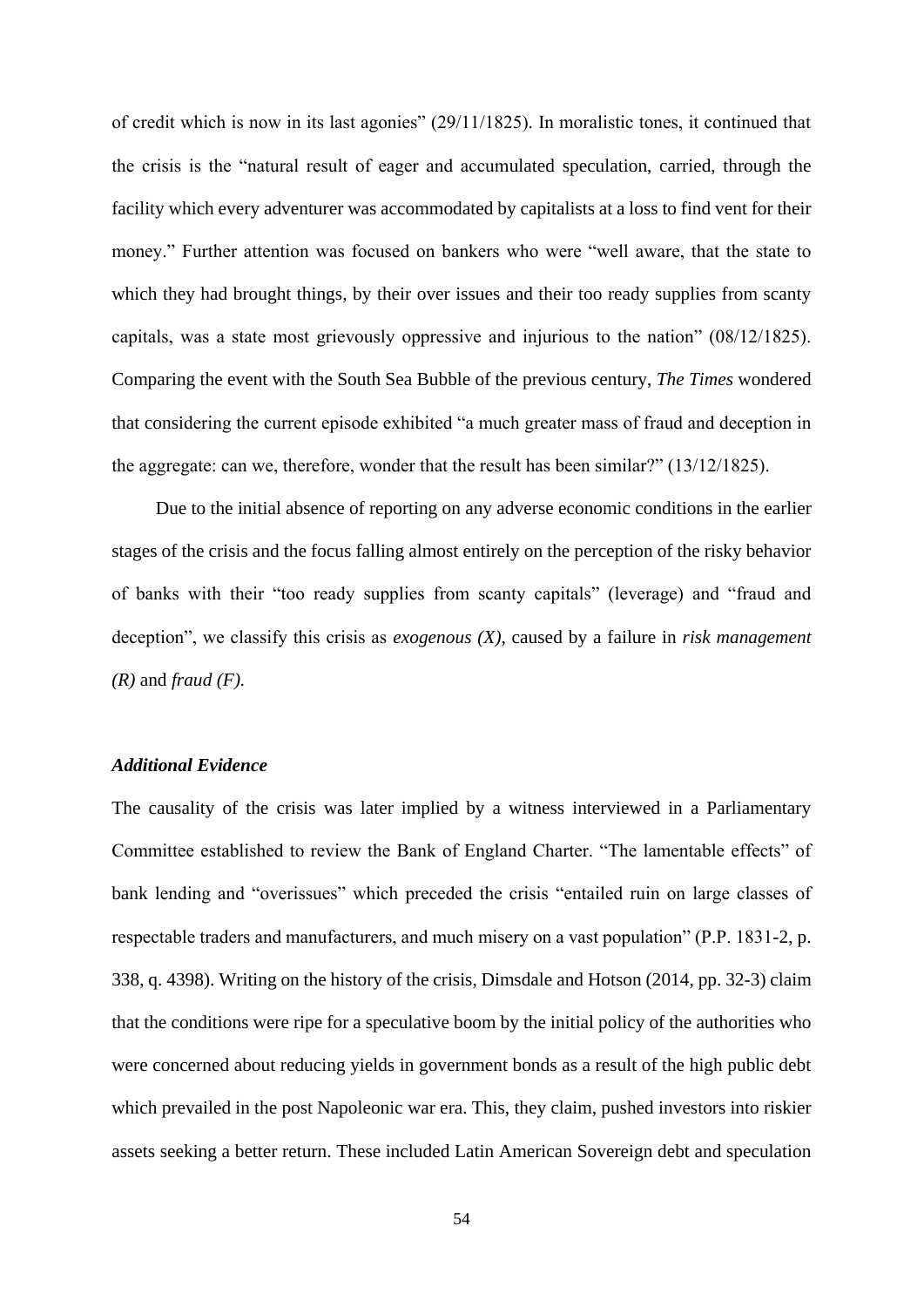in real and imaginary projects (Reinhart and Rogoff, 2009, p. 387). Independently, the Bank of England extended credit, purchased securities and increased its note circulation instead of decreasing it, despite lower rates on government debt adding to the speculative environment (Turner, 2014, p. 68). In London alone, between 1824 and 1825, an amount almost equivalent to the entire market value of the equity market was raised in capital (Turner, 2014, p. 70). Many banks which had invested in risky securities began to fail in the autumn and the collapse of the speculative boom was a major factor causing the crisis (Dimsdale and Hotson, 2014, p. 33). One contemporary interviewed six years after the event argued that had "banks been established on sound principles" then "it would have been utterly impossible to have lent to such an enormous extent, without the possession of a large amount of real capital" (P.P. 1831- 2, p. 338, q. 4398).

The devastation which visited the banking system provided the impetus for the introduction of joint-stock bank legislation. As already indicated by the above observation, a defining characteristic of the vast majority of failed banks had been that they were poorly capitalized small partnerships (Dimsdale and Hotson, 2014, p. 33; Turner, 2014, pp. 102-39). More than twenty years later, a Member of Parliament recalled that the panic "of 1825 was confined to the Banking Interest" (P.P. 1848, p. 207, q. 1744). All of the above considerations reinforce our categorization of this crisis as exogenous.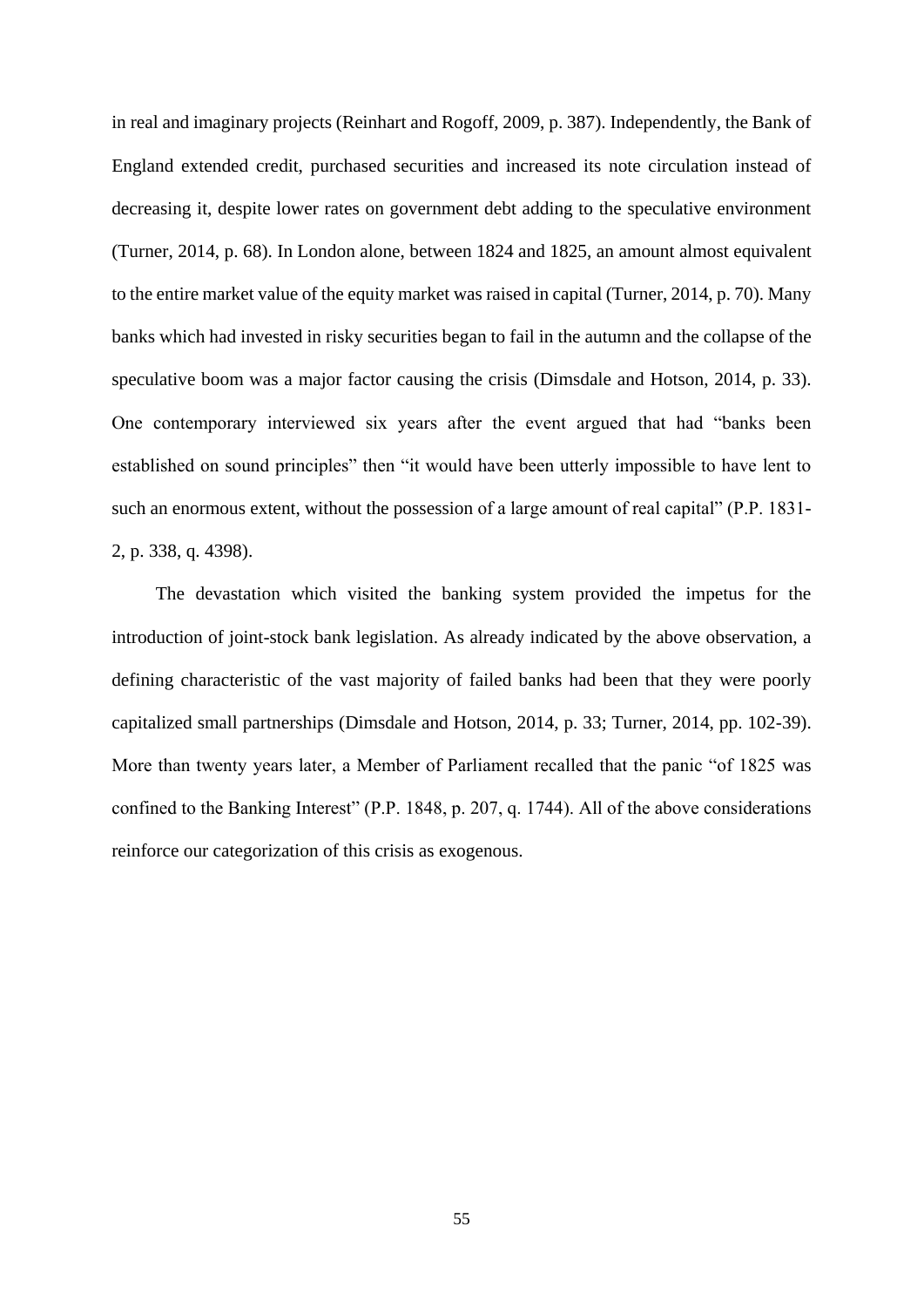#### **The Crisis of 1841**

*Classification: Endogenous (N)*

*Causes: Depression (D), Government Policy (P)*

## *Context*

The crisis of 1841 occurred in the immediate aftermath of 1836-7, which has received considerably more attention to date. Indeed, had this earlier crisis been included here, it would have been classified as an exogenous crisis (only two major banks failed) as subsequent research has highlighted aggressive risk taking and fraudulent behavior among the principal causes (Turner, 2014, p. 72). However, to reinforce the difficulty in dating events, Reinhart and Rogoff (2009, p. 387) claim that a crisis occurred during the period 1837-9, while Dimsdale and Hotson (2014, p. 27) date a recession which persisted between 1839 and 1842. It is during this economic downturn that our new measure of panics begins to rise considerably, as 3 per cent of UK banks failed in 1841. The previous year had a figure of 2 per cent, suggesting that this episode to date has received insufficient attention as a banking crisis, which is likely due to the emphasis of contemporaries on depressed macroeconomic conditions.

## *Narrative Evidence*

It is clear from the newspaper reporting during the period that poor economic conditions *preceded* the bank failures of 1840 and 1841. *The Times* reported in the first half of 1839 that "business is more than ordinarily dull" (01/05/1839) and the crisis became associated, among other things, with "failure of corn crops of that and the preceding year" (09/07/1841). As we may expect from the Cunliffe version of the price-specie-flow theory, to rectify the balance of payments deficit which the UK experienced (see below), Bank Rate was raised to bring about a price reduction. While at the end of 1838 it was 4 per cent, by the end of 1839, it had reached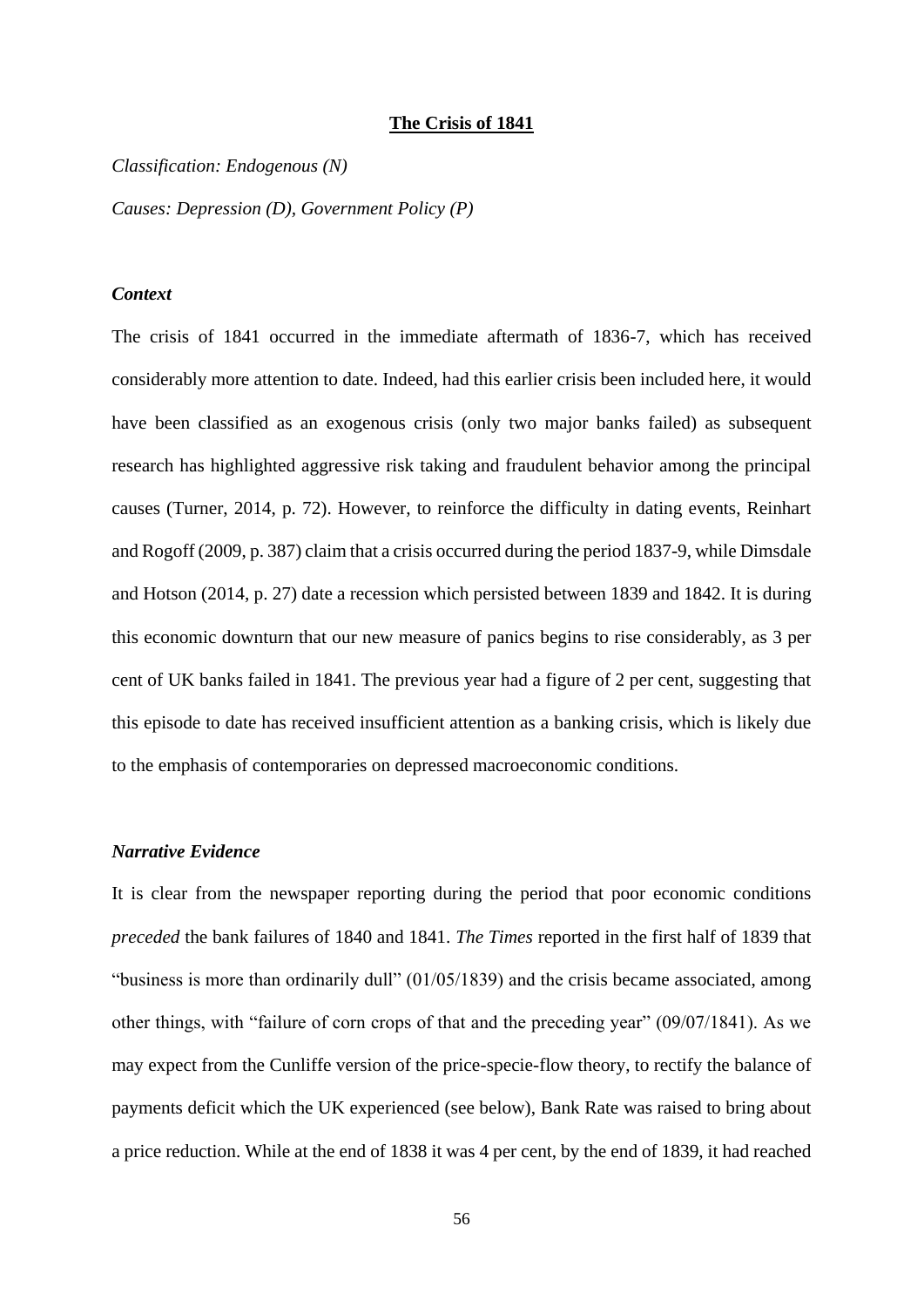6 per cent, leading to a fall in prices. Such actions were heavily criticized by manufacturers in the press as having led to widespread unemployment or "injuries inflicted upon the laboring classes by the operations of the Bank of England upon the currency" (01/01/1840). The manufacturers also complained that unlike "monied capitalists" who had enjoyed higher prices for their silk imports in 1838 due to "the depreciation of the currency by the Bank of England," the "manufacturing capitalist, at all times a purchaser" now suffered as sales prices fell and it incurred "heavy losses" (*Evening Mail*, 01/01/1840). The *Morning Post* claimed almost two years later that the fall in prices was being "unduly aggravated through the continual supplies furnished by persons largely indebted to their bankers, and who have been compelled, week after week, to bring them to market and dispose of them at any sacrifice in order to keep their manufactories going" (15/11/1841). The banks, in turn, came under pressure from debtors who could no longer repay their loans, selling at ever lower prices. The *Morning Post* heavily criticized the affected banks for "the unreasonable lengths to which some of them have ventured in the advances made to cotton spinners and manufacturers" (15/11/1841). The public was made increasingly aware of the banks' exposure in this manner "by means of the disclosures consequent upon the bankruptcy examinations that are going forward" (15/11/1841). For instance, the failure of Hobhouse and Co. at Bath was "owing to heavy advances to two houses engaged in the woolen manufacture" (Hereford Journal, 22/09/1841).

The above evidence is typical of the newspaper reporting at the time which focuses on the depressed conditions of manufacturing, linking it with falling prices caused by "actions of the Bank of England upon the currency" and failing banks who had extended credit to the affected sectors. We therefore classify this as an *endogenous crisis (N)* which was linked with *government policy (P)* and *depression (D)*.

## *Additional Evidence*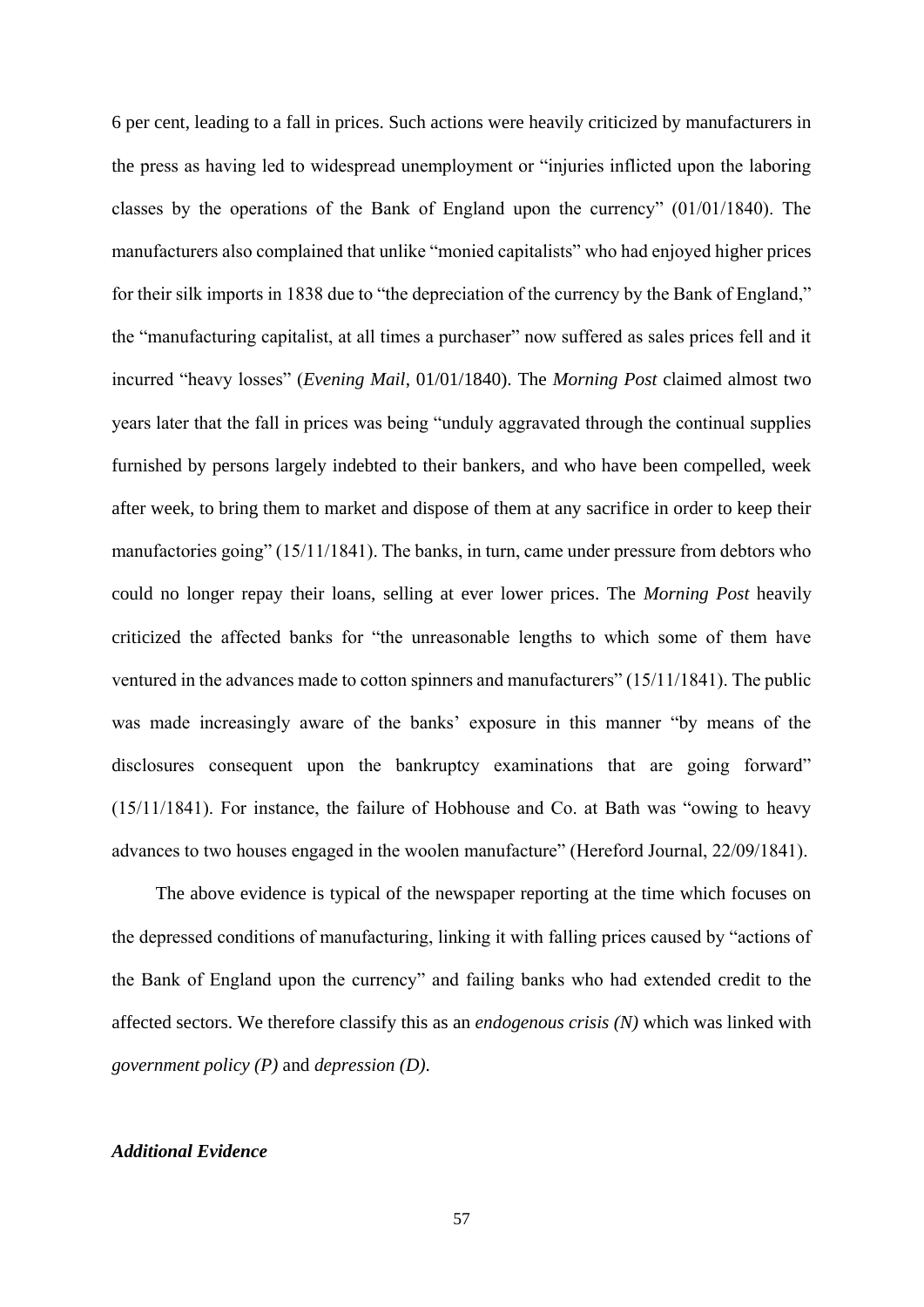To our knowledge, few researchers to date have focused on this episode as a banking crisis. Bordo et al (2003), however, identify 1841 as an event of "severe distress" in the financial conditions index which they construct. Where it has received attention, it has been recognized as a UK depression which affected both industry and agriculture and it has, in turn, been linked to the depressed state of Anglo-American trade (Ollerenshaw, 1987, pp. 52-6). Dimsdale and Hotson (2014, p. 27) describe the onset of this episode as a "balance of payments crisis" which occurred in 1839, prompting a rise in Bank Rate which was duly forthcoming. During a series of interviews published by a Banking Committee in 1841, this subject was addressed at length. A chairman of the Committee of Private Bankers expressed his view on the trade deficit and the effect it had on the banking system: "when gold is going out of the country there is generally a gloom hanging over the public mind" and "that lowers prices very much" (P.P. 1841, p. 12, q. 94). It was claimed that during the first eight months of 1839, the "foreign drain" was so severe that the Bank of England was nearly reduced to the "necessity of suspending specie payments" and that a reduction in circulation was the only course available to them (P.P. 1841, p. 65, q. 603, 604). In this environment of a rising bank rate, contraction in circulation and falling prices, the archives of one regional bank show as early as February 1839, that there was a great deal of "apprehension" felt by "people congregating" who placed "severe pressure upon all the banks" (Provincial Bank of Ireland Archive, 12/02/1839). In his *Business Annals,* Thorp (1926, p. 161) described the year 1841 in England in the following manner: "severe depression; many failures; widespread unemployment; foreign trade dull. Money tight." In 1857, it was recalled by a Committee witness that the distress of 1839-41 was "an American Pressure" brought about "in consequence of a drain of bullion" (P.P. 1857-8, p. 160, q. 2364-5). In support of our conclusion that poor economic conditions *caused* this banking crisis, the question has been specifically posed by Ollerenshaw, (1987, p. 56): "what was the banks' *reaction* to this depression?"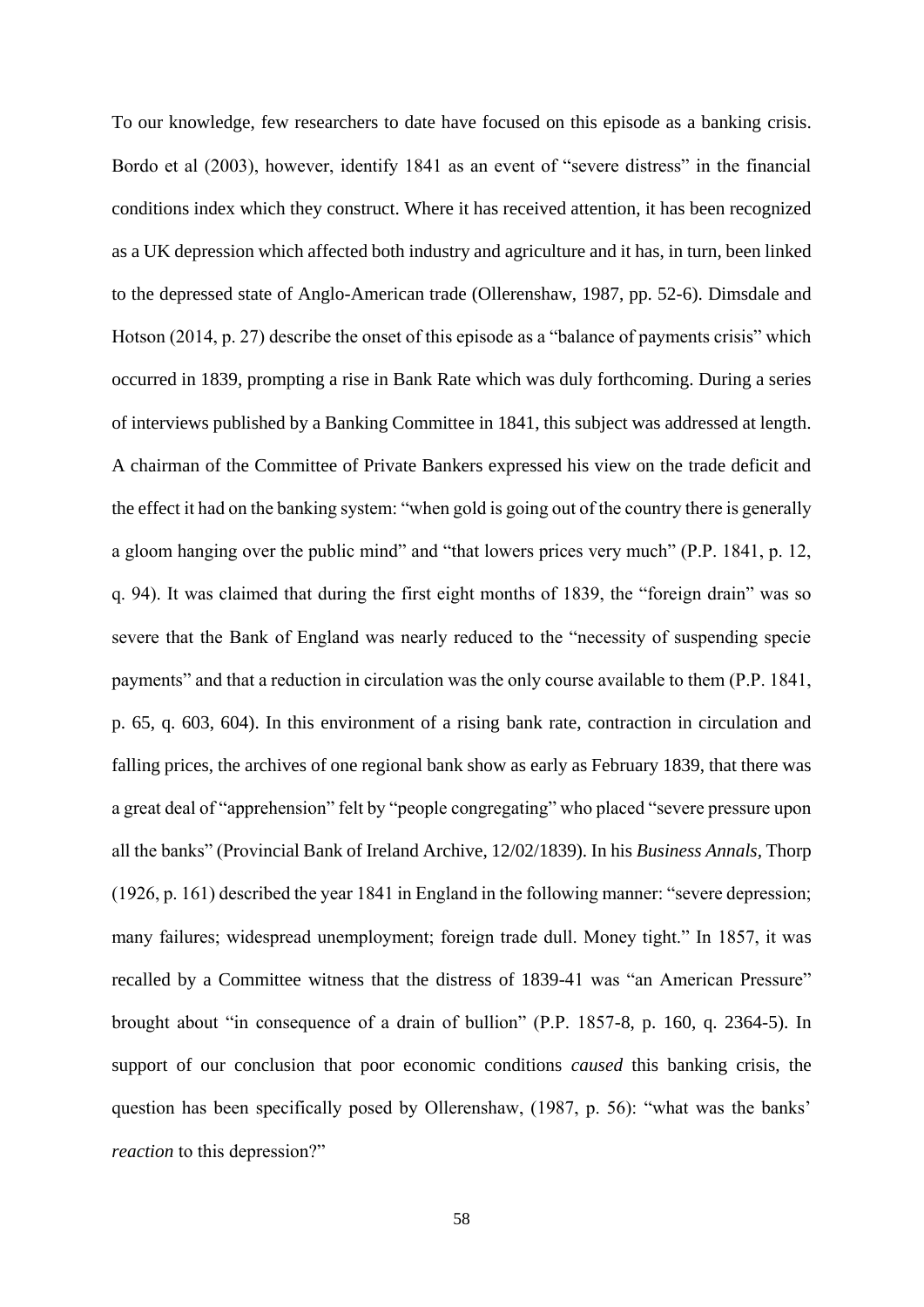## **The Crisis of 1866**

*Classification: Exogenous (X)*

*Causes: Risk Management (R), Fraud (F)*

## *Context*

The Crisis of 1866 has often been referred to as the 'Overend Gurney Crisis' as a refusal by the Bank of England to bail out that institution, which "rebutted the principle of 'too big to fail'", triggered a panic in the banking sector (Flandreau and Ugolini, 2014). While it is typically viewed as having occurred in 1866, subsequent research has shown that failures of a number of significant banks continued into 1867 (Turner, 2014, pp. 82-4). A total of 3 per cent of the UK banking population failed in 1866.

## *Narrative Evidence*

Newspaper reporting at the time held the view that this crisis was limited to the newly-formed finance and banking companies and was the result of lax lending safeguards, speculation and fraudulent practices. A letter from the Governor of the Bank of England to the Government was published in *Caledonian Mercury* (14/05/1866) in which the sentiment was expressed that this crisis "differs from those of 1847 and 1857. These periods were periods of mercantile distress, but the vital consideration of banking credit does not appear to have been involved in them, as it is in the present [1866] crisis." During the most acute month of the panic, May 1866, a number of articles appeared in *The Times* which fitted this perception. Its suddenness was remarked upon on 12 May as "nothing had happened since the day before to justify such a fear as was everywhere shown" and the panic was said to have "had no solid foundation." Deriding recent practices of lending long against increasingly shorter borrowing, it reported that "a particular course of unsound business has broken down, but the position of ordinary bankers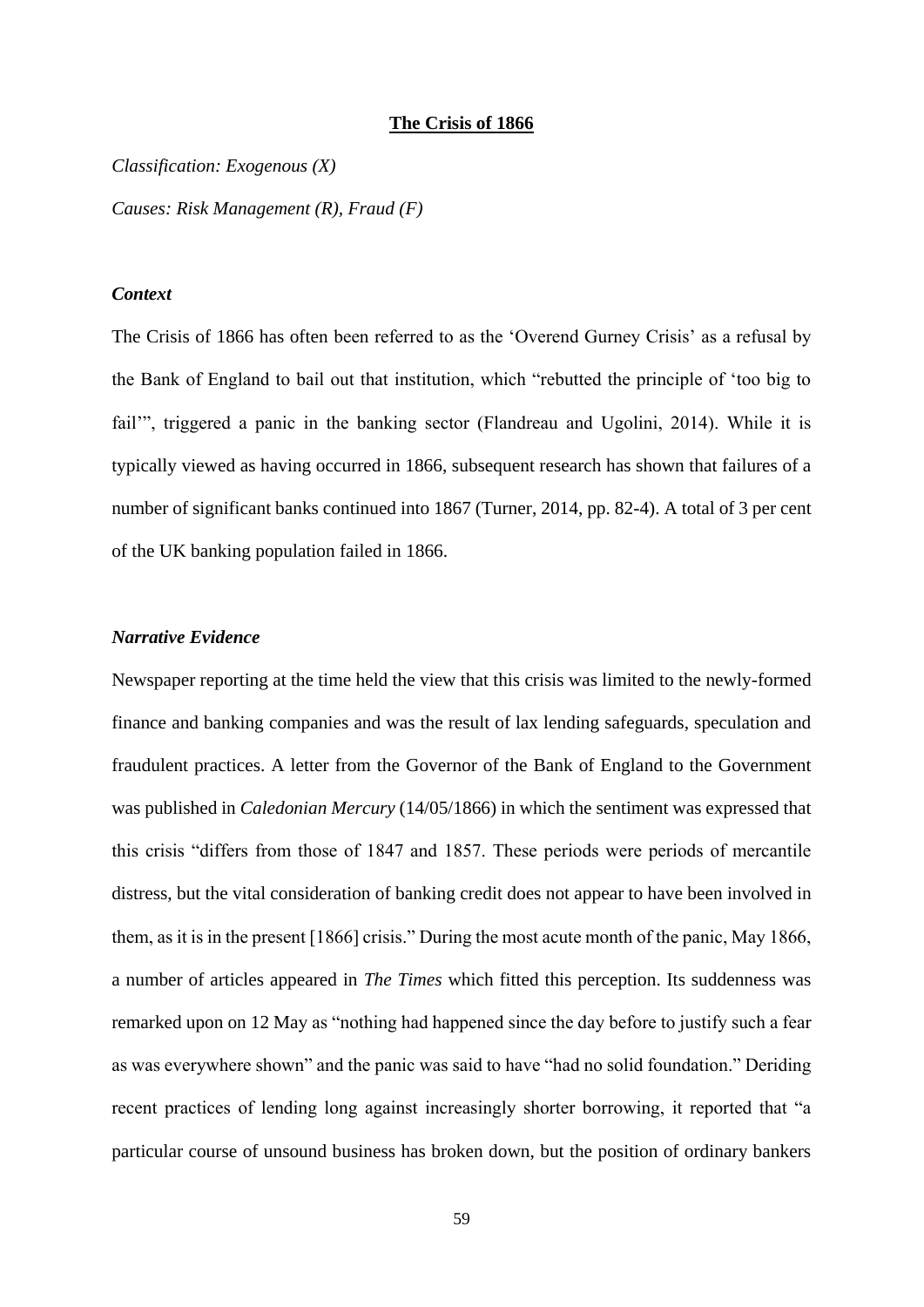and merchants remained unaffected." *The Observer* confirmed that the majority of the crowd in the city "composed of men who, judging from their levity or appearance, had not any interest at stake in the great panic" (13/05/1866). Suspicious of the rapidity of the formation of the finance companies and the lack of capital paid up, *The Times* (07/05/1866) doubted the credibility of "the very magnitude of the dividends declared" complaining that "their doings [are] all in the dark" and blamed the depression in those company share prices upon "the liabilities with which they are saddled. People are afraid of 'calls'." Due to the suddenness of the event, the suspicion amongst newspapers that "unsound business" was at play and maturity mismatch had exceeded reasonable thresholds, we therefore classify this crisis as exogenous, caused by poor *risk management (R)* and *fraudulent practices (F).*

## *Additional Evidence*

Turner (2014, p.80) describes the buildup to this crisis, citing a number of recent finance company flotations which had incorporated under limited liability following an Act of 1862, many of which had been of a "dubious nature". In a Committee which examined the flotation of these companies, a Chief Clerk of the Rolls explained that "undoubtedly the facility for forming joint-stock companies has furnished the means of committing some of the frauds which have been committed", the extent of which was "very great." He continued that "companies are got up [established] simply to procure the promotion money" (P.P. 1867, p. 95, q. 1483-5). Such companies had been lending against low quality securities to limited liability companies at high interest rates. These companies were largely borrowing long term to construct railways throughout the UK. When the railway companies began experiencing difficulties, their finance companies suffered pressure, a number of whose shareholders had not subscribed their full allotment and now began selling shares in panic. Following a share price fall of almost 50 per cent in 4 months, the largest company in difficulty, Overend, Gurney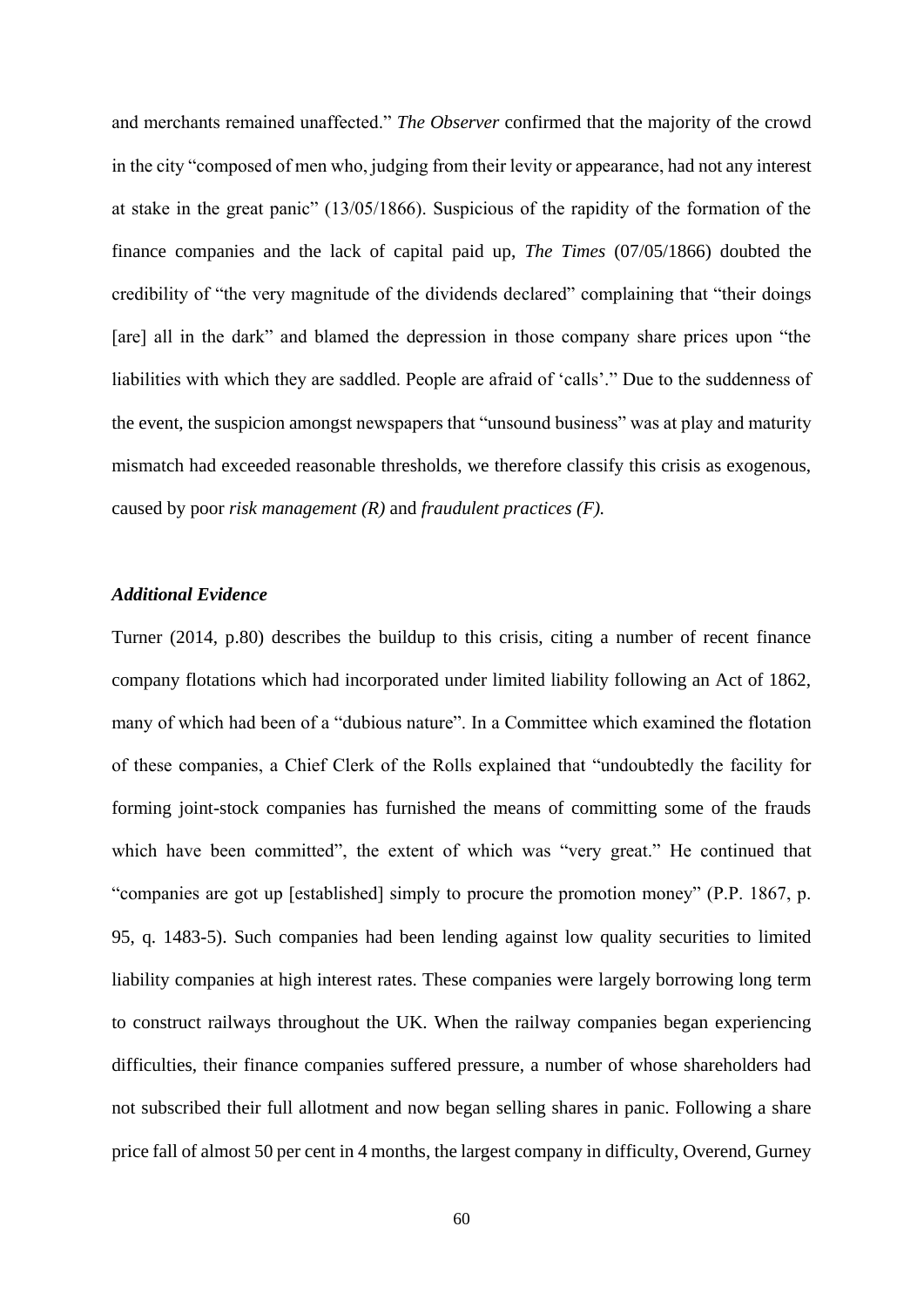and Co. collapsed on 10 May 1866 with losses of £5 million. On the following day, "Black Friday", a "violent panic" descended on the money market and the Bank Act was suspended and this "psychological palliative" brought the panic to an abrupt end (Turner, 2014, p. 81).

Clapham (1958, p. 266) argued that the crisis was not based upon real or monetary phenomena. However, though Gladstone and Lord John Russell wrote in *The Times* (12/05/1866) of the "intense rapidity" with which the shock had emerged, failures of a number of significant banks continued into 1867 (Turner, 2014, pp. 82-4). In sum, subsequent research and other contemporary reports support our conclusion that this event was not caused by macroeconomic activity, but was caused instead by fraud and poor risk management.

## **The Crisis of 1929-30**

*Classification: Endogenous (N)*

*Causes: Depression (D), Government Policy (P)*

## *Context*

The crisis of 1929-30 occurred during the early stages of the international downturn which subsequently became the Great Depression. While the interwar years of the British economy have received considerable attention from economists and economic historians, the perception prevails that while bank failures were synonymous with the depression in the US (Friedman and Schwartz, 1963), the UK banking system did not suffer extensively. Instead the literature has tended to focus on other factors, such as the reduction in hours worked, the exchange rate, the failure of policy and the fall of the old staple industries (Lennard, 2017). However, our new data reveals that the banking system was considerably affected, with bank failure rates of 3 and 4 per cent for 1929 and 1930 respectively.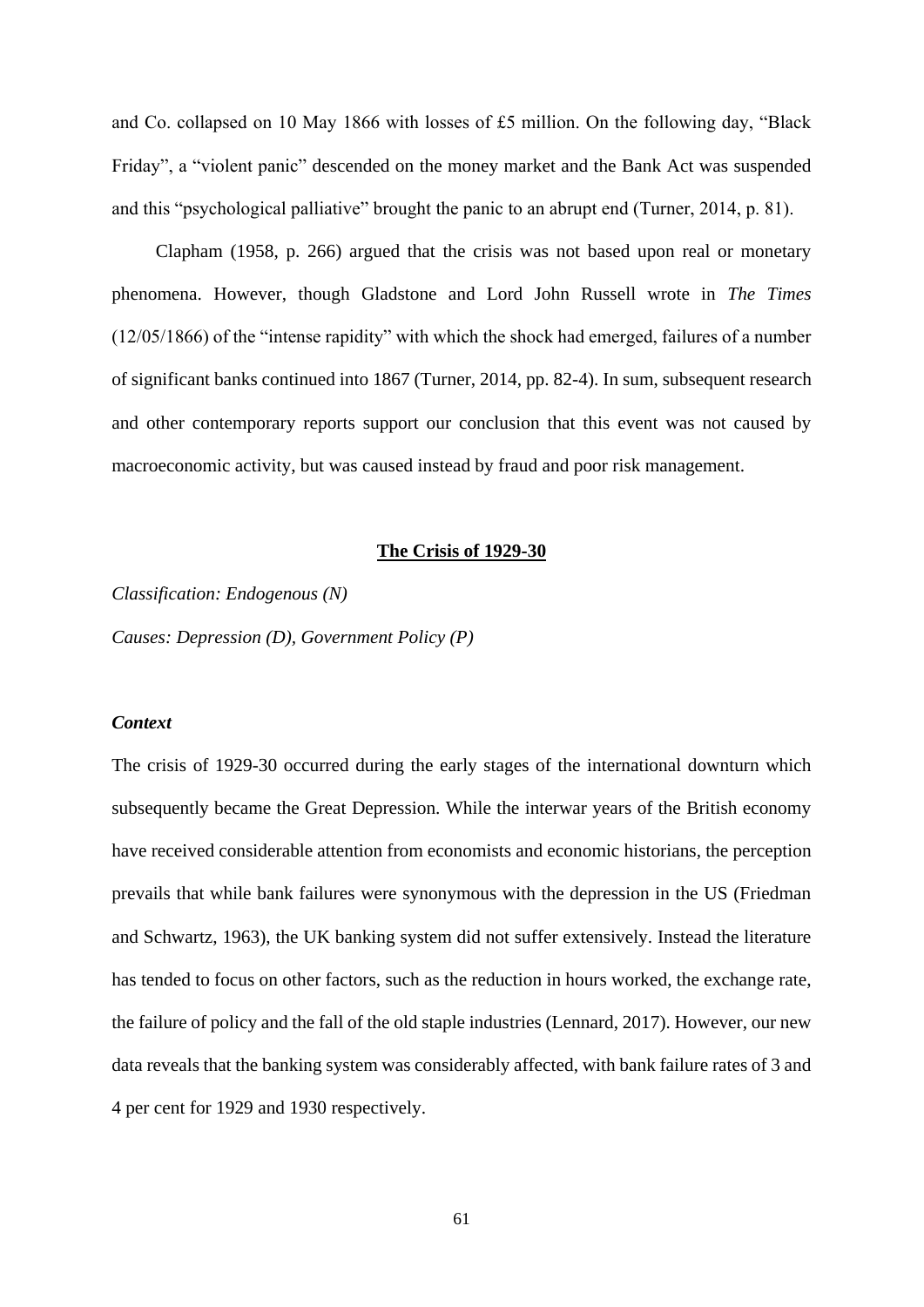## *Narrative Evidence*

The narrative evidence from the newspapers paints the bleak picture of economic conditions one would expect from "a period of prolonged industrial depression" (*The Times*, 28/02/1929). As early as New Year's Day in 1929, *The Times* was already reporting of "distress in the mining districts" and that 1928 had been an "exceedingly difficult one for the coal trade" (01/01/1929). These events preceded the rise in bank failures in our series and the depression was geographically dispersed: "acute distress in South Wales" (28/02/1929) and "distress in the North East" (02/03/1929) was reported. Similar to the crisis of 1841, contemporaries recognized that falling prices were related to the downturn. Some criticized the US for a restrictive monetary policy, which led to "depressing the prices of goods by raising the price of gold" and foresaw that if "a moderate rise in the price of produce" was not forthcoming to sellers (exporters), then "the certainty of non-payments and bankruptcies" would materialize (*The Times*, 15/11/1929). The effects upon banks mirrored those of 1841, which had debtors on its books selling in a market of falling prices. For instance, a London bank, J. Horstman & Co. Ltd. had failed as it had been making loan advances on "the security of merchandise on bills of exchange" until it transpired that the merchandise had been "over-valued" (*Derby Telegraph*, 02/12/1929). The record from one bankruptcy court, as early as January 1929, seemed to predict the difficulties banks would come to face during the following years. The failure of an iron processor who appeared there, "was due to the slump" and "the only debtor, the bank, suffered on account of the securities given by defendants" (*Buckingham Advertiser and Free Press*, 12/01/1929). As international trade continued to decline, the shipping industry predictably suffered, leading one newspaper to suggest that the struggling "big firms which have been financed by the banks must be considered." It suggested that the banks "bring pressure to bear upon their clients to cease unprofitable operations" in the hope that the shipyard owners may accept a sale "value not unreasonably higher than scrap value" for their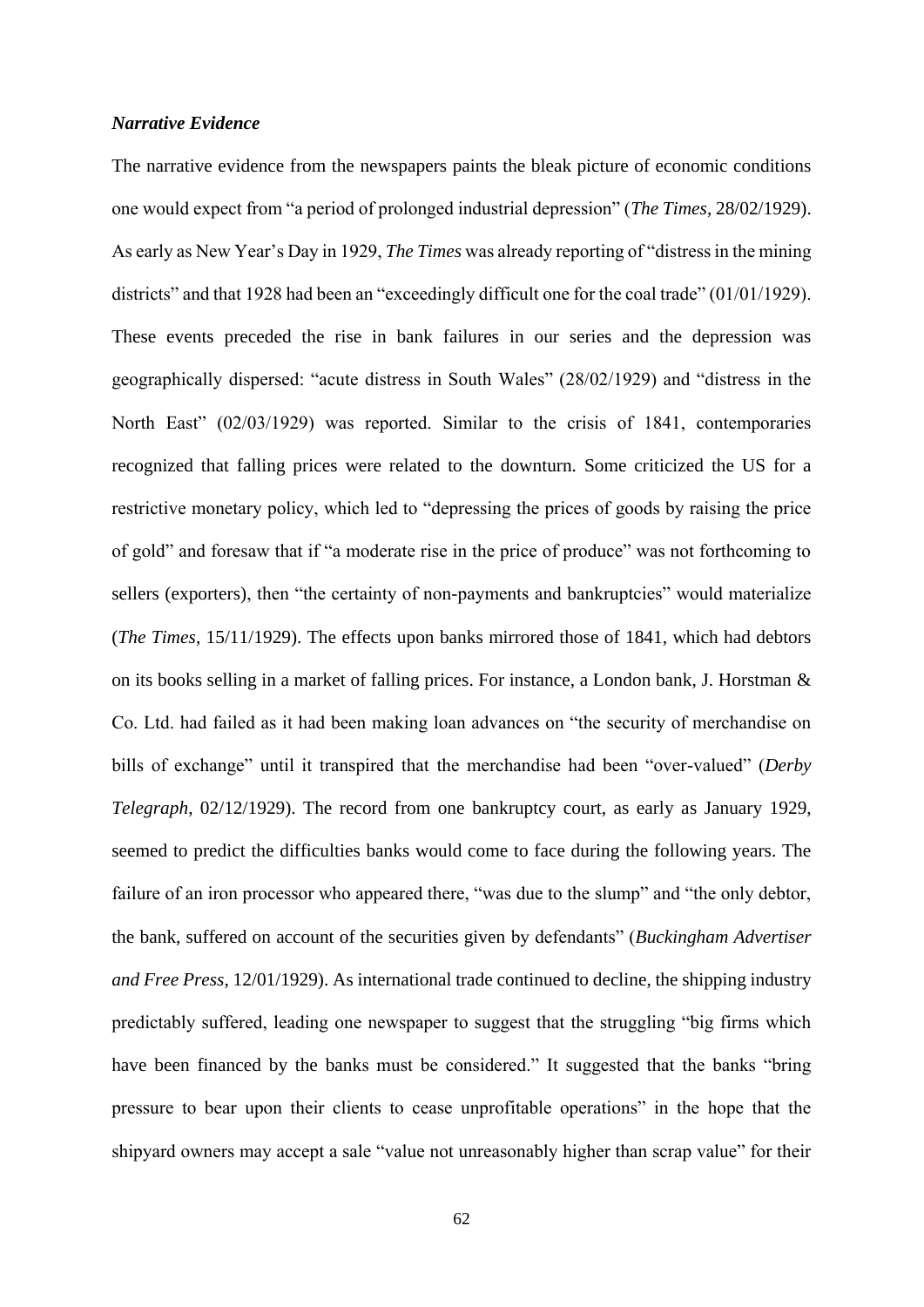properties upon which they had been "waging a losing fight for years" (*Yorkshire Post and Leeds Intelligencer*, 24/04/1930). Consequently, it is implicit that the loans which the banks had originally granted would not be repaid.

Due to all of the above observations, we classify this as an *endogenous crisis (N)* brought about by a deep recession *(D)*, which manifested itself first through the real economy and culminated in failures of banks which had lent to particularly depressed industries.

## **REFERENCES**

### **Primary Sources**

*Newspapers Buckingham Advertiser and Free Press. Caledonian Mercury. Derby Telegraph. Evening Mail. Globe. Hereford Journal. London Courier and Evening Gazette. Morning Post. Oxford University and City Herald. Stamford Mercury. Taunton Courier, and Western Adviser. The Observer. The Scots Magazine. The Times. Yorkshire Post and Leeds Intelligencer.*

*Parliamentary Reports and Archives First Report of the Secret Committee on the Expediency of the Bank resuming Cash Payments* (P.P. 1819: 282).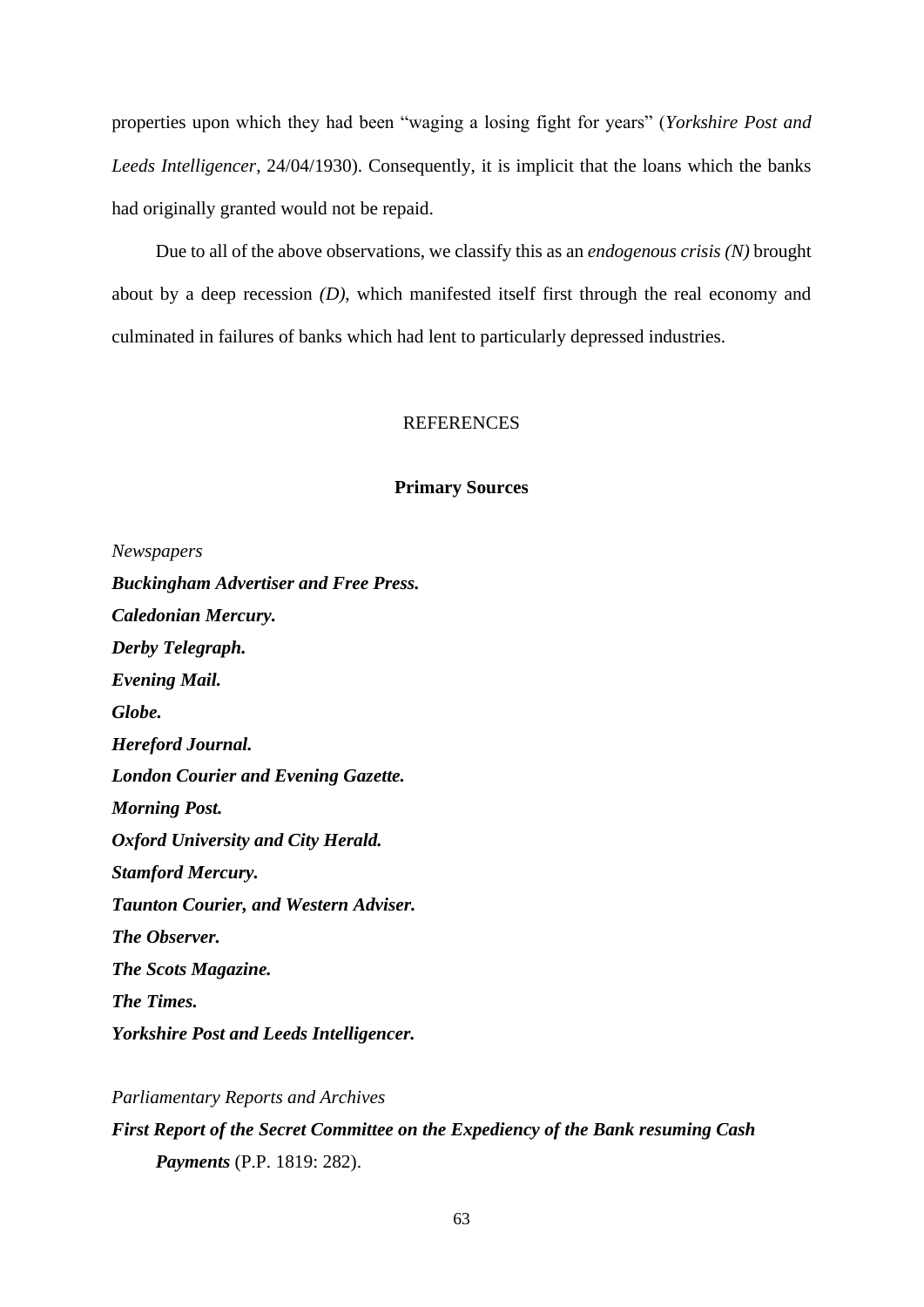- **Provincial Bank of Ireland Archive,** PV 203. Provincial Bank Head Office to Thomas Spring Rice, 12 February1839.
- *Report from the Committee of Secrecy on the Bank of England Charter; with the Minutes of Evidence, Appendix and Index* (P.P. 1831-2: 722).
- *Report from the Committee on the Bank Acts; together with Proceedings of the Committee, Minutes of Evidence, and Appendix* (P.P. 1857-8: 381).
- *Report from the Secret Committee of the House of Lords appointed to Inquire into the Causes of Distress which has from some Time prevailed among the Commercial Classes, and how far it has been affected by the Laws for regulating the Issue of Bank Notes Payable on Demand; together with Minutes of Evidence, and an Appendix* (P.P. 1848: 565).
- *Report from the Select Committee on Banks of Issue; together with Proceedings of the Committee, Minutes of Evidence, and Appendix* (P.P. 1875: 351).
- *Report from the Select Committee on Limited Liability Acts; together with the Proceedings of the Committee, Minutes of Evidence, Appendix and Index* (P.P. 1867: 329).
- *Second Report from the Select Committee on Banks of Issue; with the Minutes of Evidence, Appendix and Index* (P.P. 1841: 410).

#### **Secondary Sources**

- **Bordo, Michael D., Michael J. Dueker, and David C. Wheelock.** 2003. "Aggregate Price Shocks and Financial Stability: The United Kingdom 1796-1999." *Explorations in Economic History* 40 (2): 143-69.
- **Clapham, John.** 1958. *The Bank of England: A History, 1797-1914,* Vol. 2. Cambridge: Cambridge University Press.
- **Dimsdale, Nicholas and Anthony Hotson.** 2014. "Financial Crises and Economic Activity in the UK since 1825." In *British Financial Crises Since 1825*, edited by Nicholas Dimsdale and Anthony Hotson, 24-56. Oxford: Oxford University Press.
- **Flandreau, Marc, and Stefano Ugolini.** 2014. "The Crisis of 1866." In *British Financial Crises Since 1825*, edited by Nicholas Dimsdale and Anthony Hotson, 76-93. Oxford: Oxford University Press.
- **Friedman, Milton and Anna J. Schwartz.** 1963. *A Monetary History of the United States, 1867-1960*. Princeton: Princeton University Press.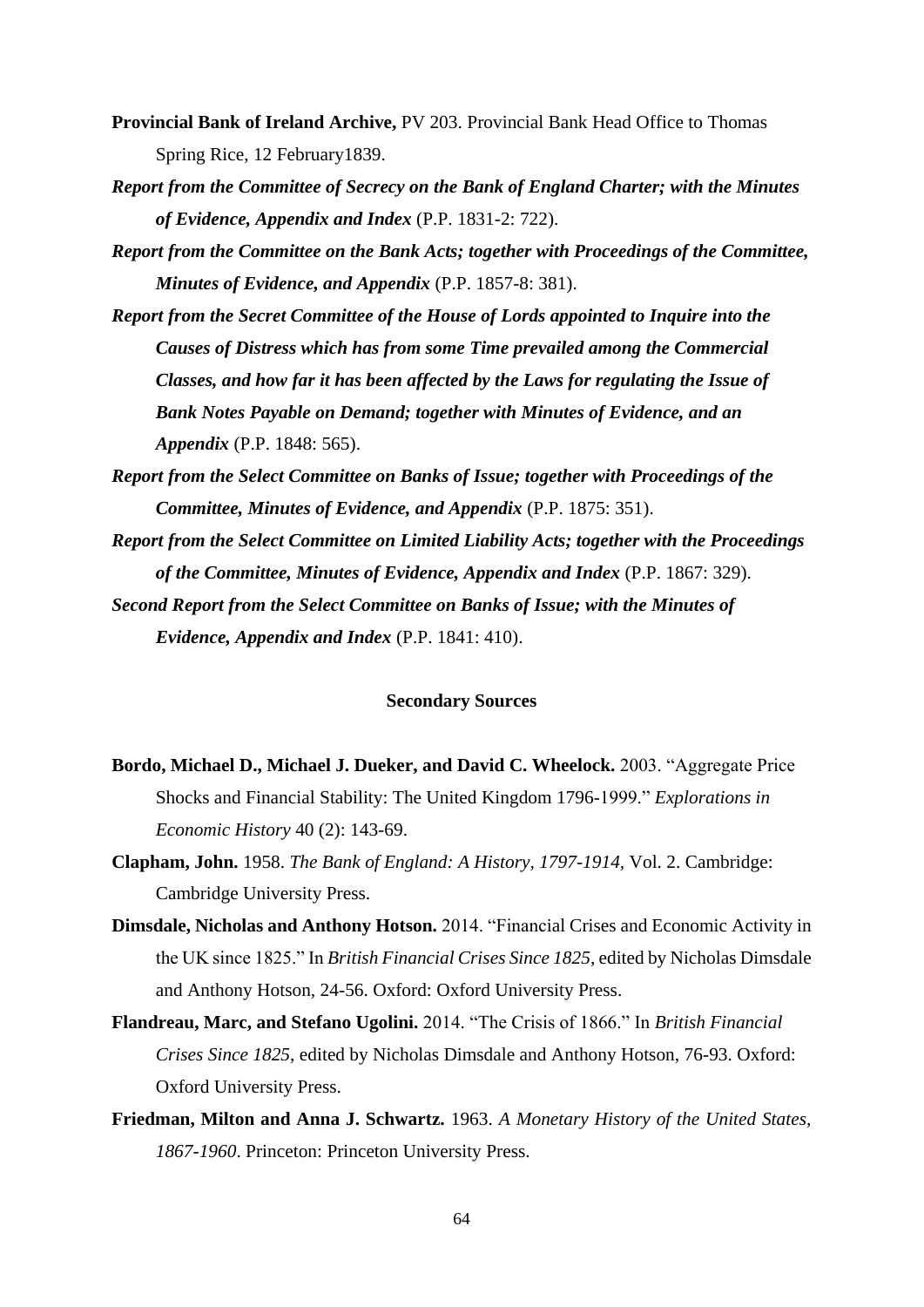- **Goodspeed, Tyler.** 2016. *Legislating Instability: Adam Smith, Free Banking and the Financial Crisis of 1772*. Harvard: Harvard University Press.
- **Hamilton, Henry.** 1956. "The Failure of the Ayr Bank, 1772." *Economic History Review* 8 (3): 405-17.
- **Jalil, Andrew J.** 2015. "A New History of Banking Panics in the United States, 1825-1929: Construction and Implications." *American Economic Journal: Macroeconomics* 7 (3): 295-330.
- **Kindleberger, Charles P., and Robert Z. Aliber.** 2011. *Manias, Panics and Crashes.* New York: Palgrave MacMillan.
- **Lennard, Jason.** 2017. "Uncertainty and the Great Slump." mimeo.
- **Ó Gráda, Cormac.** 1994. *Ireland: A New Economic History 1780-1939.* Oxford :Clarendon Press.
- **Ollerenshaw, Philip.** 1987. *Banking in Nineteenth Century Ireland.* Manchester: Manchester University Press.
- **Pressnell, L. S.** 1956. *Country Banking in the Industrial Revolution*. Oxford: Oxford University Press.
- **Reinhart, Carmen M., and Kenneth S. Rogoff.** 2009. *This Time is Different: Eight Centuries of Financial Folly*. Princeton: Princeton University Press.
- **Rockoff, Hugh.** 2009. "Upon Daedalian Wings of Paper Money: Adam Smith and the Crisis of 1772." National Bureau of Economic Research (NBER) Working Paper 15594.
- **Thomas, Ryland, and Nicholas Dimsdale.** 2017. "A Millennium of UK Data." *Bank of England*.
- **Thorp, Willard L.** 1926. *Business Annals.* New York: National Bureau of Economic Research (NBER).
- **Turner, John D.** 2014. *Banking in Crisis: The Rise and Fall of British Banking Stability, 1800 to the Present*. Cambridge: Cambridge University Press.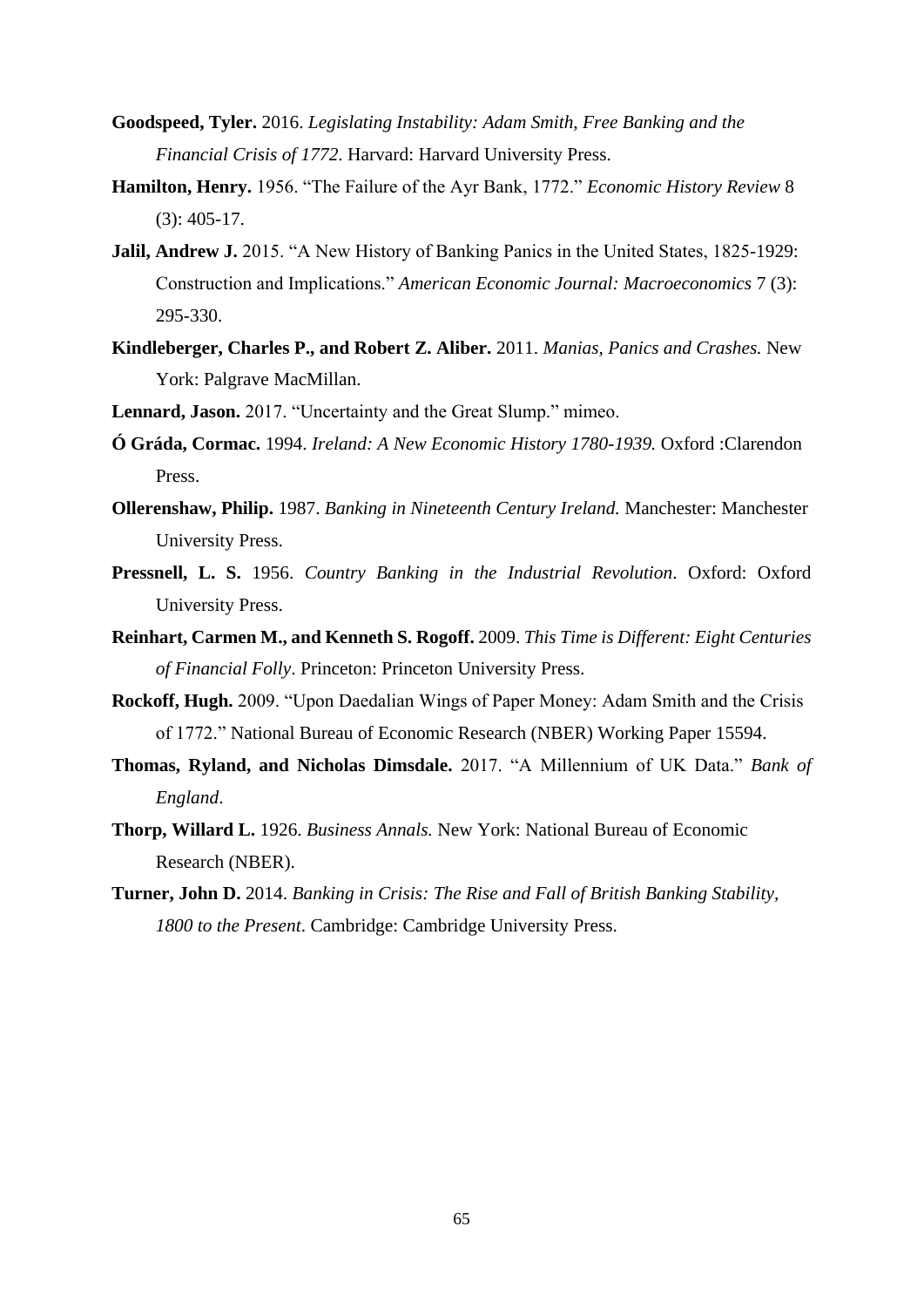## **Appendix 2. The Construction of the Capital-Weighted Indicator of Banking Crises**

In this Appendix, we provide a list of the sources used to construct the capital-weighted crisis indicator. We collected data from the archives of the following banks: Bank of Scotland, Barclays Bank, HSBC, Lloyds Bank and Royal Bank of Scotland. While today these banks are single entities, over the centuries they engaged in a large number of takeovers and mergers, which had the result that they now house historical records of a number of extinct institutions. We collected balance sheets of private and joint-stock banks from these archives.

In addition, we also employed the work of contemporaries such as Gilbart (1860), which contained the balance sheets of a number of joint-stock banks in this period. Paid-up capital was also collected from the *Bankers' Almanac,* which published balance sheet information from the mid-nineteenth century until the end of the sample period.

## DATA SOURCES

## **Private Banks**

*Primary Sources Bankers' Almanac.* 1845-1939. London: Waterlow & Sons Ltd. **Lloyds Archives**, B194-8. Stephens, Harris and Stephens. **RBS Archives**, 105/8. Tuffnell Faulkner and Co. **RBS Archives**, SEC/29/1. Smith, Ellison & Co.

#### *Secondary Sources*

- **Dawes, Margaret, and Ward-Perkins, C. N.** 2000. *Country Banks of England and Wales: Private Provincial Banks & Bankers 1688-1953*, Vol. 2. Canterbury: CIB Publishing.
- **Leighton-Boyce, J. A. S. L.** 1958. *Smiths the Bankers*, *1658-1958*. London: National Provincial Bank Ltd.